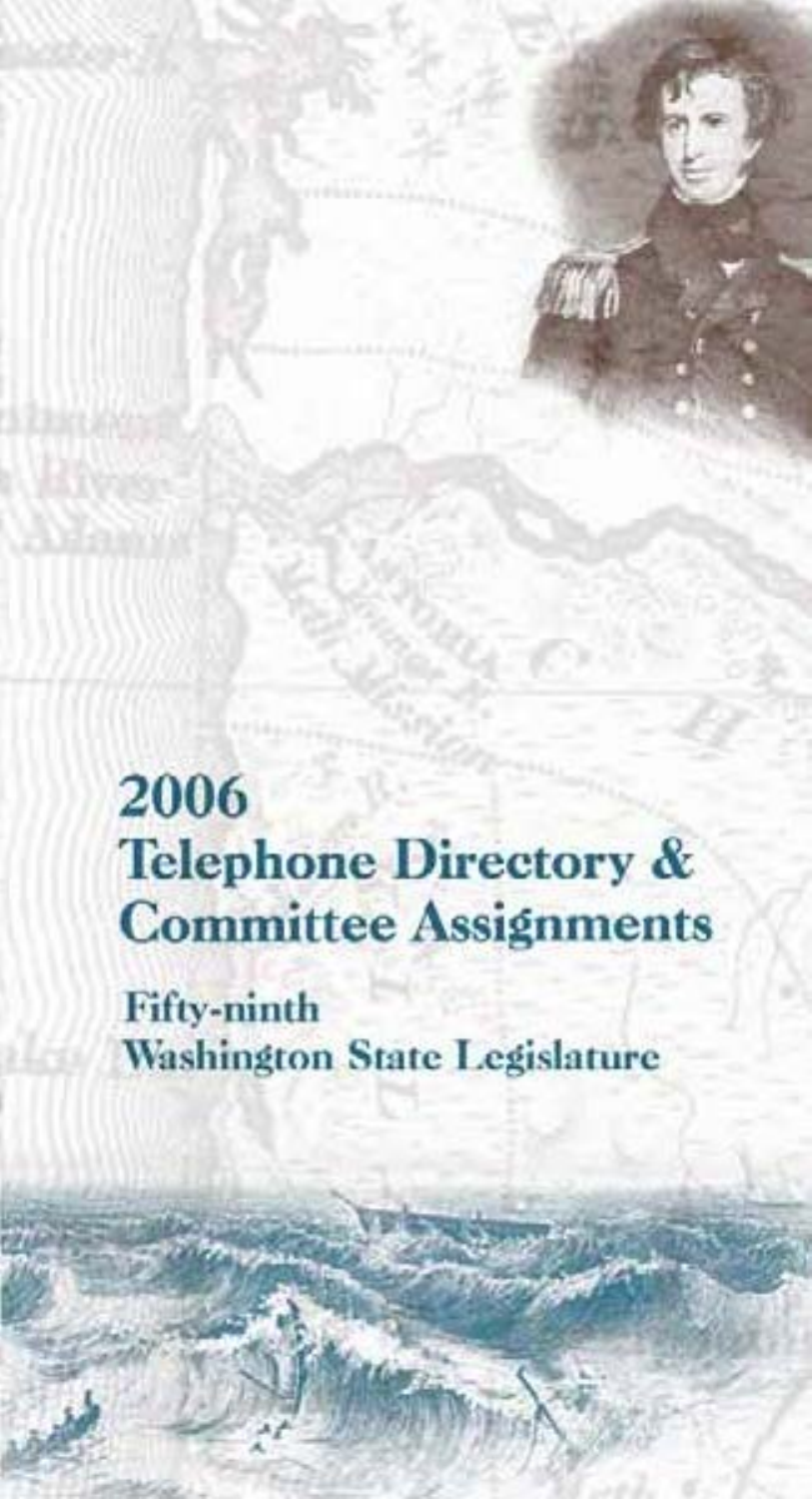# **Telephone Directory and Committee Assignments of the Washington State Legislature**

**Fifty-ninth Legislature 2006 Regular Session**

#### **Washington State Senate**

| Brad Owen President of the Senate              |  |
|------------------------------------------------|--|
| Rosa Franklin President Pro Tempore            |  |
| Paull Shin  Vice President Pro Tempore         |  |
| Tom Hoemann Secretary of the Senate            |  |
| Brad HendricksonDeputy Secretary of the Senate |  |
| Jim RubleSergeant at Arms                      |  |

#### **Washington State House of Representatives**

| John Lovick Speaker Pro Tempore   |
|-----------------------------------|
| Rich Nafziger Chief Clerk         |
| Bill Wegeleben Deputy Chief Clerk |
|                                   |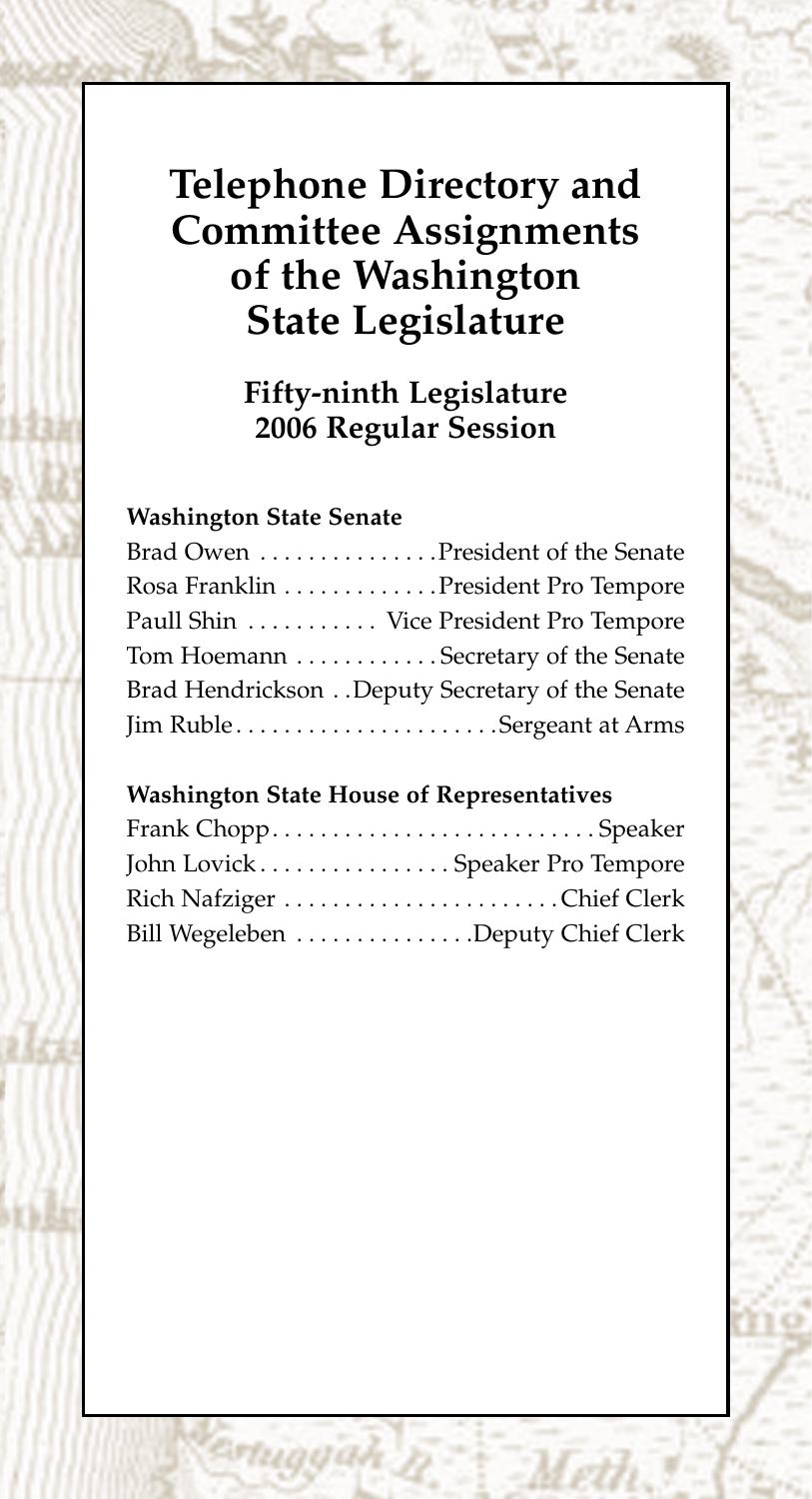**District 1** Sen. Rosemary McAuliffe, D Rep. Al O'Brien, D Rep. Mark Ericks, D **District 2** Sen. Marilyn Rasmussen, D Rep. Jim McCune, R Rep. Tom Campbell, R **District 3** Sen. Lisa Brown, D Rep. Alex Wood, D Rep. Timm Ormsby, D **District 4** Sen. Bob McCaslin, R Rep. Larry Crouse, R Rep. Lynn Schindler, R **District 5** Sen. Cheryl Pflug, R Rep. Jay Rodne, R Rep. Glenn Anderson, R **District 6** Sen. Brad Benson, R Rep. John Serben, R Rep. John Ahern, R **District 7** Sen. Bob Morton, R Rep. Bob Sump, R Rep. Joel Kretz, R **District 8** Sen. Jerome Delvin, R Rep. Shirley Hankins, R Rep. Larry Haler, R **District 9** Sen. Mark Schoesler, R Rep. Don Cox, R Rep. David Buri, R **District 10** Sen. Mary Margaret Haugen, D Rep. Chris Strow, R Rep. Barbara Bailey, R **District 11** Sen. Margarita Prentice, D Rep. Zack Hudgins, D Rep. Bob Hasegawa, D **District 12** Sen. Linda Evans Parlette, R Rep. Cary Condotta, R Rep. Mike Armstrong, R **District 13** Sen. Joyce Mulliken, R Rep. Jane'a Holmquist, R Rep. Bill Hinkle, R

**District 14** Sen. Alex Deccio, R Rep. Mary Skinner, R Rep. James Clements, R **District 15** Sen. Jim Honeyford, R Rep. Bruce Chandler, R Rep. Daniel Newhouse, R **District 16** Sen. Mike Hewitt, R Rep. Maureen Walsh, R Rep. William A. Grant, D **District 17** Sen. Don Benton, R Rep. Jim Dunn, R Rep. Deb Wallace, D **District 18** Sen. Joseph Zarelli, R Rep. Richard Curtis, R Rep. Ed Orcutt, R **District 19** Sen. Mark Doumit, D Rep. Dean Takko, D Rep. Brian Blake, D **District 20** Sen. Dan Swecker, R Rep. Richard DeBolt, R Rep. Gary Alexander, R **District 21** Sen. Paull H. Shin, D Rep. Mary Helen Roberts, D Rep. Brian Sullivan, D **District 22** Sen. Karen Fraser, D Rep. Brendan Williams, D Rep. Sam Hunt, D **District 23** Sen. Phil Rockefeller, D Rep. Sherry Appleton, D Rep. Beverly Woods, R **District 24** Sen. Jim Hargrove, D Rep. Jim Buck, R Rep. Lynn Kessler, D **District 25** Sen. Jim Kastama, D Rep. Joyce McDonald, R Rep. Dawn Morrell, D

**District 26** Sen. Bob Oke, R Rep. Patricia Lantz, D Rep. Derek Kilmer, D **District 27** Sen. Debbie Regala, D Rep. Dennis Flannigan, D Rep. Jeannie Darneille, D **District 28** Sen. Mike Carrell, R Rep. Gigi Talcott, R Rep. Tami Green, D **District 29** Sen. Rosa Franklin, D Rep. Steve Conway, D Rep. Steve Kirby, D **District 30** Sen. Tracey Eide, D Rep. Mark Miloscia, D Rep. Skip Priest, R **District 31** Sen. Pam Roach, R Rep. Dan Roach, R Rep. Jan Shabro, R **District 32** Sen. Darlene Fairley, D Rep. Maralyn Chase, D Rep. Ruth Kagi, D **District 33** Sen. Karen Keiser, D Rep. Shay Schual-Berke, D Rep. Dave Upthegrove, D **District 34** Sen. Erik Poulsen, D Rep. Eileen Cody, D Rep. Joe McDermott, D **District 35** Sen. Tim Sheldon, D Rep. Kathy Haigh, D Rep. William "Ike" Eickmeyer, D **District 36** Sen. Jeanne Kohl-Welles, D Rep. Helen Sommers, D Rep. Mary Lou Dickerson, D **District 37** Sen. Adam Kline, D Rep. Sharon Tomiko Santos, D Rep. Eric Pettigrew, D

#### *Members by District Members by District*

**District 38** Sen. Jean Berkey, D Rep. John McCoy, D Rep. Mike Sells, D **District 39** Sen. Val Stevens, R Rep. Dan Kristiansen, R Rep. Kirk Pearson, R **District 40** Sen. Harriet Spanel, D Rep. Dave Quall, D Rep. Jeff Morris, D **District 41** Sen. Brian Weinstein, D Rep. Fred Jarrett, R Rep. Judy Clibborn, D **District 42** Sen. Dale Brandland, R Rep. Doug Ericksen, R Rep. Kelli Linville, D **District 43** Sen. Pat Thibaudeau, D Rep. Ed Murray, D Rep. Frank Chopp, D **District 44** Sen. Dave Schmidt, R Rep. Hans Dunshee, D Rep. John Lovick, D **District 45** Sen. Bill Finkbeiner, R Rep. Toby Nixon, R Rep. Larry Springer, D **District 46** Sen. Ken Jacobsen, D Rep. Jim McIntire, D Rep. Phyllis Guiterrez Kenney, D **District 47** Sen. Stephen Johnson, R Rep. Geoff Simpson, D Rep. Pat Sullivan, D **District 48** Sen. Luke Esser, R Rep. Ross Hunter, D Rep. Rodney Tom, R **District 49** Sen. Craig Pridemore, D Rep. Bill Fromhold, D Rep. Jim Moeller, D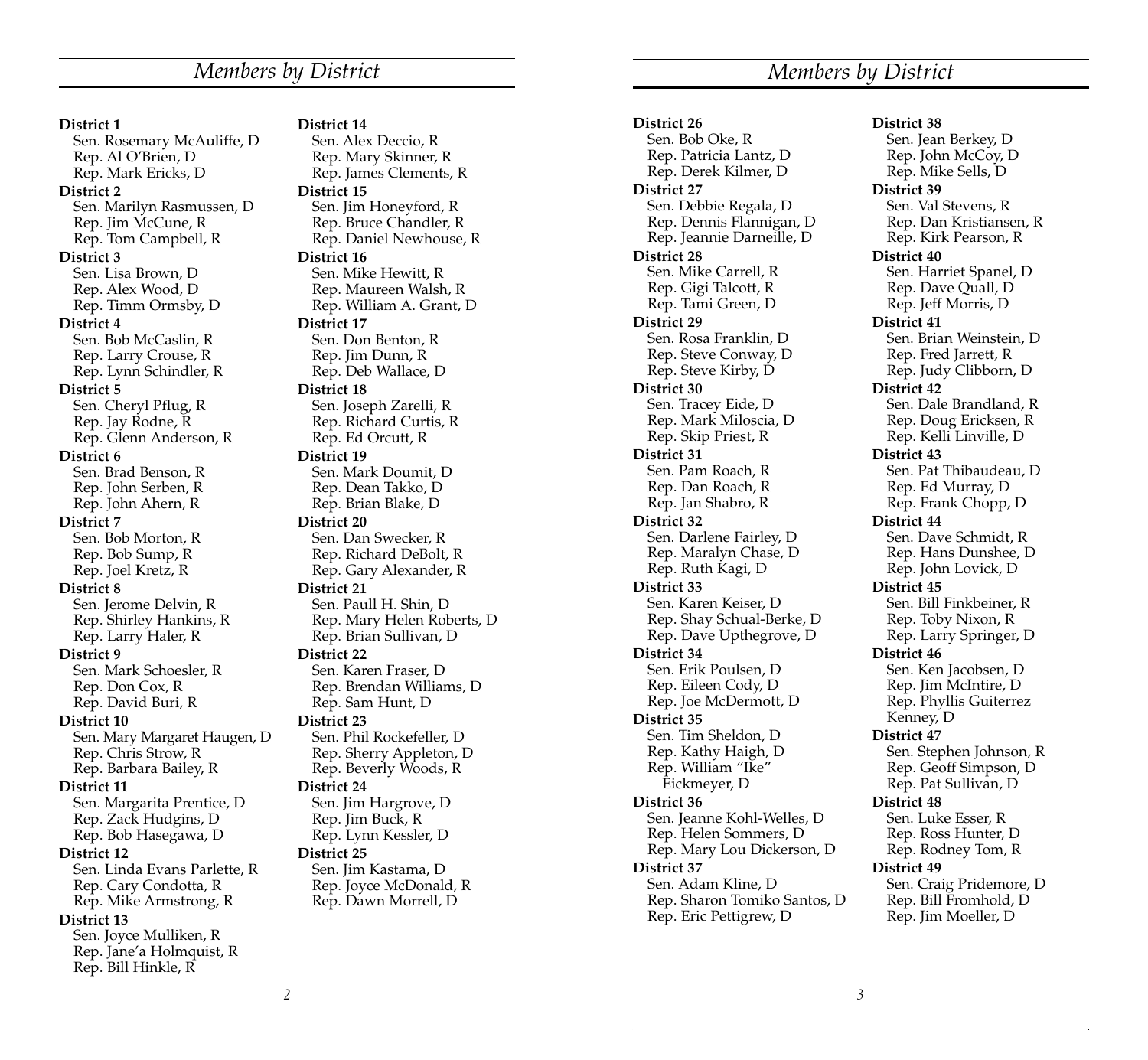# **Washington State Senate Leadership and Committee Assignments**

**Senate Caucus Officers 2006**

#### **Democratic Caucus**

| Majority Leader Lisa Brown                       |  |
|--------------------------------------------------|--|
| Majority Caucus Chair  Harriet A. Spanel         |  |
| Majority Floor Leader Tracey J. Eide             |  |
| Majority Whip  Debbie Regala                     |  |
| Majority Caucus Vice Chair Pat Thibaudeau        |  |
| Majority Assistant Floor Leader Phil Rockefeller |  |
| Majority Assistant Whip Brian Weinstein          |  |

#### **Republican Caucus**

| Republican LeaderMike Hewitt                 |  |
|----------------------------------------------|--|
| Republican Caucus Chair Jim Honeyford        |  |
| Republican Floor Leader Luke Esser           |  |
| Republican Whip Mark Schoesler               |  |
| Republican Deputy LeaderLinda Evans Parlette |  |
| Republican Caucus Vice Chair Dale Brandland  |  |
| Republican Deputy Floor Leader Cheryl Pflug  |  |
| Republican Deputy WhipJoyce Mulliken         |  |
|                                              |  |

rtuggah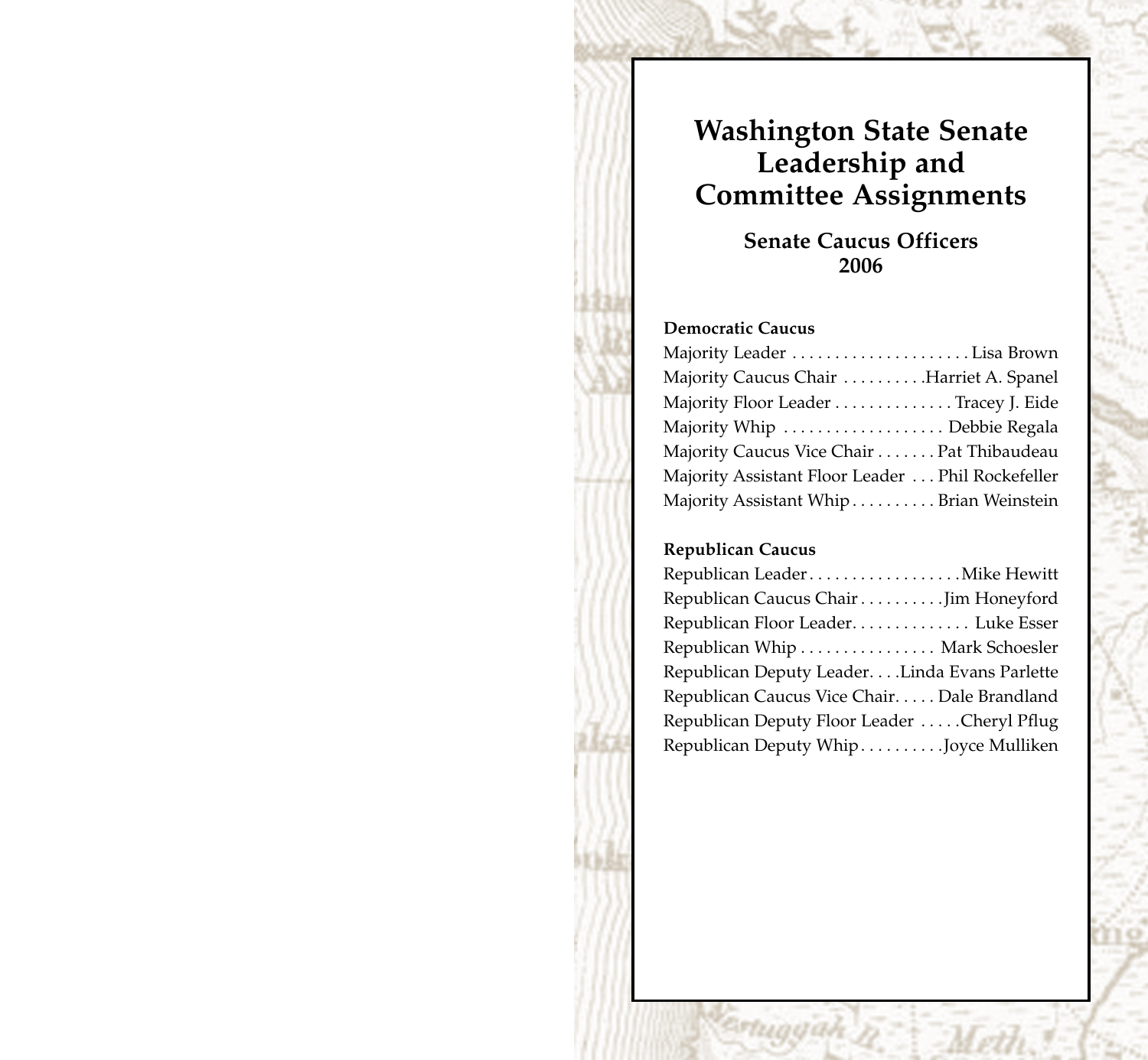*Senate Standing Committees Senate Standing Committees*

### **2006 Membership of Senate Standing Committees**

- **Agriculture & Rural Economic Development (7) — Rasmussen, Chair; Shin, Vice Chair;** \*Schoesler; Delvin; Jacobsen; Morton; Sheldon
- **Early Learning, K-12 & Higher Education (16) — McAuliffe, Chair; Pridemore, Vice Chair Higher Education; Weinstein, Vice Chair Early Learning and K-12;** \*Schmidt; Benton; Berkey; Carrell; Delvin; Eide; Kohl-Welles; Mulliken; Pflug; Rasmussen; Rockefeller; Schoesler; Shin
- **Financial Institutions, Housing & Consumer Protection (11) — Fairley, Chair; Berkey, Vice Chair;** \*Benton; Benson; Brandland; Finkbeiner; Franklin; Keiser; Prentice; Schmidt; Spanel
- **Government Operations & Elections (10) Kastama, Chair; Berkey, Vice Chair;** \*Roach; Benton; Fairley; Haugen; Kline; McCaslin; Mulliken; Pridemore
- **Health & Long-Term Care (11) Keiser, Chair; Thibaudeau, Vice Chair;** \*Deccio; Benson; Brandland; Franklin; Johnson; Kastama; Kline; Parlette; Poulsen
- **Human Services & Corrections (7) Hargrove, Chair; Regala, Vice Chair;** \*Stevens; Brandland; Carrell; McAuliffe; Thibaudeau
- **International Trade & Economic Development (7) Shin, Chair; Sheldon, Vice Chair;** \*Pflug; Doumit; Eide; Roach; Zarelli
- **Judiciary (9) Kline, Chair; Weinstein, Vice Chair;** \*Johnson; Carrell; Esser; Hargrove; McCaslin; Rasmussen; Thibaudeau
- **Labor, Commerce, Research & Development (9) Kohl-Welles, Chair; Franklin, Vice Chair;** \*Parlette; Brown; Deccio; Hewitt; Honeyford; Keiser; Prentice
- **Natural Resources, Ocean & Recreation (9) Jacobsen, Chair; Doumit, Vice Chair;** \*Oke; Fraser; Hargrove; Morton; Spanel; Stevens; Swecker
- **Rules (20) Lieutenant Governor, Chair; Franklin, Vice Chair;** \*Hewitt; Brown; Doumit; Eide; Esser; Finkbeiner; Fraser; Haugen; Honeyford; Johnson; Kline; Kohl-Welles; Parlette; Regala; Spanel; Stevens; Thibaudeau; Zarelli
- **Transportation (12) Haugen, Chair; Jacobsen, Vice Chair; Poulsen, Vice Chair;** \*Benson; Benton; Berkey; Eide; Esser; Finkbeiner; Kastama; Mulliken; Oke; Sheldon; Spanel; Swecker; Weinstein
- **Water, Energy & Environment (9) Poulsen, Chair; Rockefeller, Vice Chair;** \*Morton; Delvin; Fraser; Honeyford; Mulliken; Pridemore; Regala
- **Ways & Means (17) Prentice, Chair; Fraser, Vice Chair Capital Budget; Doumit, Vice Chair Operating Budget;** \*Zarelli; Brandland; Fairley; Hewitt; Kohl-Welles; Parlette; Pflug; Pridemore; Rasmussen; Regala; Roach; Rockefeller; Schoesler; Thibaudeau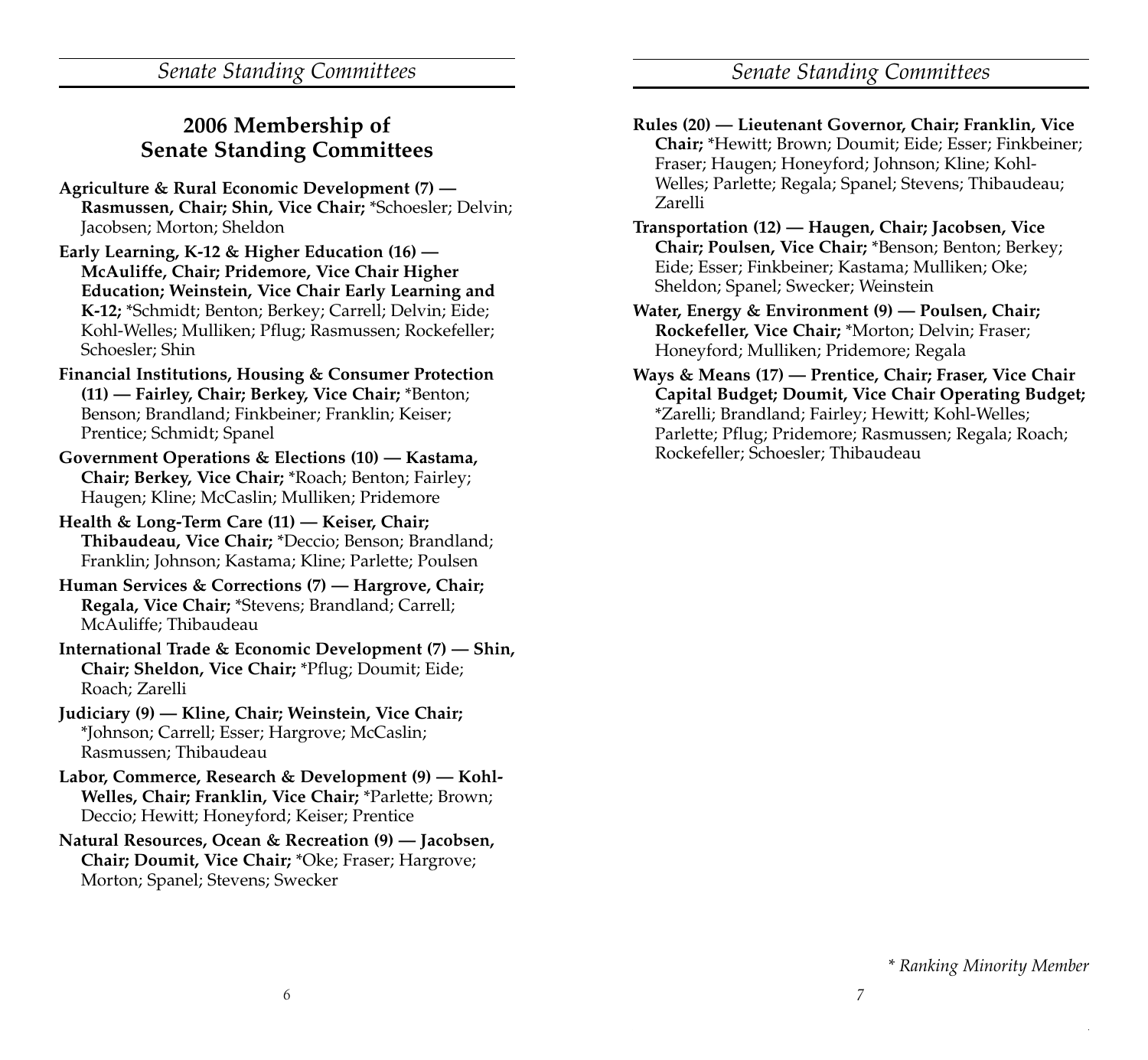*Senate Standing Committees Senate Standing Committees*

### **2006 Member Assignments to Senate Standing Committees**

- **Benson, Brad —** \*Transportation; Financial Institutions, Housing & Consumer Protection; Health & Long-Term Care
- **Benton, Don —** \*Financial Institutions, Housing & Consumer Protection; Early Learning, K-12 & Higher Education; Government Operations & Elections; Transportation
- **Berkey, Jean —** Financial Institutions, Housing & Consumer Protection, Vice Chair; Government Operations & Elections, Vice Chair; Early Learning, K-12 & Higher Education; Transportation
- **Brandland, Dale —** Financial Institutions, Housing & Consumer Protection; Health & Long-Term Care; Human Services & Corrections; Ways & Means
- **Brown, Lisa —** Labor, Commerce, Research & Development; Rules
- **Carrell, Mike —** Early Learning, K-12 & Higher Education; Human Services & Corrections; Judiciary
- **Deccio, Alex —** \*Health & Long-Term Care; Labor, Commerce, Research & Development
- **Delvin, Jerome —** Agriculture & Rural Economic Development; Early Learning, K-12 & Higher Education; Water, Energy & Environment
- **Doumit, Mark —** Natural Resources, Ocean & Recreation, Vice Chair; Ways & Means, Vice Chair Operating Budget; International Trade & Economic Development; Rules
- **Eide, Tracey —** Early Learning, K-12 & Higher Education; International Trade & Economic Development; Rules; Transportation
- **Esser, Luke —** Judiciary; Rules; Transportation
- **Fairley, Darlene —** Financial Institutions, Housing & Consumer Protection, Chair; Government Operations & Elections; Ways & Means
- **Finkbeiner, Bill —** Financial Institutions, Housing & Consumer Protection; Rules, Transportation
- **Franklin, Rosa —** Labor, Commerce, Research & Development, Vice Chair; Rules, Vice Chair; Financial Institutions, Housing & Consumer Protection; Health & Long-Term Care
- **Fraser, Karen —** Ways & Means, Vice Chair Capital Budget; Natural Resources, Ocean & Recreation; Rules; Water, Energy & Environment
- **Hargrove, James —** Human Services & Corrections, Chair; Judiciary; Natural Resources, Ocean & Recreation
- **Haugen, Mary Margaret —** Transportation, Chair; Government Operations & Elections; Rules
- **Hewitt, Mike —** \*Rules; Labor, Commerce, Research & Development
- **Honeyford, Jim —** Labor, Commerce, Research & Development; Rules; Water, Energy & Environment
- **Jacobsen, Ken —** Natural Resources, Ocean & Recreation, Chair; Transportation, Vice Chair; Agriculture & Rural Economic Development
- **Johnson, Stephen L. —** \*Judiciary; Health & Long-Term Care; Rules
- **Kastama, Jim —** Government Operations & Elections, Chair; Health & Long-Term Care; Transportation
- **Keiser, Karen —** Health & Long-Term Care, Chair; Financial Institutions, Housing & Consumer Protection; Labor, Commerce, Research & Development
- **Kline, Adam —** Judiciary, Chair; Government Operations & Elections; Health & Long-Term Care; Rules
- **Kohl-Welles, Jeanne —** Labor, Commerce, Research & Development, Chair; Early Learning, K-12 & Higher Education; Rules; Ways & Means
- **McAuliffe, Rosemary —** Early Learning, K-12 & Higher Education, Chair; Human Services & Corrections
- **McCaslin, Bob —** Government Operations & Elections; Judiciary
- **Morton, Bob —** \*Water, Energy & Environment; Agriculture & Rural Economic Development; Natural Resources, Ocean & Recreation
- **Mulliken, Joyce —** Government Operations & Elections; Transportation; Water, Energy & Environment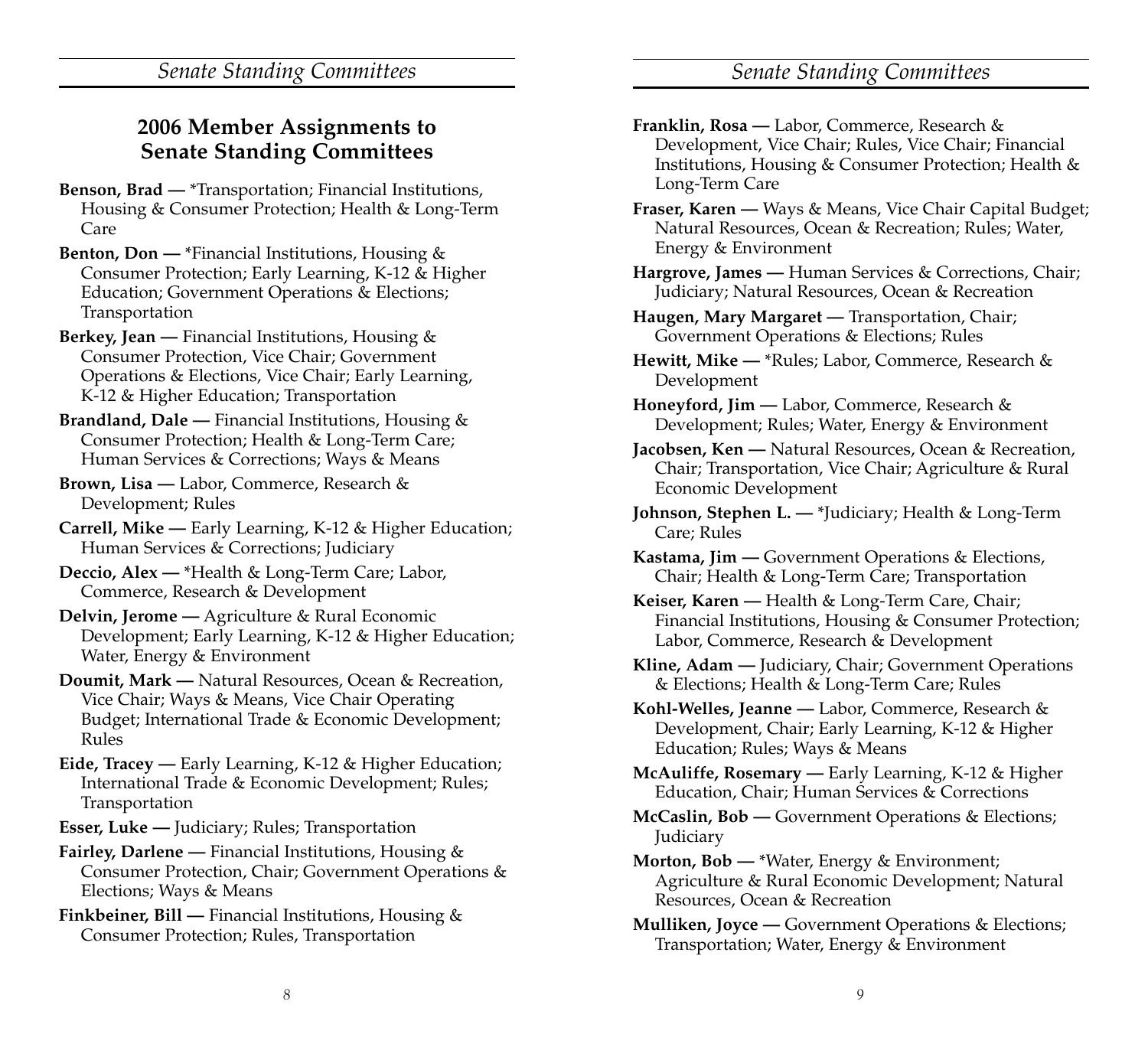### *Senate Standing Committees Senate Standing Committees*

- **Oke, Bob —** \*Natural Resources, Ocean & Recreation; Transportation
- **Parlette, Linda Evans —** \*Labor, Commerce, Research & Development; Health & Long-Term Care; Rules; Ways & Means
- **Pflug, Cheryl —** \*International Trade & Economic Development; Early Learning, K-12 & Higher Education; Ways & Means
- **Poulsen, Erik —** Water, Energy & Environment, Chair; Transportation, Vice Chair; Health & Long-Term Care
- **Prentice, Margarita —** Ways & Means, Chair; Financial Institutions, Housing & Consumer Protection; Labor, Commerce, Research & Development
- **Pridemore, Craig —** Early Learning, K-12 & Higher Education, Vice Chair Higher Education; Government Operations & Elections; Water, Energy & Environment; Ways & Means
- **Rasmussen, Marilyn —** Agriculture & Rural Economic Development, Chair; Early Learning, K-12 & Higher Education; Judiciary; Ways & Means
- **Regala, Debbie —** Human Services & Corrections, Vice Chair; Rules; Water, Energy & Environment; Ways & Means
- **Roach, Pam —** \*Government Operations & Elections; International Trade & Economic Development; Ways & Means
- **Rockefeller, Phil —** Water, Energy & Environment, Vice Chair; Early Learning, K-12 & Higher Education; Ways & Means
- **Schmidt, Dave —** \*Early Learning, K-12 & Higher Education; Financial Institutions, Housing & Consumer Protection
- **Schoesler, Mark —** \*Agriculture & Rural Economic Development; Early Learning, K-12 & Higher Education; Ways & Means
- **Sheldon, Tim —** International Trade & Economic Development, Vice Chair; Agriculture & Rural Economic Development; Transportation
- **Shin, Paull —** International Trade & Economic Development, Chair; Agriculture & Rural Economic Development, Vice Chair; Early Learning, K-12 & Higher Education
- **Spanel, Harriet —** Financial Institutions, Housing & Consumer Protection; Natural Resources, Ocean & Recreation; Rules; Transportation
- **Stevens, Val —** \*Human Services & Corrections; Natural Resources, Ocean & Recreation; Rules
- **Swecker, Dan —** Natural Resources, Ocean & Recreation; Transportation
- **Thibaudeau, Pat —** Health & Long-Term Care, Vice Chair; Human Services & Corrections; Judiciary; Rules; Ways & Means
- **Weinstein, Brian —** Judiciary, Vice Chair; Early Learning, K-12 & Higher Education, Vice Chair; Transportation
- **Zarelli, Joseph —** \*Ways & Means; International Trade & Economic Development; Rules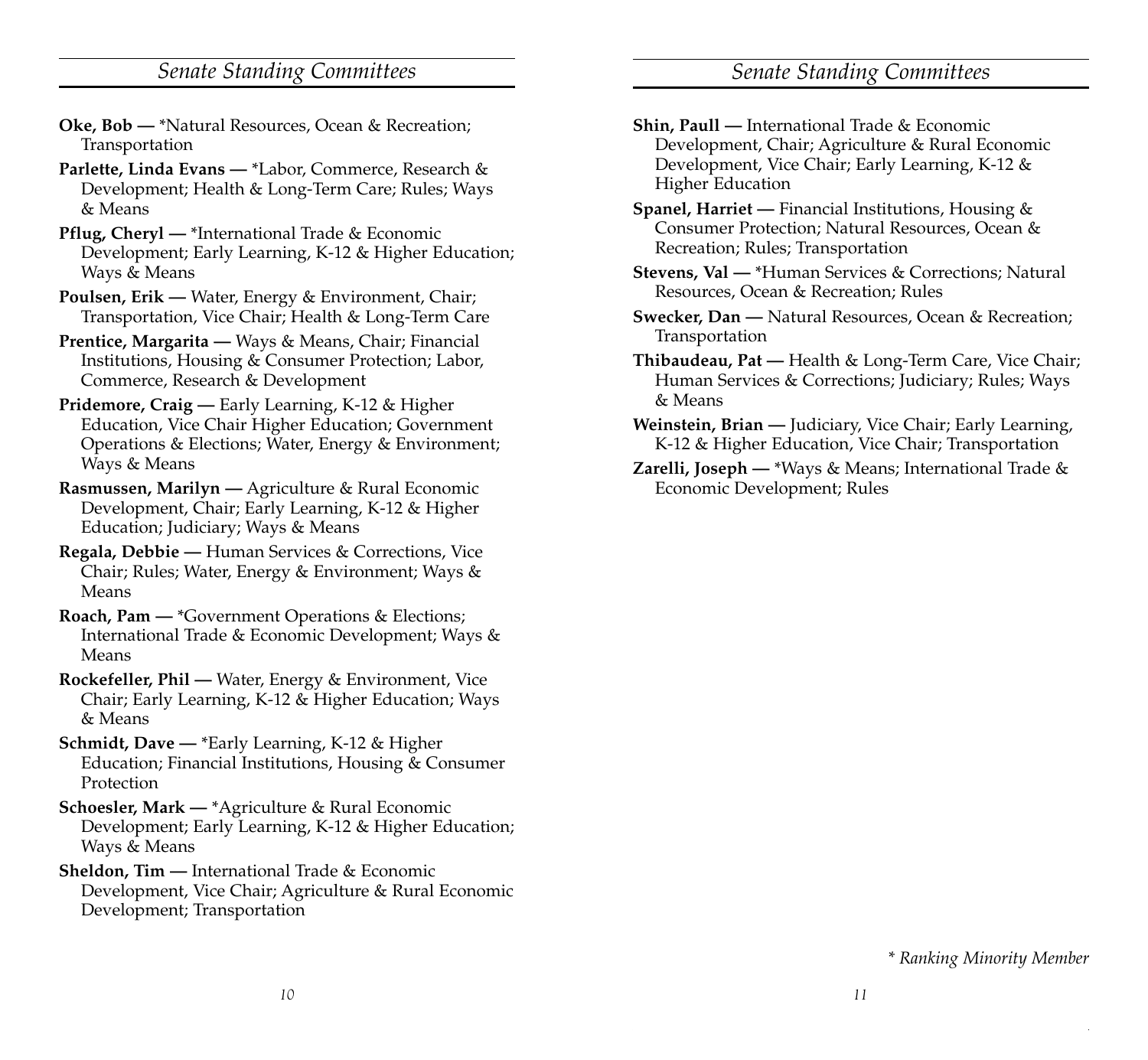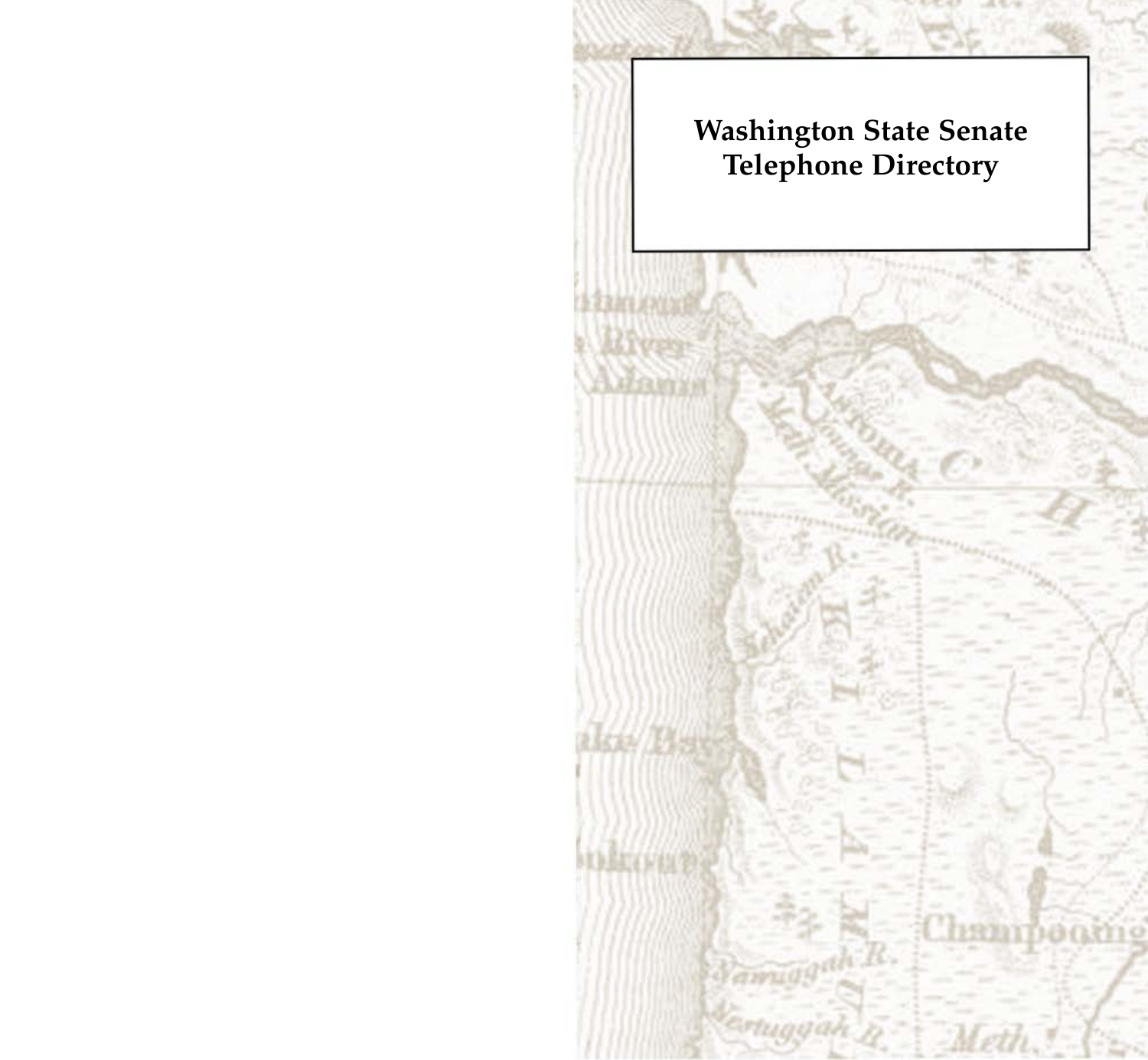|                                                                                                                           | Senate Administration                  |                                     |  | <b>Senators</b>                                                  |                                                                                                                                  |  |  |  |  |
|---------------------------------------------------------------------------------------------------------------------------|----------------------------------------|-------------------------------------|--|------------------------------------------------------------------|----------------------------------------------------------------------------------------------------------------------------------|--|--|--|--|
| Name/Title<br>Address                                                                                                     | Phone                                  | Name (Spouse)                       |  | Pol. Dist. Address                                               | Phone                                                                                                                            |  |  |  |  |
| OWEN, Brad<br>Lieutenant Governor, President of the Senate<br>220 Legislative Bldg.<br>PO Box 40400<br>HOEMANN, Thomas    |                                        | BENSON, Brad<br>(Iill)              |  | R 6 8028 North Pamela<br>Spokane, WA 99208                       | Residence (509) 466-5609<br>INB 106B, PO Box 40406<br>Olympia. (360) 786-7610<br>Benson.Brad@leg.wa.gov                          |  |  |  |  |
| Secretary of the Senate<br>309A Legislative Bldg.<br>PO Box 40482                                                         | Olympia, WA 98504-0482  (360) 786-7355 | BENTON, Don<br>(Mary)               |  | R 17 PO Box 5076<br>Vancouver, WA 98686                          | District(360) 576-6059<br>INB 109B, PO Box 40417<br>Olympia(360) 786-7632                                                        |  |  |  |  |
| HENDRICKSON, Brad<br>Deputy Secretary of the Senate<br>309B Legislative Bldg.<br>PO Box 40482                             | Olympia, WA 98504-0482 (360) 786-7525  | BERKEY, Jean<br>(Don)               |  | D 38 2503 60th St SE<br>Everett, WA 98203                        | MOD1 103, PO Box 40438<br>Olympia(360) 786-7674<br>Berkey.Jean@leg.wa.gov                                                        |  |  |  |  |
| RUBLE, Jim<br>Sergeant at Arms<br>3rd Floor Legislative Bldg.<br>PO Box 40482<br>DEMOCRATIC CAUCUS<br>101 Pritchard Bldg. | Olympia, WA 98504-0482  (360) 786-7572 | <b>BRANDLAND,</b><br>Dale<br>(Jean) |  | R 42 PO Box 974<br>Bellingham, WA 98227<br>INB 203, PO Box 40442 | Residence  (360) 966-4803<br>Olympia(360) 786-7682<br>brandlan_da@leg.wa.gov                                                     |  |  |  |  |
| PO Box 40464<br><b>REPUBLICAN CAUCUS</b><br>216 Irving R. Newhouse Bldg.                                                  |                                        | BROWN, Lisa                         |  | LEG 307, PO Box 40403<br>Brown.Lisa@leg.wa.gov                   | D 3 District(509) 456-2760<br>Olympia(360) 786-7604                                                                              |  |  |  |  |
| PO Box 40462                                                                                                              | Olympia, WA 98504-0462 (360) 786-7566  | CARRELL, Mike<br>(Charlotte)        |  | R 28 10210 Lk Louise Dr SW<br>Tacoma, WA 98498                   | Residence (253) 581-2859<br>Business(253) 589-7296<br>INB 109A, PO Box 40428<br>Olympia(360) 786-7654<br>Carrell.Mike@leg.wa.gov |  |  |  |  |
|                                                                                                                           |                                        | DECCIO, Alex<br>(Lucille)           |  | LEG 414, PO Box 40414                                            | Olympia(360) 786-7626                                                                                                            |  |  |  |  |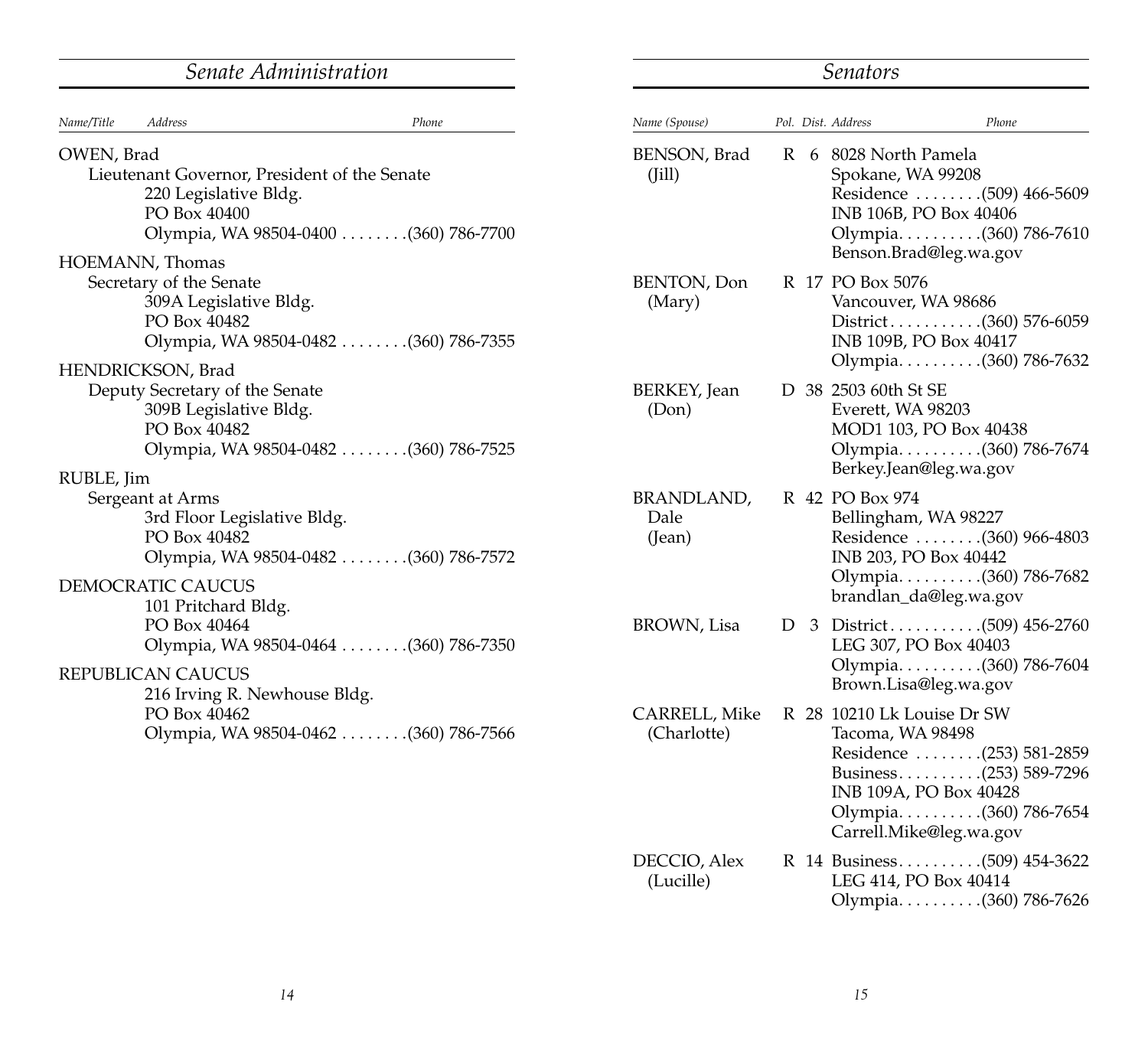|                                                          |   | Senators                                                                                     |                                                                                                     |
|----------------------------------------------------------|---|----------------------------------------------------------------------------------------------|-----------------------------------------------------------------------------------------------------|
| Name (Spouse)                                            |   | Pol. Dist. Address                                                                           | Phone                                                                                               |
| DELVIN, Jerome<br>(Josie)                                | R | 8 PO Box 303<br>Richland, WA 99352<br>INB 201, PO Box 40408                                  | Residence (509) 943-0515<br>Business(509) 943-0515<br>Olympia. (360) 786-7614                       |
| DOUMIT, Mark<br>(Mindy)                                  |   | D 19 PO Box 156<br>Cathlamet, WA 98612                                                       | MOD1 104, PO Box 40419<br>Olympia(360) 786-7636                                                     |
| EIDE, Tracey<br>(Mark)                                   |   | D 30 29214 13th Pl S<br>Federal Way, WA 98003<br>LEG 402, PO Box 40430                       | Residence (253) 941-7574<br>Olympia(360) 786-7658                                                   |
| ESSER, Luke                                              |   | R 48 404 158th Pl SE<br>Bellevue, WA 98008<br>LEG 416, PO Box 40448<br>Esser.Luke@leg.wa.gov | Residence (425) 747-4563<br>Olympia(360) 786-7694                                                   |
| (Michael)                                                |   | JMP 102, PO Box 40432                                                                        | FAIRLEY, Darlene D 32 Residence (206) 364-9997<br>Business(206) 368-4636<br>Olympia. (360) 786-7662 |
| FINKBEINER, Bill R 45 INB 204, PO Box 40445<br>(Kristin) |   |                                                                                              | Olympia. (360) 786-7672<br>Finkbeiner.Bill@leg.wa.gov                                               |
| FRANKLIN, Rosa D 29 7827 S. Asotin<br>(James)            |   | Tacoma, WA 98408<br>LEG 312, PO Box 40429                                                    | Olympia. (360) 786-7656<br>Franklin.Rosa@leg.wa.gov                                                 |
| FRASER, Karen<br>(Tim Malone)                            |   | D 22 LEG 404, PO Box 40422<br>Fraser.Karen@leg.wa.gov                                        | Olympia. (360) 786-7642                                                                             |

|                                            |  | Senators                                                                                                                                                       |
|--------------------------------------------|--|----------------------------------------------------------------------------------------------------------------------------------------------------------------|
| Name (Spouse)                              |  | Pol. Dist. Address<br>Phone                                                                                                                                    |
| HARGROVE,<br>James<br>(Laurie)             |  | D 24 Hoquiam (360) 533-9477<br>Port Angeles (360) 457-2520<br>LEG 411, PO Box 40424<br>Olympia(360) 786-7646                                                   |
| HAUGEN,<br>Mary Margaret<br>(Basil Badley) |  | D 10 1268 Olsen Rd<br>Camano Island, WA 98282<br>Residence  (360) 387-8093<br>LEG 407, PO Box 40410<br>Olympia(360) 786-7618<br>Haugen.MaryMargaret@leg.wa.gov |
| HEWITT, Mike<br>(Cory)                     |  | R 16 LEG 314, PO Box 40416<br>Olympia. (360) 786-7630<br>Hewitt.Mike@leg.wa.gov                                                                                |
| HONEYFORD,<br><b>Jim</b><br>(Jerri)        |  | R 15 2361 Scoon Rd<br>Sunnyside, WA 98944<br>Residence (509) 839-3527<br>LEG 316, PO Box 40415<br>Olympia(360) 786-7684<br>Honeyford.Jim@leg.wa.gov            |
| JACOBSEN, Ken<br>(Rachel)                  |  | D 46 Residence (206) 527-1896<br>Business(206) 515-0750<br>MOD1 102, PO Box 40446<br>Olympia(360) 786-7690                                                     |
| JOHNSON,<br>Stephen L.<br>(Lynn)           |  | R 47 13565 SE 249th Pl<br>Kent, WA 98042<br>Residence (253) 631-7156<br>INB 107, PO Box 40447<br>Olympia(360) 786-7692<br>Johnson.Stephen@leg.wa.gov           |
| KASTAMA, Jim<br>(Barbara)                  |  | MOD1 107, PO Box 40425<br>Olympia(360) 786-7648<br>Kastama.Jim@leg.wa.gov                                                                                      |
| KEISER, Karen                              |  | D 33 25657 Marine View Dr. SW<br>Des Moines, WA 98198<br>MOD1 109, PO Box 40433<br>Olympia. (360) 786-7664                                                     |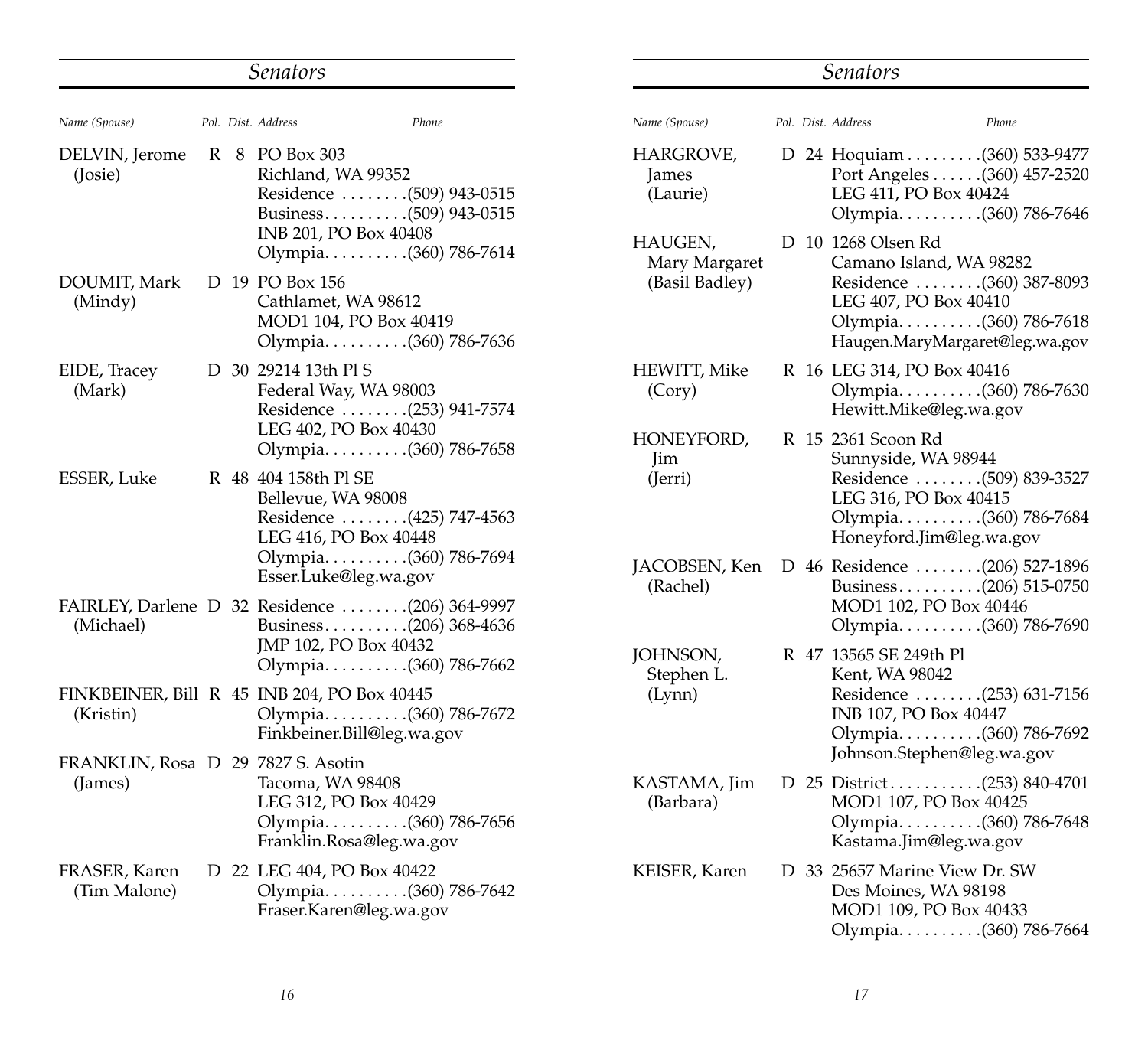|                                                      |   |    | Senators                                      |                                                                                                                                       |
|------------------------------------------------------|---|----|-----------------------------------------------|---------------------------------------------------------------------------------------------------------------------------------------|
| Name (Spouse)                                        |   |    | Pol. Dist. Address                            | Phone                                                                                                                                 |
| KLINE, Adam<br>(Laura Gene<br>Middaugh)              |   |    | D 37 3219 37th Ave S<br>Seattle, WA 98144     | Business(206) 725-1974<br>MOD1 108, PO Box 40437<br>Olympia(360) 786-7688<br>Kline.Adam@leg.wa.gov                                    |
| KOHL-WELLES,<br>Jeanne<br>(Alex Welles)              |   |    | 157 Roy Street<br>Seattle, WA 98109-4111      | D 36 Residence (206) 285-1869<br>JMP 103, PO Box 40436<br>Olympia(360) 786-7670<br>Kohl-Welles.Jeanne@leg.wa.gov                      |
| McAULIFFE,<br>Rosemary<br>(James)                    | D |    | 1 17617 88th Ave NE<br>Bothell, WA 98011      | Residence (425) 486-8397<br>District(425) 481-7459<br>LEG 403, PO Box 40401<br>Olympia(360) 786-7600<br>McAuliffe.Rosemary@leg.wa.gov |
| McCASLIN, Bob                                        | R |    | 4 PO Box 1384<br>Veradale, WA 99037           | Residence (509) 928-5060<br>Business(509) 928-5060<br>INB 112, PO Box 40404<br>Olympia(360) 786-7606                                  |
| MORTON, Bob<br>(Linda)                               | R | 7. | 3278 Pierre Lake Rd<br>Kettle Falls, WA 99141 | Residence (509) 684-5132<br>INB 115D, PO Box 40407<br>Olympia. (360) 786-7612<br>Morton.Bob@leg.wa.gov                                |
| MULLIKEN, Joyce R 13 1654 Jennifer Lane NE<br>(Mike) |   |    |                                               | Moses Lake, WA 98837<br>Residence (509) 765-1900<br>District(509) 754-6000<br>INB 115B, PO Box 40413<br>Olympia(360) 786-7624         |

|                                      |   |                | Senators                                                                                                                                                                                |
|--------------------------------------|---|----------------|-----------------------------------------------------------------------------------------------------------------------------------------------------------------------------------------|
| Name (Spouse)                        |   |                | Pol. Dist. Address<br>Phone                                                                                                                                                             |
| OKE, Bob<br>$($ Judy $)$             |   |                | R 26 Residence (360) 871-6380<br>INB 110, PO Box 40426<br>Olympia(360) 786-7650                                                                                                         |
| PARLETTE,<br>Linda Evans<br>(Robert) | R |                | 12 661-15 Wheeler Hill Rd<br>Wenatchee, WA 98801<br>Residence (509) 662-3886<br>District(509) 663-9702<br>LEG 415, PO Box 40412<br>Olympia. (360) 786-7622<br>Parlette.Linda@leg.wa.gov |
| PFLUG, Cheryl<br>(Bryan)             | R | 5              | PO Box 358<br>Hobart, WA 98025<br>Residence (425) 413-5333<br>INB 102, PO Box 40405<br>Olympia. (360) 786-7608<br>Pflug.Cheryl@leg.wa.gov                                               |
| POULSEN, Erik<br>(Sonja)             |   |                | D 34 MOD1 106, PO Box 40434<br>Olympia(360) 786-7667                                                                                                                                    |
| PRENTICE,<br>Margarita               | D |                | 11 6245 S. Langston Rd<br>Seattle, WA 98178<br>Residence (206) 772-6480<br>MOD1 113, PO Box 40411<br>Olympia(360) 786-7616<br>Prentice.Margarita@leg.wa.gov                             |
| PRIDEMORE,<br>Craig                  |   |                | D 49 5419 NE Chateau Dr<br>Vancouver, WA 98661<br>MOD1 111, PO Box 40449<br>Olympia(360) 786-7696<br>Pridemore.Craig@leg.wa.gov                                                         |
| RASMUSSEN,<br>Marilyn                | D | $\overline{2}$ | 33419 Mountain Hwy E.<br>Eatonville, WA 98328<br>Residence (253) 847-3276<br>LEG 409, PO Box 40402<br>Olympia. (360) 786-7602<br>Rasmussen.Marilyn@leg.wa.gov                           |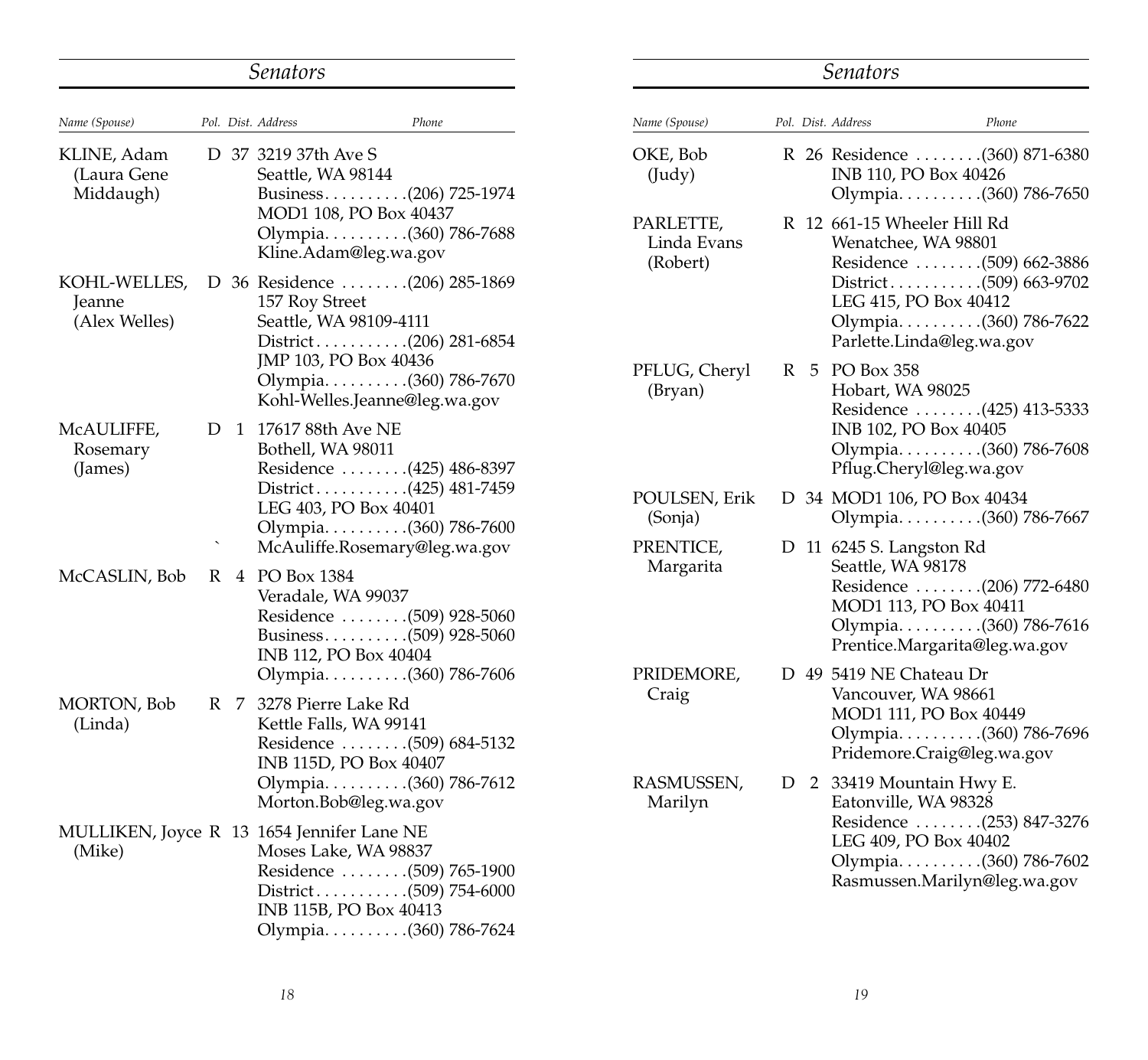|                                |                        | <i>Senators</i>                                                                                                                                                |                                             |  | <b>Senators</b>                                                                                                                 |  |
|--------------------------------|------------------------|----------------------------------------------------------------------------------------------------------------------------------------------------------------|---------------------------------------------|--|---------------------------------------------------------------------------------------------------------------------------------|--|
| Name (Spouse)                  | Pol. Dist. Address     | Phone                                                                                                                                                          | Name (Spouse)                               |  | Pol. Dist. Address<br>Phone                                                                                                     |  |
| REGALA,<br>Debbie<br>(Leo)     |                        | D 27 1802 North Puget Sound Ave<br>Tacoma, WA 98406<br>Residence (253) 759-9674<br>MOD1 112, PO Box 40427<br>Olympia(360) 786-7652<br>Regala.Debbie@leg.wa.gov | SPANEL, Harriet D 40 901 Liberty St         |  | Bellingham, WA 98225<br>Residence (360) 733-9457<br>LEG 305, PO Box 40440<br>Olympia(360) 786-7678<br>Spanel.Harriet@leg.wa.gov |  |
| ROACH, Pam<br>$(\lim)$         |                        | R 31 PO Box 650<br>Auburn, WA 98071                                                                                                                            | STEVENS, Val<br>(Keith)                     |  | R 39 INB 105, PO Box 40439<br>Olympia(360) 786-7676                                                                             |  |
|                                |                        | Residence (253) 735-4210<br>INB 202, PO Box 40431<br>Olympia(360) 786-7660                                                                                     | SWECKER, Dan<br>(Debra)                     |  | R 20 10420 173rd Ave SW<br>Rochester, WA 98579<br>Business(360) 273-5890                                                        |  |
| ROCKEFELLER,<br>Phil           | D 23 6207 NE Tolo Road | Bainbridge Island, WA 98110                                                                                                                                    |                                             |  | INB 103, PO Box 40420<br>Olympia(360) 786-7638                                                                                  |  |
| (Anita)                        |                        | Residence (206) 842-3748<br>MOD1 110, PO Box 40423<br>Olympia(360) 786-7644                                                                                    | THIBAUDEAU,<br>Pat                          |  | D 43 817 E Shelby St<br>Seattle, WA 98102<br>MOD1 101, PO Box 40443                                                             |  |
| SCHMIDT, Dave                  |                        | R 44 11014 19th Ave SE # 284<br>Everett, WA 98208<br>Residence (425) 357-5251<br>LEG 417, PO Box 40444<br>Olympia(360) 786-7686<br>Schmidt.Dave@leg.wa.gov     | WEINSTEIN,<br>Brian<br>(Gaylene Vaden)      |  | Olympia(360) 786-7628<br>D 41 8135 W Mercer Way<br>Mercer Island, WA 98040<br>MOD1 105, PO Box 40441<br>Olympia(360) 786-7641   |  |
| SCHOESLER,<br>Mark<br>(Ginger) |                        | R 9 1588 East Rosenoff Rd<br>Ritzville, WA 99169<br>Residence (509) 659-1774<br>INB 106A, PO Box 40409<br>Olympia(360) 786-7620                                | ZARELLI, Joseph R 18 PO Box 65087<br>(Tani) |  | Vancouver, WA 98665<br>Residence $\ldots \ldots (360) 666-2401$<br>INB 205, PO Box 40418<br>Olympia(360) 786-7634               |  |
| SHELDON, Tim<br>(Linda)        |                        | D 35 Potlatch PO Box 474<br>Hoodsport, WA 98548<br>Residence (360) 877-5768<br>LEG 412, PO Box 40435<br>Olympia(360) 786-7668                                  |                                             |  |                                                                                                                                 |  |
| SHIN, Paull<br>(Donna)         |                        | D 21 PO Box 858<br>Mukilteo, WA 98275<br>Residence (425) 741-2011<br>LEG 405, PO Box 40421<br>Olympia(360) 786-7640                                            |                                             |  |                                                                                                                                 |  |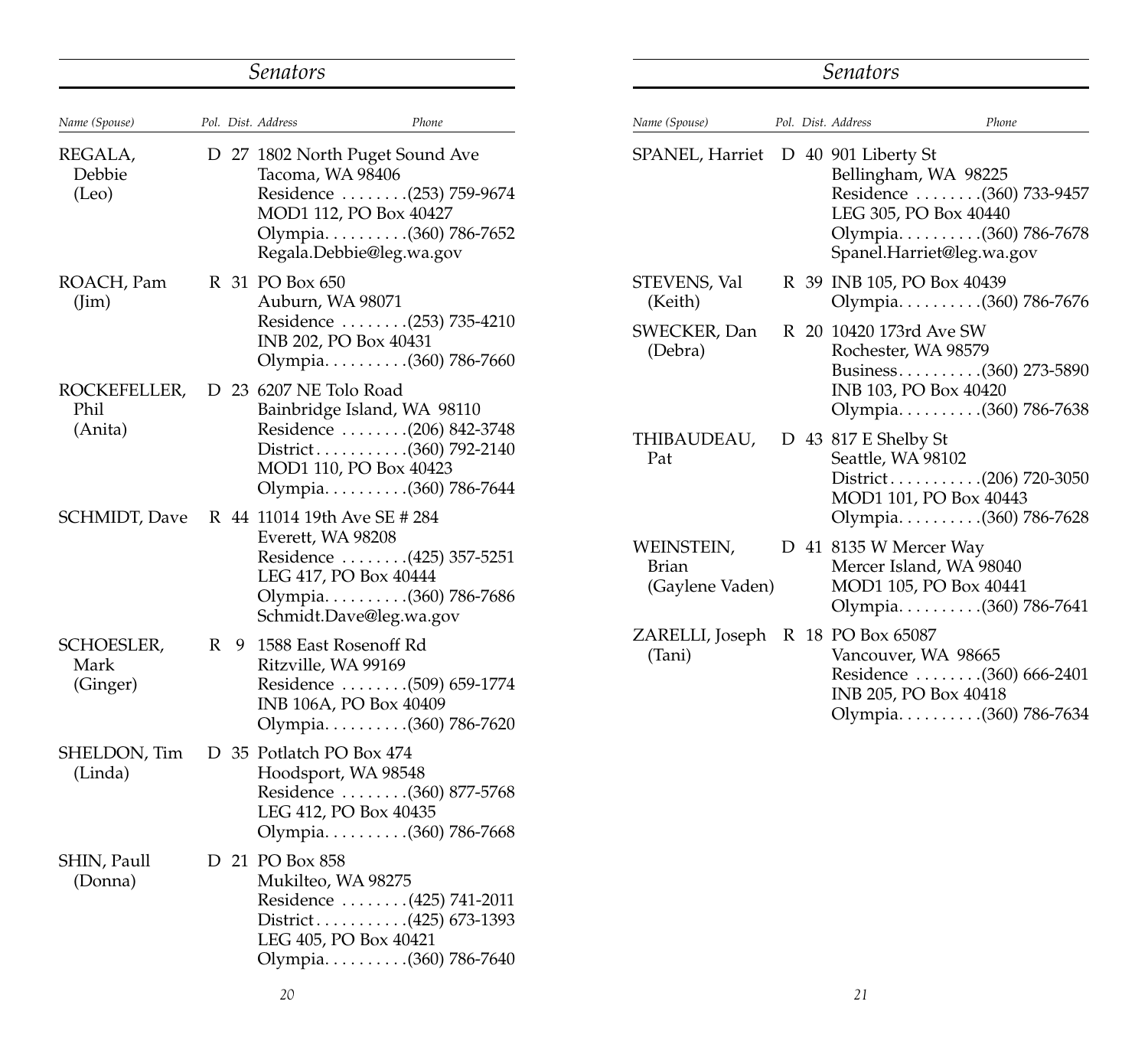# **Washington State House of Representatives Leadership and Committee Assignments**

### **House Legislative Leaders 2006**

#### **Democratic Caucus**

| Rep. John Lovick Speaker Pro Tempore                 |
|------------------------------------------------------|
| Rep. Lynn Kessler  Majority Leader                   |
| Rep. Bill Grant  Majority Caucus Chair               |
| Rep. Sharon Tomiko Santos Majority Whip              |
| Rep. Sam Hunt Majority Floor Leader                  |
| Rep. Jeannie Darneille Majority Caucus<br>Vice Chair |
| Rep. Zack Hudgins Assistant Majority Floor Leader    |
| Rep. Sherry Appleton Assistant Majority Whip         |
| Rep. Tami Green Assistant Majority Whip              |
| Rep. Larry Springer Assistant Majority Whip          |
|                                                      |

#### **Republican Caucus**

| Rep. Richard DeBolt  Minority Leader                     |
|----------------------------------------------------------|
| Rep. Mike Armstrong Minority Deputy Leader               |
| Rep. Jan Shabro  Minority Caucus Chair                   |
| Rep. Jim Clements Minority Whip                          |
| Rep. Doug Ericksen Minority Floor Leader                 |
| Rep. Mary Skinner Minority Caucus Vice Chair             |
| Rep. Daniel Newhouse  Assistant Minority<br>Floor Leader |
| Rep. Jay Rodne Assistant Minority Floor Leader           |
| Rep. David Buri Assistant Minority Whip                  |
| Rep. Richard Curtis Assistant Minority Whip              |
| Rep. John Serben Assistant Minority Whip                 |
|                                                          |

rtuggah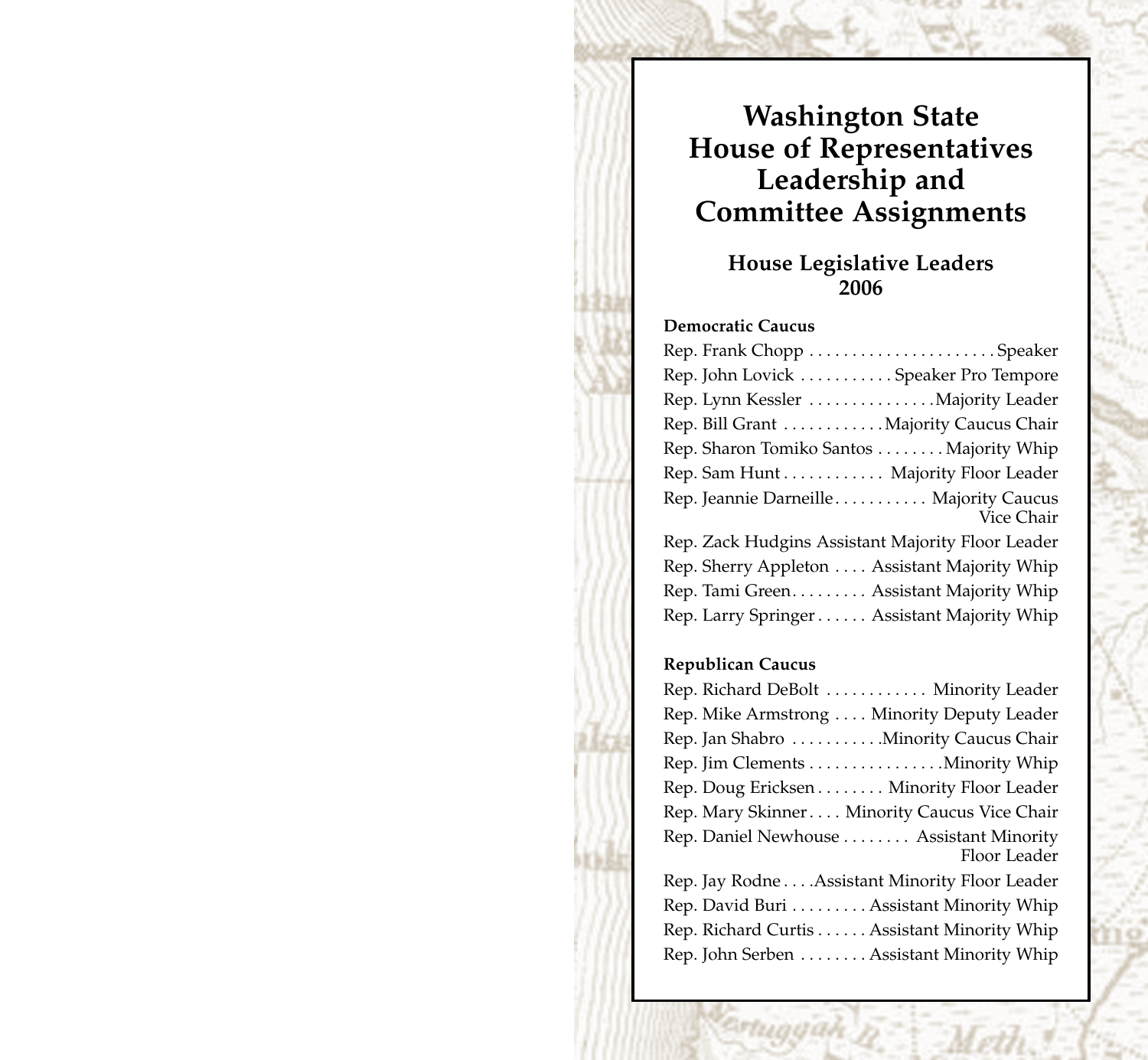### **2006 Membership of House Standing Committees**

- **Appropriations (31) Sommers, Chair (D); Fromhold, Vice Chair (D);** \*Alexander; \*\*Anderson; \*\*McDonald; Armstrong; Bailey; Buri; Chandler; Clements; Cody; Conway; Darneille; Dunshee; Grant; Haigh; Hinkle; Hunter; Kagi; Kenney; Kessler; Linville; McDermott; McIntire; Miloscia; Pearson; Priest; Schual-Berke; P. Sullivan; Talcott; Walsh
- **Capital Budget (29) Dunshee, Chair (D); Ormsby, Vice Chair (D);** \*Jarrett; \*\*Hankins; Armstrong; Blake; Chase; Clements; Cox; Eickmeyer; Ericks; Ericksen; Flannigan; Green; Hasegawa; Kretz; Kristiansen; Lantz; McCune; Moeller; Morrell; Newhouse; O'Brien; Roach; Schual-Berke; Serben; Springer; Strow; Upthegrove
- **Children & Family Services (9) Kagi, Chair (D); Roberts, Vice Chair (D);** \*Walsh; \*\*Hinkle; Darneille; Dickerson; Dunn; Haler; Pettigrew
- **Commerce & Labor (9) Conway, Chair (D); Wood, Vice Chair (D);** \*Condotta; \*\*Chandler; Crouse; Holmquist; Hudgins; Kenney; McCoy
- **Criminal Justice & Corrections (7) O'Brien, Chair (D); Darneille, Vice Chair (D);** \*Pearson; \*\*Ahern; Kirby; Strow; Williams
- **Economic Development, Agriculture & Trade (23) Linville, Chair (D); Pettigrew, Vice Chair (D);** \*Kristiansen; \*\*Skinner; Appleton; Bailey; Blake; Buri; Chase; Clibborn; Dunn; Grant; Haler; Holmquist; Kilmer; Kretz; McCoy; Morrell; Newhouse; Quall; Strow; Sullivan, P.; Wallace
- **Education (13) Quall, Chair (D); Sullivan, P., Vice Chair (D);** \*Talcott; \*\*Anderson; Curtis; Haigh; Hunter; McDermott; Priest; Santos; Shabro; Tom; Wallace
- **Finance (11) McIntire, Chair (D); Hunter, Vice Chair (D);** \*Orcutt; \*\*Roach; Ahern; Condotta; Conway; Ericks; Hasegawa; Santos; Shabro
- **Financial Institutions & Insurance (11) Kirby, Chair (D); Ericks, Vice Chair (D);** \*Roach; \*\*Tom; Newhouse; O'Brien; Santos; Schual-Berke; Serben; Simpson; Strow; Williams
- **Health Care (15) Cody, Chair (D); Morrell, Vice Chair (D); Campbell, Vice Chair (R);** \*Hinkle; \*\*Curtis; Alexander; Appleton; Bailey; Clibborn; Condotta; Green; Lantz; Moeller; Schual-Berke; Skinner
- **Higher Education & Workforce Education (13) Kenney, Chair (D); Sells, Vice Chair (D);** \*Cox; \*\*Rodne; Buri; Dunn; Fromhold; Hasegawa; Jarrett; Ormsby; Priest; Roberts; Sommers
- **Housing (9) Miloscia, Chair (D); Springer, Vice Chair (D);** \*Holmquist; \*\*Dunn; McCune; Ormsby; Pettigrew; Schindler; Sells
- **Judiciary (10) Lantz, Chair (D); Flannigan, Vice Chair (D); Williams, Vice Chair (D);** \*Priest; \*\*Rodne; Campbell; Kirby; Serben; Springer; Wood
- **Juvenile Justice & Family Law (7) Dickerson, Chair (D); Moeller, Vice Chair (D);** \*McDonald; \*\*McCune; Crouse; Lovick; Roberts
- **Local Government (7) Simpson, Chair (D); Clibborn, Vice Chair (D);** \*Schindler; \*\*Ahern; Sullivan, B.; Takko; Woods
- **Natural Resources, Ecology & Parks (11) Sullivan, B., Chair (D); Upthegrove, Vice Chair (D);** \*Buck; \*\*Kretz; Blake; Chandler; Dickerson; Eickmeyer; Hunt; Kagi; **Orcutt**
- **Rules (19) Chopp, Chair (D);** \*DeBolt; \*\*Armstrong; Anderson; Blake; Clibborn; Ericksen; Flannigan; Grant; Hudgins; Hunt; Kessler; Lovick; McDonald; Morrell; Santos; Serben; Shabro; Tom
- **Select Committee on Hood Canal (7) Eickmeyer, Chair (D); McCoy, Vice Chair (D);** \*Pearson; \*\*Sump; Appleton; Chase; Walsh
- **State Government Operations & Accountability (9) — Haigh, Chair (D); Green, Vice Chair (D);** \*Nixon; \*\*Clements; Hunt; McDermott; Miloscia; Schindler; Sump
- **Technology, Energy & Communications (12) Morris, Chair (D); Kilmer, Vice Chair (D);** \*Crouse; \*\*Haler; Ericks; Hankins; Hudgins; Nixon; Sullivan, P.; Sump; Takko; Wallace
- **Transportation (29) Murray, Chair (D); Wallace, Vice Chair (D);** \*Woods; \*\*Skinner; Appleton; Buck; Campbell; Clibborn; Curtis; Dickerson; Ericksen; Flannigan; Hankins; Holmquist; Hudgins; Jarrett; Kilmer; Lovick; Morris; Nixon; Rodne; Schindler; Sells; Shabro; Simpson; Sullivan, B.; Takko; Upthegrove; Wood

*\*Ranking Minority Member \*\*Asst. Ranking Minority Member*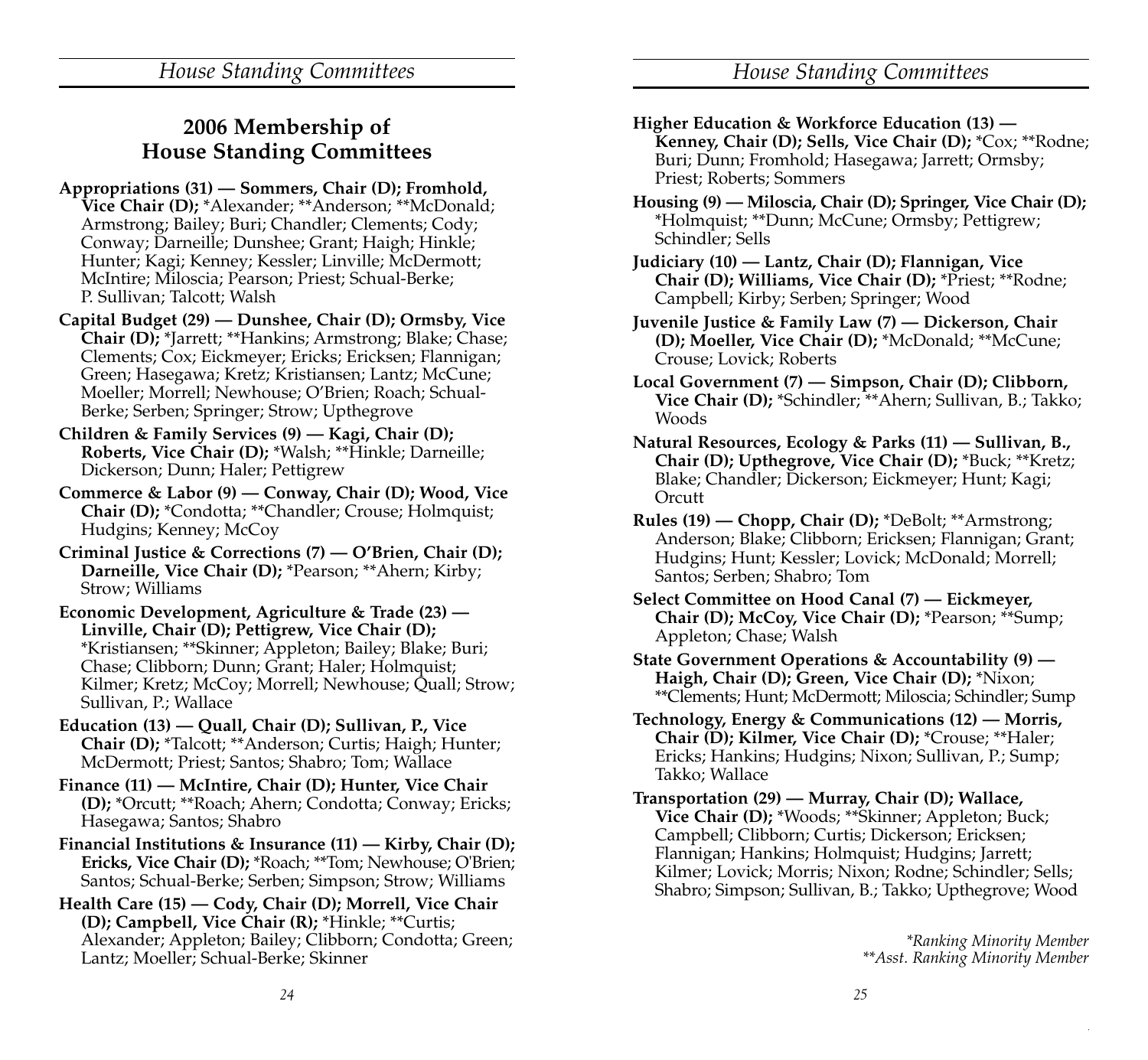|  | 2006 Member Assignments to       |
|--|----------------------------------|
|  | <b>House Standing Committees</b> |

- **Ahern, John —** \*\*Criminal Justice & Corrections; \*\*Local Government; Finance
- **Alexander, Gary —** \*Appropriations; Health Care
- **Anderson, Glenn —** \*\*Appropriations; \*\*Education; Rules
- **Appleton, Sherry —** Economic Development, Agriculture & Trade; Health Care; Select Committee on Hood Canal; Transportation
- **Armstrong, Mike —** \*\*Rules; Appropriations; Capital Budget
- **Bailey, Barbara —** Appropriations; Economic Development, Agriculture & Trade; Health Care
- **Blake, Brian —** Capital Budget; Economic Development, Agriculture & Trade; Natural Resources, Ecology & Parks; Rules
- **Buck, Jim —** \*Natural Resources, Ecology & Parks; Transportation
- **Buri, David —** Appropriations; Economic Development, Agriculture & Trade; Higher Education & Workforce Education
- **Campbell, Tom —** Health Care, Vice Chair; Judiciary; Transportation
- **Chandler, Bruce —** \*\*Commerce & Labor; Appropriations; Natural Resources, Ecology & Parks
- **Chase, Maralyn —** Capital Budget; Economic Development, Agriculture & Trade; Select Committee on Hood Canal
- **Chopp, Frank —** Rules, Chair
- **Clements, Jim —** \*\*State Government Operations & Accountability; Appropriations; Capital Budget
- **Clibborn, Judy —** Local Government, Vice Chair; Economic Development, Agriculture & Trade; Health Care; Rules; Transportation
- **Cody, Eileen —** Health Care, Chair; Appropriations

**Condotta, Cary —** \*Commerce & Labor; Finance; Health Care

| Conway, Steve - Commerce & Labor, Chair;<br>Appropriations; Finance                                                                              |
|--------------------------------------------------------------------------------------------------------------------------------------------------|
| Cox, Don - * Higher Education & Workforce Education;                                                                                             |
| Capital Budget                                                                                                                                   |
| Crouse, Larry - *Technology, Energy & Communications;                                                                                            |
| Commerce & Labor; Juvenile Justice & Family Law                                                                                                  |
| Curtis, Richard - ** Health Care; Education; Transportation                                                                                      |
| Darneille, Jeannie - Criminal Justice & Corrections, Vice<br>Chair; Appropriations; Children & Family Services                                   |
| DeBolt, Richard - *Rules                                                                                                                         |
| Dickerson, Mary Lou - Juvenile Justice & Family Law,<br>Chair; Children & Family Services; Natural Resources,<br>Ecology & Parks; Transportation |
| Dunn, Jim - **Housing; Children & Family Services;<br>Economic Development, Agriculture & Trade; Higher<br>Education & Workforce Education       |
| Dunshee, Hans - Capital Budget, Chair; Appropriations                                                                                            |
| Eickmeyer, William "Ike" - Select Committee on Hood<br>Canal, Chair; Capital Budget; Natural Resources,<br>Ecology & Parks                       |
| Ericks, Mark — Financial Institutions & Insurance, Vice                                                                                          |
| Chair; Capital Budget; Finance; Technology, Energy &<br>Communications                                                                           |
| Ericksen, Doug - Capital Budget; Rules; Transportation                                                                                           |
| Flannigan, Dennis - Judiciary, Vice Chair; Capital Budget;<br>Rules; Transportation                                                              |
| Fromhold, Bill - Appropriations, Vice Chair; Higher<br>Education & Workforce Education                                                           |
| Grant, Bill - Appropriations; Economic Development,<br>Agriculture & Trade; Rules                                                                |
| Green, Tami - State Government Operations &<br>Accountability, Vice Chair; Capital Budget; Health Care                                           |
|                                                                                                                                                  |
| Haigh, Kathy - State Government Operations &<br>Accountability, Chair; Appropriations; Education                                                 |
| Haler, Larry - **Technology, Energy & Communications;                                                                                            |
| Children & Family Services; Economic Development,<br>Agriculture & Trade                                                                         |
| Hankins, Shirley - ** Capital Budget; Technology, Energy                                                                                         |
| & Communications; Transportation                                                                                                                 |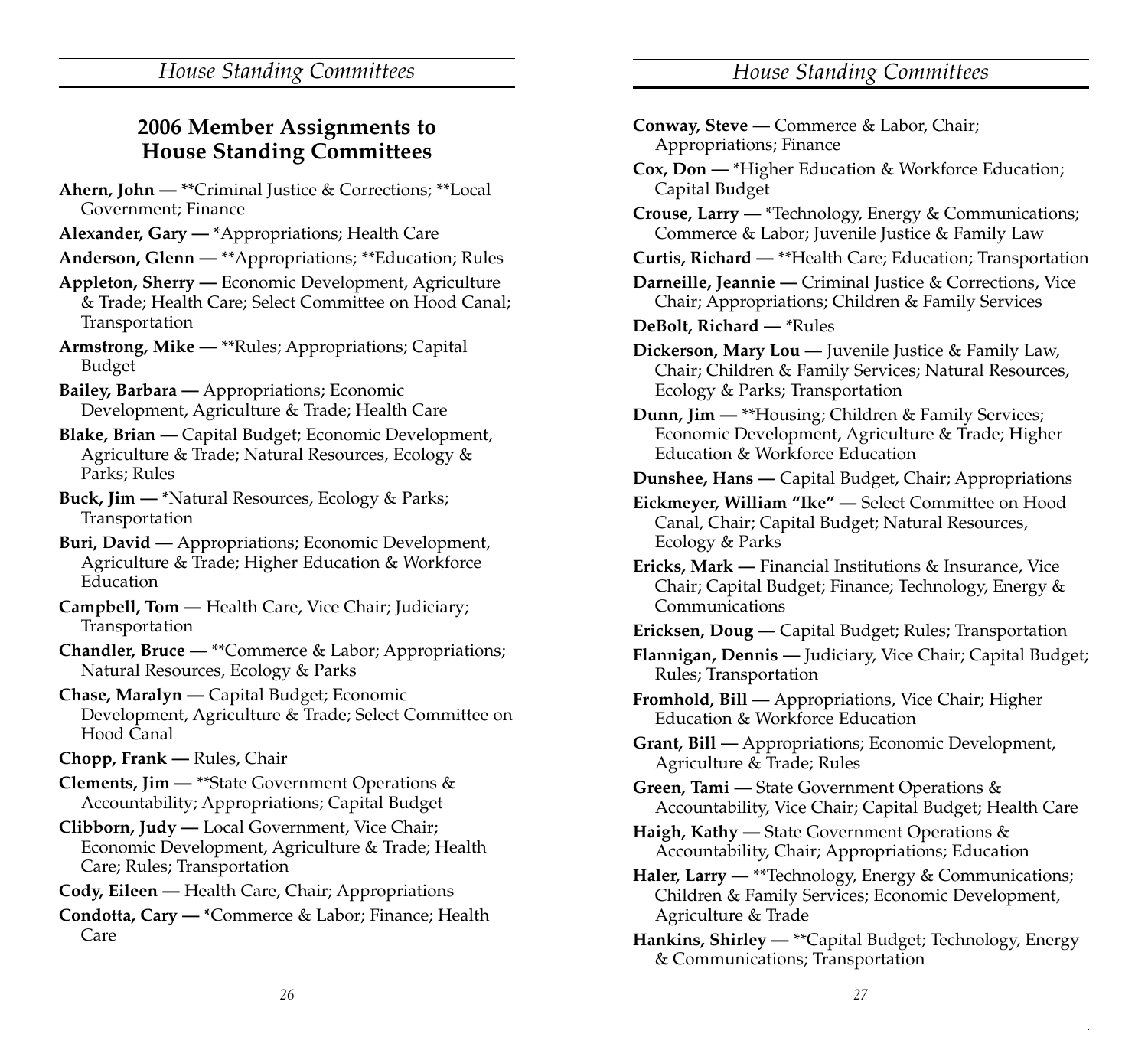- **Hasegawa, Bob —** Capital Budget; Finance; Higher Education & Workforce Education
- **Hinkle, Bill —** \*Health Care; \*\*Children & Family Services; Appropriations
- **Holmquist, Janéa —** \*Housing; Commerce & Labor; Economic Development, Agriculture & Trade; Transportation
- **Hudgins, Zack —** Commerce & Labor; Rules; Technology, Energy & Communications; Transportation
- **Hunt, Sam —** Natural Resources, Ecology & Parks; Rules; State Government Operations & Accountability
- **Hunter, Ross —** Finance, Vice Chair; Appropriations; Education
- **Jarrett, Fred —** \*Capital Budget; Higher Education & Workforce Education; Transportation
- **Kagi, Ruth —** Children & Family Services, Chair; Appropriations; Natural Resources, Ecology & Parks
- **Kenney, Phyllis —** Higher Education & Workforce Education, Chair; Appropriations; Commerce & Labor
- **Kessler, Lynn —** Appropriations; Rules
- **Kilmer, Derek —** Technology, Energy & Communications, Vice Chair; Economic Development, Agriculture & Trade; Transportation
- **Kirby, Steve —** Financial Institutions & Insurance, Chair; Criminal Justice & Corrections; Judiciary
- **Kretz, Joel —** \*\*Natural Resources, Ecology & Parks; Capital Budget; Economic Development, Agriculture & Trade
- **Kristiansen, Dan —** \*Economic Development, Agriculture & Trade; Capital Budget
- **Lantz, Patricia —** Judiciary, Chair; Capital Budget; Health Care
- **Linville, Kelli —** Economic Development, Agriculture & Trade, Chair; Appropriations
- **Lovick, John —** Juvenile Justice & Family Law; Rules; Transportation
- **McCoy, John —** Select Committee on Hood Canal, Vice Chair; Commerce & Labor; Economic Development, Agriculture & Trade

| McCune, Jim - **Juvenile Justice & Family Law; Capital |  |  |
|--------------------------------------------------------|--|--|
| Budget; Housing                                        |  |  |

- **McDermott, Joe —** Appropriations; Education; State Government Operations & Accountability
- **McDonald, Joyce —** \*Juvenile Justice & Family Law; \*\*Appropriations; Rules
- **McIntire, Jim —** Finance, Chair; Appropriations
- **Miloscia, Mark —** Housing, Chair; Appropriations; State Government Operations & Accountability
- **Moeller, Jim —** Juvenile Justice & Family Law, Vice Chair; Capital Budget; Health Care
- **Morrell, Dawn —** Health Care, Vice Chair; Capital Budget; Economic Development, Agriculture & Trade; Rules
- **Morris, Jeff —** Technology, Energy & Communications, Chair; Transportation
- **Murray, Ed —** Transportation, Chair
- **Newhouse, Daniel —** Capital Budget; Economic Development, Agriculture & Trade; Financial Institutions & Insurance
- **Nixon, Toby —** \*State Government Operations & Accountability; Technology, Energy & Communications; Transportation
- **O'Brien, Al —** Criminal Justice & Corrections, Chair; Capital Budget; Financial Institutions & Insurance
- **Orcutt, Ed —** \*Finance; Natural Resources, Ecology & Parks
- **Ormsby, Timm —** Capital Budget, Vice Chair; Higher Education & Workforce Education; Housing
- **Pearson, Kirk —** \*Criminal Justice & Corrections; \*Select Committee on Hood Canal; Appropriations
- **Pettigrew, Eric —** Economic Development, Agriculture & Trade, Vice Chair; Children & Family Services; Housing
- Priest, Skip \*Judiciary; Appropriations; Education; Higher Education & Workforce Education
- **Quall, Dave —** Education, Chair; Economic Development, Agriculture & Trade
- **Roach, Dan —** \*Financial Institutions & Insurance; \*\*Finance; Capital Budget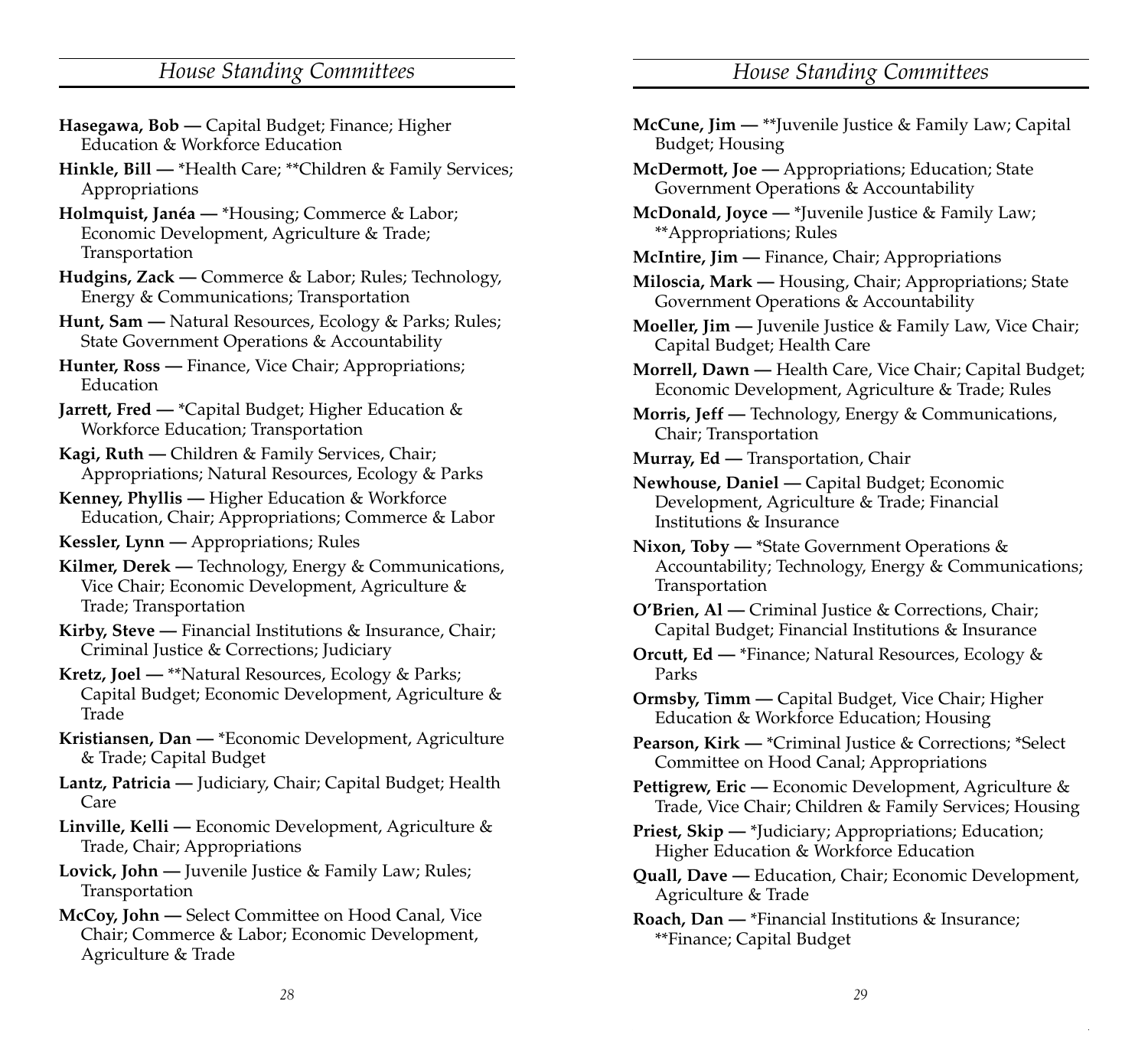- **Roberts, Mary Helen —** Children & Family Services, Vice Chair; Higher Education & Workforce Education; Juvenile Justice & Family Law
- **Rodne, Jay —** \*\*Higher Education & Workforce Education; \*\*Judiciary; Transportation
- **Santos, Sharon Tomiko —** Education; Finance; Financial Institutions & Insurance; Rules
- **Schindler, Lynn —** \*Local Government; Housing; State Government Operations & Accountability; Transportation
- **Schual-Berke, Shay —** Appropriations; Capital Budget; Health Care
- **Sells, Mike —** Higher Education & Workforce Education, Vice Chair; Housing; Transportation
- **Serben, John —** Capital Budget; Financial Institutions & Insurance; Judiciary; Rules
- **Shabro, Jan —** Education; Finance; Rules; Transportation
- **Simpson, Geoff —** Local Government, Chair; Financial Institutions & Insurance; Transportation
- **Skinner, Mary —** \*\*Economic Development, Agriculture & Trade; \*\*Transportation; Health Care
- **Sommers, Helen —** Appropriations, Chair; Higher Education & Workforce Education
- **Springer, Larry —** Housing, Vice Chair; Capital Budget; Judiciary
- **Strow, Chris —** Capital Budget; Criminal Justice & Corrections; Economic Development, Agriculture & Trade; Financial Institutions & Insurance
- **Sullivan, Brian —** Natural Resources, Ecology & Parks, Chair; Local Government; Transportation
- **Sullivan, Pat —** Education, Vice Chair; Appropriations; Economic Development, Agriculture & Trade; Technology, Energy & Communications
- **Sump, Bob —** \*\*Select Committee on Hood Canal; State Government Operations & Accountability; Technology, Energy & Communications
- **Takko, Dean —** Local Government; Technology, Energy & Communications; Transportation
- **Talcott, Gigi —** \*Education; Appropriations *\*Ranking Minority Member*
- **Tom, Rodney —** \*\*Financial Institutions & Insurance; Education; Rules
- **Upthegrove, Dave —** Natural Resources, Ecology & Parks, Vice Chair; Capital Budget; Transportation
- **Wallace, Deb —** Transportation, Vice Chair; Economic Development, Agriculture & Trade; Education; Technology, Energy & Communications
- **Walsh, Maureen —** \*Children & Family Services; Appropriations; Select Committee on Hood Canal
- **Williams, Brendan —** Judiciary, Vice Chair; Criminal Justice & Corrections; Financial Institutions & Insurance
- **Wood, Alex —** Commerce & Labor, Vice Chair; Judiciary; Transportation
- **Woods, Beverly —** \*Transportation; Local Government

*\*\*Asst. Ranking Minority Member*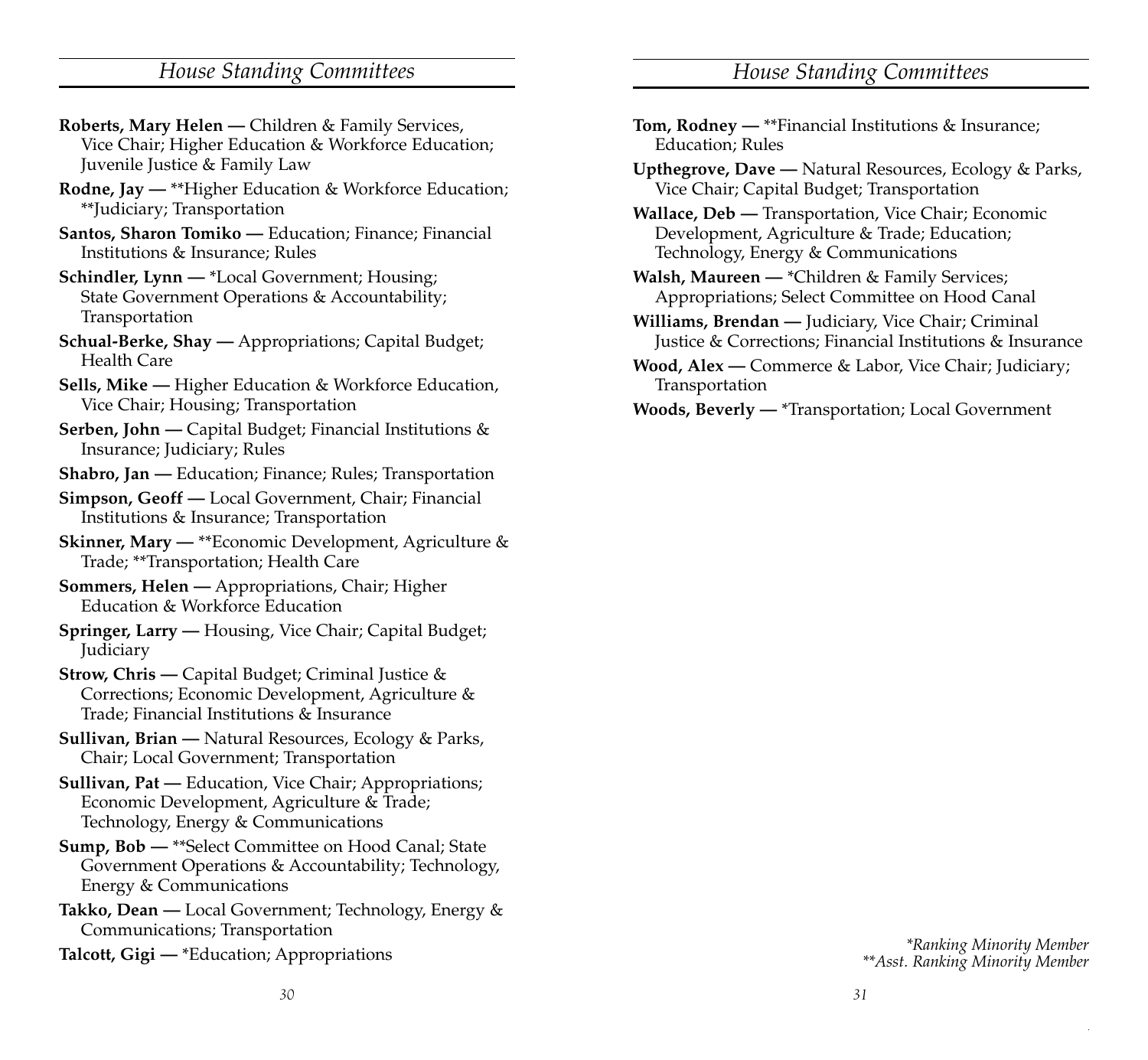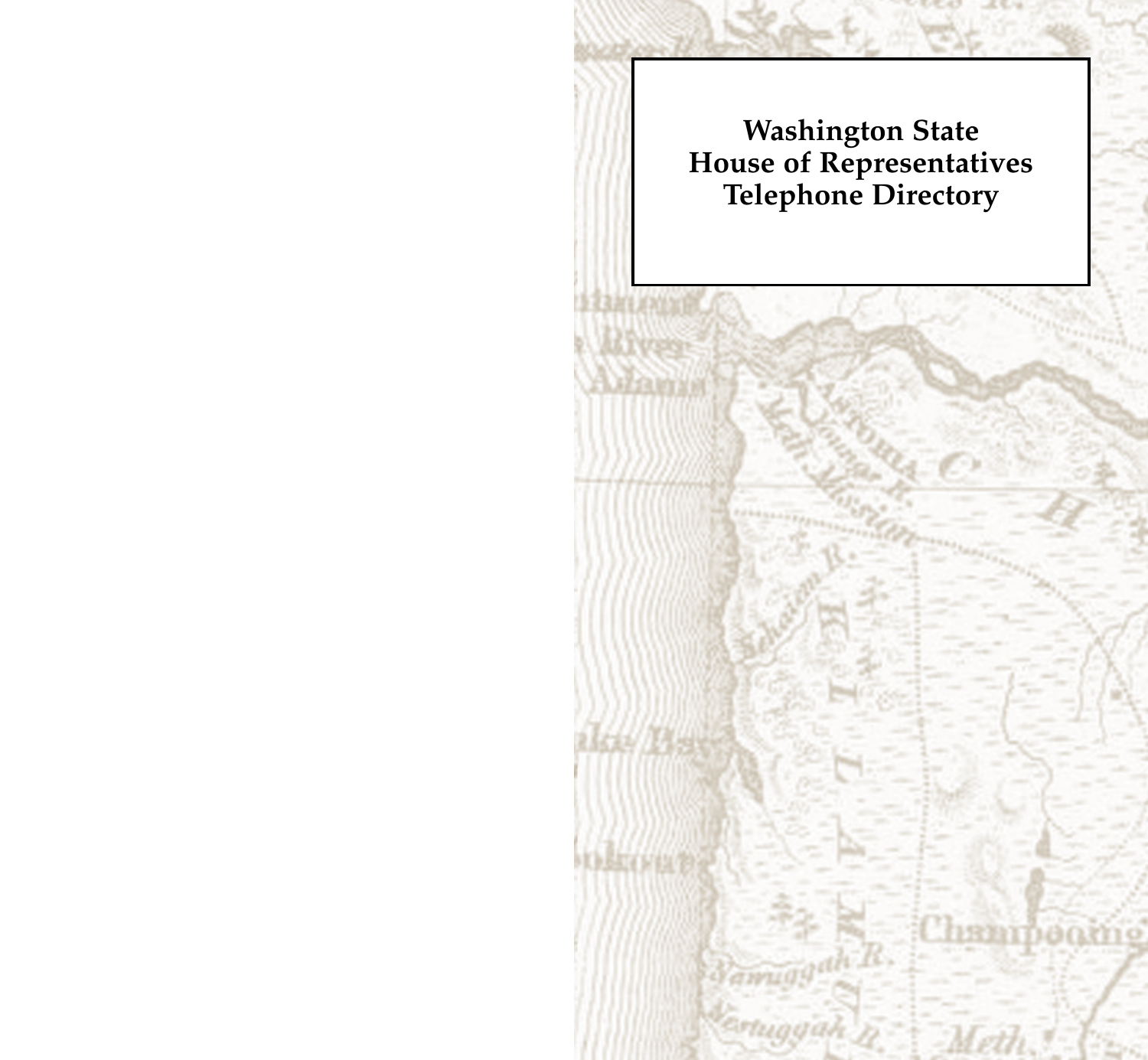| House Administration                                                                                                                                                                              |       | Representatives                                             |  |                                                                                        |                                                                                                           |  |  |
|---------------------------------------------------------------------------------------------------------------------------------------------------------------------------------------------------|-------|-------------------------------------------------------------|--|----------------------------------------------------------------------------------------|-----------------------------------------------------------------------------------------------------------|--|--|
| Name/Title<br><b>Address</b>                                                                                                                                                                      | Phone | Name (Spouse)                                               |  | Pol. Dist. Address                                                                     | Phone                                                                                                     |  |  |
| CHOPP, Frank<br>Speaker of the House<br>339C Legislative Building<br>Olympia, WA 98504-0600 (360) 786-7920<br>DEBOLT, Richard                                                                     |       | AHERN, John<br>(Nancy)                                      |  | $6 \text{ R } 3615 \text{ S}$ Lincoln Dr<br>Spokane, WA 99203<br>Ahern.John@leg.wa.gov | Olympia(360) 786-7962                                                                                     |  |  |
| Minority Leader<br>335C Legislative Building<br>Olympia, WA 98504-0600 (360) 786-7960<br>NAFZIGER, Rich<br>Chief Clerk                                                                            |       | ALEXANDER,<br>Gary<br>(Donna)                               |  | 20 R 7915 Lorna Dr. SE<br>Olympia, WA 98503                                            | Residence (360) 923-4746<br>Olympia(360) 786-7990<br>Alexander.Gary@leg.wa.gov                            |  |  |
| 338B Legislative Building<br>Olympia, WA 98504-0600 (360) 786-7750<br>WEGELEBEN, William<br>Deputy Chief Clerk<br>338A Legislative Building                                                       |       | ANDERSON,<br>Glenn<br>(Elisabeth)                           |  | 5 R PO Box 1682<br>Issaquah, WA 98027                                                  | Residence (425) 222-7092<br>Olympia(360) 786-7876<br>Anderson.Glenn@leg.wa.gov                            |  |  |
| Olympia, WA 98504-0600 (360) 786-7750<br>HAYWARD, Sharon<br>Director of Facilities and Human Resources<br>336B Legislative Building<br>Olympia, WA 98504-0600 (360) 786-7955                      |       | APPLETON,<br>Sherry<br>(Ron)                                |  | 23 D PO Box 2112<br>Poulsbo, WA 98370                                                  | Residence (360) 697-2588<br>Olympia(360) 786-7934<br>Business(360) 697-3876<br>Appleton.Sherry@leg.wa.gov |  |  |
| FINLEY, Ron<br>Supervisor of Security & Facilities<br>336C Legislative Building<br>Olympia, WA 98504-0600 (360) 786-7760<br>OFFICE OF PROGRAM RESEARCH                                            |       | ARMSTRONG,<br>Mike<br>(Mary)                                |  | 12 R PO Box 40600<br>Olympia, WA 98504-0600                                            | Residence (509) 663-0629<br>Olympia(360) 786-7832<br>Armstrong.Mike@leg.wa.gov                            |  |  |
| Second Floor John L. O'Brien Bldg.<br><b>SECURITY</b><br>First Floor Reception Desk<br>John L. O'Brien Bldg.                                                                                      |       | BAILEY, Barbara 10 R PO Box 40600<br>(Butch)                |  | Olympia, WA 98504-0600                                                                 | Residence (360) 240-0844<br>Olympia(360) 786-7914<br>Bailey.Barbara@leg.wa.gov                            |  |  |
| Olympia, WA 98504-0600 (360) 786-7771<br>DEMOCRATIC CAUCUS<br>PO Box 40600<br>Olympia, WA 98504-0600 (360) 786-7222<br>REPUBLICAN CAUCUS<br>PO Box 40600<br>Olympia, WA 98504-0600 (360) 786-7791 |       | BLAKE, Brian<br>(Debra Thomas-Blake) Olympia, WA 98504-0600 |  | 19 D PO Box 40600<br>Blake.Brian@leg.wa.gov                                            | Residence  (360) 533-8337<br>Olympia(360) 786-7870                                                        |  |  |
|                                                                                                                                                                                                   |       |                                                             |  |                                                                                        |                                                                                                           |  |  |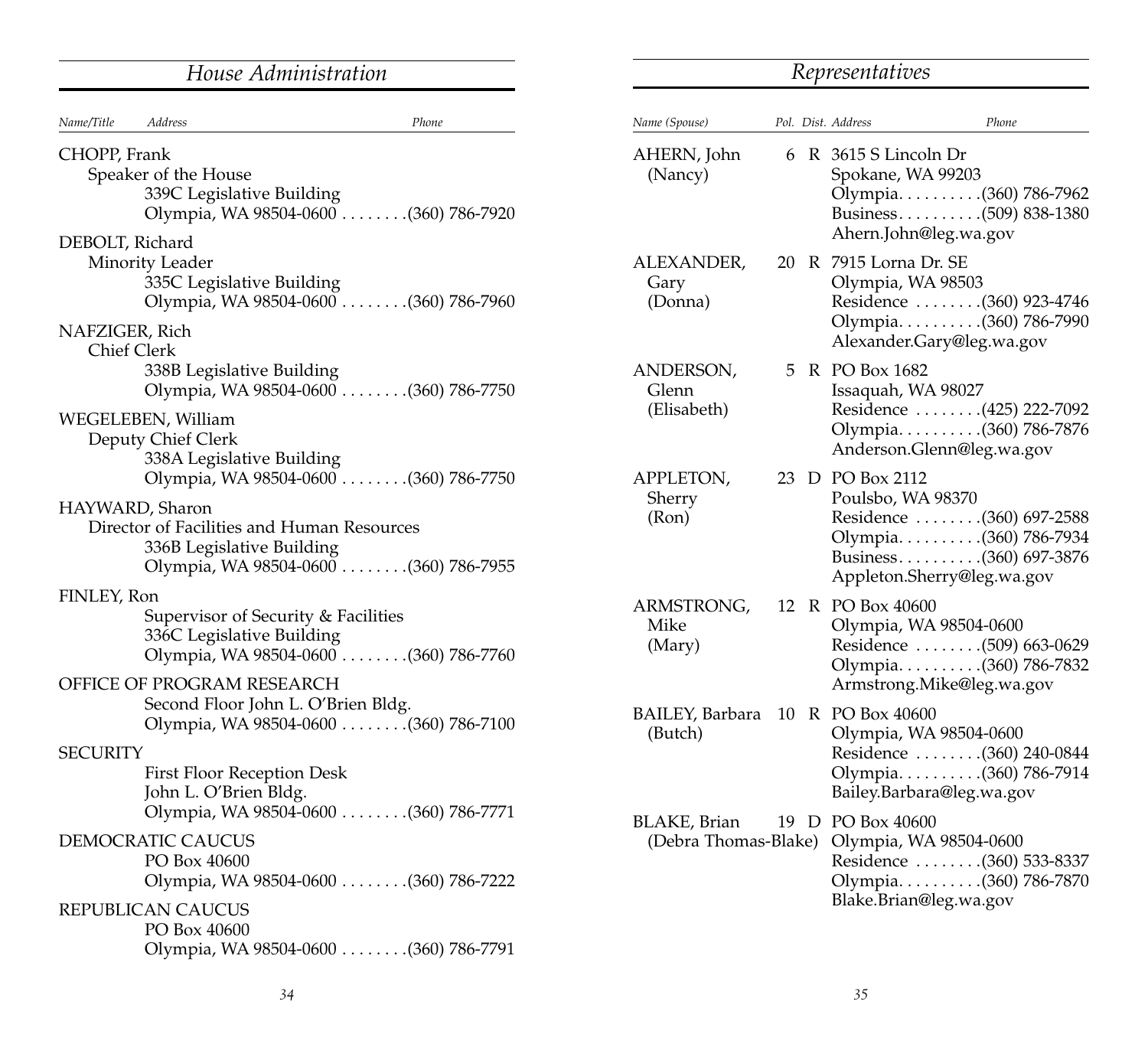| Representatives               |    |  |                                             |                                                                                                         |  |
|-------------------------------|----|--|---------------------------------------------|---------------------------------------------------------------------------------------------------------|--|
| Name (Spouse)                 |    |  | Pol. Dist. Address                          | Phone                                                                                                   |  |
| BUCK, Jim<br>(Donna)          |    |  | 24 R PO Box 40600<br>Buck.Jim@leg.wa.gov    | Olympia, WA 98504-0600<br>Residence  (360) 928-2177<br>Olympia. (360) 786-7916                          |  |
| BURI, David<br>(Becky)        | 9  |  | R PO Box 40600                              | Olympia, WA 98504-0600<br>Residence (509) 397-3919<br>Olympia(360) 786-7844<br>Buri.David@leg.wa.gov    |  |
| CAMPBELL, Tom<br>(C. Lynn)    | 2  |  | R PO Box 40600                              | Olympia, WA 98504-0600<br>Olympia(360) 786-7912<br>Campbell.Tom@leg.wa.gov                              |  |
| CHANDLER,<br>Bruce<br>(Julie) | 15 |  | R PO Box 40600                              | Olympia, WA 98504-0600<br>Olympia(360) 786-7960<br>Chandler.Bruce@leg.wa.gov                            |  |
| CHASE, Maralyn 32             |    |  | D PO Box 40600                              | Olympia, WA 98504-0600<br>Residence (425) 775-8449<br>Olympia(360) 786-7880<br>Chase.Maralyn@leg.wa.gov |  |
| CHOPP, Frank<br>(Nancy Long)  | 43 |  | D 4209 Sunnyside Ave N<br>Seattle, WA 98103 | Business(206) 720-3052<br>Olympia. (360) 786-7920<br>Chopp.Frank@leg.wa.gov                             |  |
| CLEMENTS, Jim<br>(Marjory)    | 14 |  | R PO Box 548<br>Selah, WA 98942             | Olympia. (360) 786-7856<br>Business(509) 698-3377                                                       |  |
| CLIBBORN, Judy 41<br>(Bruce)  |    |  | D PO Box 40600                              | Olympia, WA 98504-0600<br>Olympia. (360) 786-7926<br>Clibborn.Judy@leg.wa.gov                           |  |

| Representatives |
|-----------------|
|-----------------|

| Name (Spouse)                                   |    | Pol. Dist. Address                                                                                                                         | Phone |
|-------------------------------------------------|----|--------------------------------------------------------------------------------------------------------------------------------------------|-------|
| CODY, Eileen<br>(Tom Mitchell)                  |    | 34 D 5209 36th Ave SW<br>Seattle, WA 98126<br>Residence (206) 935-9176<br>Olympia(360) 786-7978<br>Cody.Eileen@leg.wa.gov                  |       |
| CONDOTTA,<br>Cary<br>(Rebecca)                  | 12 | R 3012 G.S. Center Rd Ste D<br>Wenatchee, WA 98801<br>Olympia(360) 786-7954<br>Business(509) 664-1274<br>Condotta.Cary@leg.wa.gov          |       |
| CONWAY, Steve<br>(Georgiann)                    | 29 | D PO Box 40600<br>Olympia, WA 98504-0600<br>Olympia(360) 786-7906<br>Conway.Steve@leg.wa.gov                                               |       |
| COX, Don<br>(Sherry)                            | 9  | R 710 S Crestview<br>Colfax, WA 99111<br>Residence (509) 397-3685<br>Olympia(360) 786-7942<br>Business(509) 397-5098<br>Cox.Don@leg.wa.gov |       |
| CROUSE, Larry                                   | 4  | R PO Box 40600<br>Olympia, WA 98504-0600<br>Olympia(360) 786-7820<br>Crouse.Larry@leg.wa.gov                                               |       |
| CURTIS, Richard<br>(Deborah A.<br>Smith-Curtis) | 18 | R PO Box 1805<br>La Center, WA 98629<br>Residence (360) 263-6952<br>Olympia(360) 786-7850<br>Curtis.Richard@leg.wa.gov                     |       |
| DARNEILLE,<br>Jeannie<br>(Howard Graham)        | 27 | D PO Box 7753<br>Tacoma, WA 98406-0753<br>Residence (253) 756-0976<br>Olympia(360) 786-7974<br>Darneille.Jeannie@leg.wa.gov                |       |
| DEBOLT, Richard 20<br>(Amy)                     |    | R PO Box 40600<br>Olympia, WA 98504-0600<br>Residence  (360) 740-0266<br>Olympia(360) 786-7896<br>DeBolt.Richard@leg.wa.gov                |       |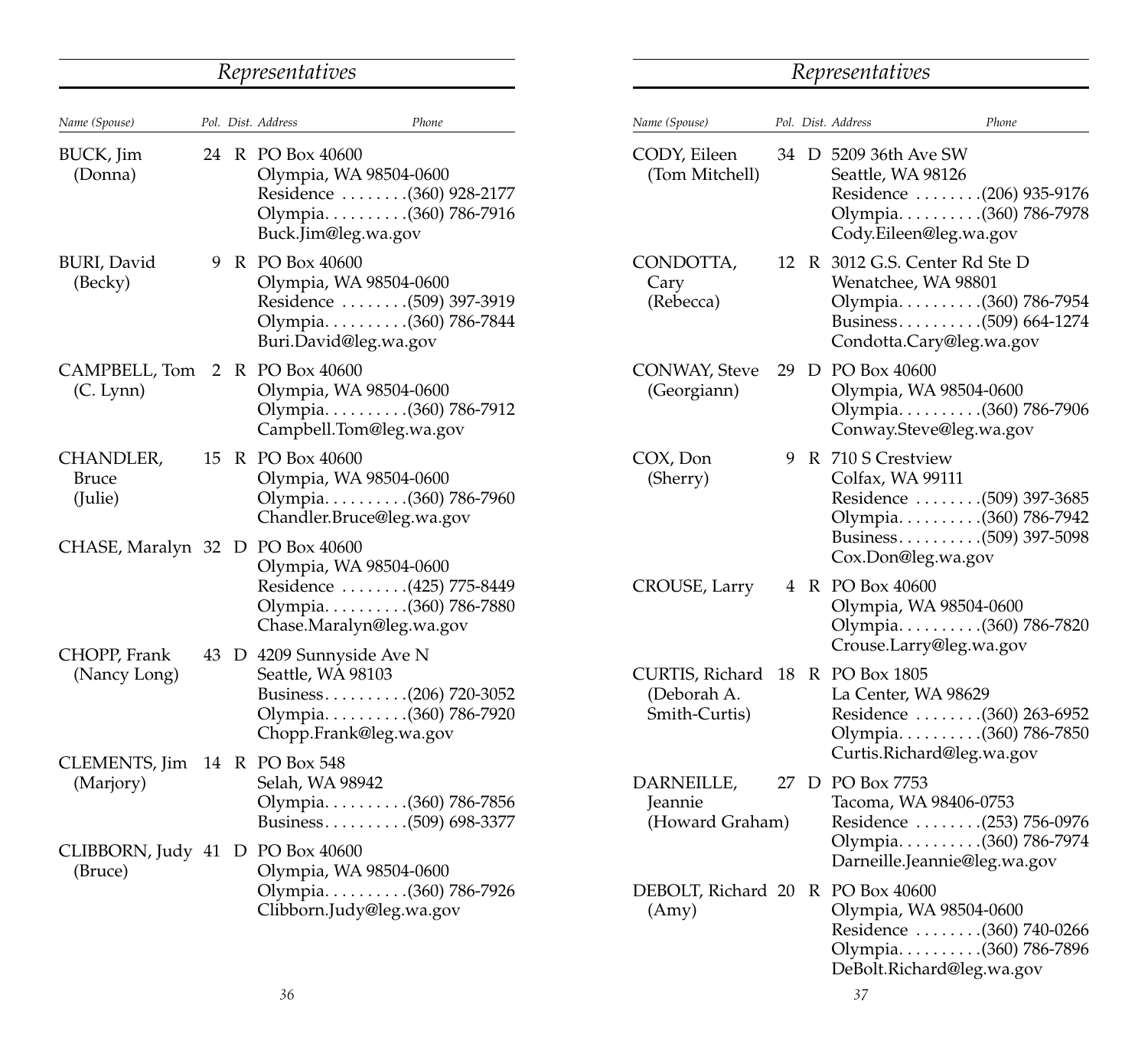|                                                             |  | Representatives                                                                                                                          |       |                               |
|-------------------------------------------------------------|--|------------------------------------------------------------------------------------------------------------------------------------------|-------|-------------------------------|
| Name (Spouse)                                               |  | Pol. Dist. Address                                                                                                                       | Phone | Name (Spouse)                 |
| DICKERSON,<br>Mary Lou<br>(John Birnel)                     |  | 36 D 2208 NW Market St Ste 310<br>Seattle, WA 98107<br>Olympia. (360) 786-7860<br>Business(206) 545-6513<br>Dickerson.MaryLou@leg.wa.gov |       | FROMHOLD, B<br>(Marcia)       |
| DUNN, Jim<br>$($ Joan $)$                                   |  | 17 R 13215 C-8 SE Mill Plain Blvd 362<br>Vancouver, WA 98684<br>Olympia(360) 786-7994<br>Business(360) 896-5761<br>Dunn.Jim@leg.wa.gov   |       | <b>GRANT, Bill</b><br>(Nancy) |
| DUNSHEE, Hans 44 D 506 10th St<br>(Terry<br>DeWitt-Dunshee) |  | Snohomish, WA 98290<br>Residence  (360) 568-5204<br>Olympia(360) 786-7804<br>Dunshee.Hans@leg.wa.gov                                     |       | GREEN, Tami<br>(Donald)       |
| EICKMEYER,<br>William "Ike"                                 |  | 35 D E 183 Coulter Creek S<br>Belfair, WA 98528<br>Residence (360) 275-6671<br>Olympia(360) 786-7902<br>Eickmeyer.William@leg.wa.gov     |       | HAIGH, Kathy<br>(Gary)        |
| ERICKS, Mark<br>(Deborah Parker)                            |  | 1 D 21721 35th Ave SE<br>Bothell, WA 98021<br>Residence (206) 947-6023<br>Olympia(360) 786-7900<br>Ericks.Mark@leg.wa.gov                |       | HALER, Larry<br>(Jenifer)     |
| ERICKSEN, Doug 42 R PO Box 40600<br>(Tasha)                 |  | Olympia, WA 98504-0600<br>Residence  (360) 312-8857<br>Olympia. (360) 786-7980<br>Ericksen.Doug@leg.wa.gov                               |       | HANKINS,<br>Shirley           |
| FLANNIGAN,<br>Dennis<br>(Ilse)                              |  | 27 D 1521 N 5th<br>Tacoma, WA 98403-1106<br>Residence (253) 627-0545<br>Olympia. (360) 786-7930<br>Flannigan.Dennis@leg.wa.gov           |       | HASEGAWA, Bo<br>(Lindy)       |

### *Representatives*

| Name (Spouse)                 |    |   | Pol. Dist. Address<br>Phone                                                                                                                             |
|-------------------------------|----|---|---------------------------------------------------------------------------------------------------------------------------------------------------------|
| FROMHOLD, Bill 49<br>(Marcia) |    | D | PO Box 40600<br>Olympia, WA 98504-0600<br>Residence  (360) 907-3200<br>Olympia(360) 786-7924<br>Fromhold.Bill@leg.wa.gov                                |
| GRANT, Bill<br>(Nancy)        |    |   | 16 D 527 Boyer Ave<br>Walla Walla, WA 99362<br>Residence (509) 529-4929<br>Olympia(360) 786-7828<br>Grant.Bill@leg.wa.gov                               |
| GREEN, Tami<br>(Donald)       | 28 |   | D 10316 93rd St. SW<br>Tacoma, WA 98498<br>Residence (253) 584-5990<br>Olympia(360) 786-7958<br>Green.Tami@leg.wa.gov                                   |
| HAIGH, Kathy<br>(Gary)        |    |   | 35 D 81 SE Walker Park Rd<br>Shelton, WA 98584<br>Residence (360) 426-9303<br>Olympia(360) 786-7966<br>Business(360) 426-1840<br>Haigh.Kathy@leg.wa.gov |
| HALER, Larry<br>(Jenifer)     | 8  |   | R PO Box 1319<br>Richland, WA 99352<br>Residence (509) 308-1957<br>Olympia(360) 786-7986<br>Haler.Larry@leg.wa.gov                                      |
| HANKINS,<br>Shirley           | 8  |   | R 1637 Mowry Square<br>Richland, WA 99352<br>Residence (509) 946-5406<br>Olympia(360) 786-7882<br>Hankins.Shirley@leg.wa.gov                            |
| HASEGAWA, Bob 11<br>(Lindy)   |    | D | PO Box 84331<br>Seattle, WA 98124<br>Olympia(360) 786-7862<br>Business(206) 568-0556<br>Hasegawa.Bob@leg.wa.gov                                         |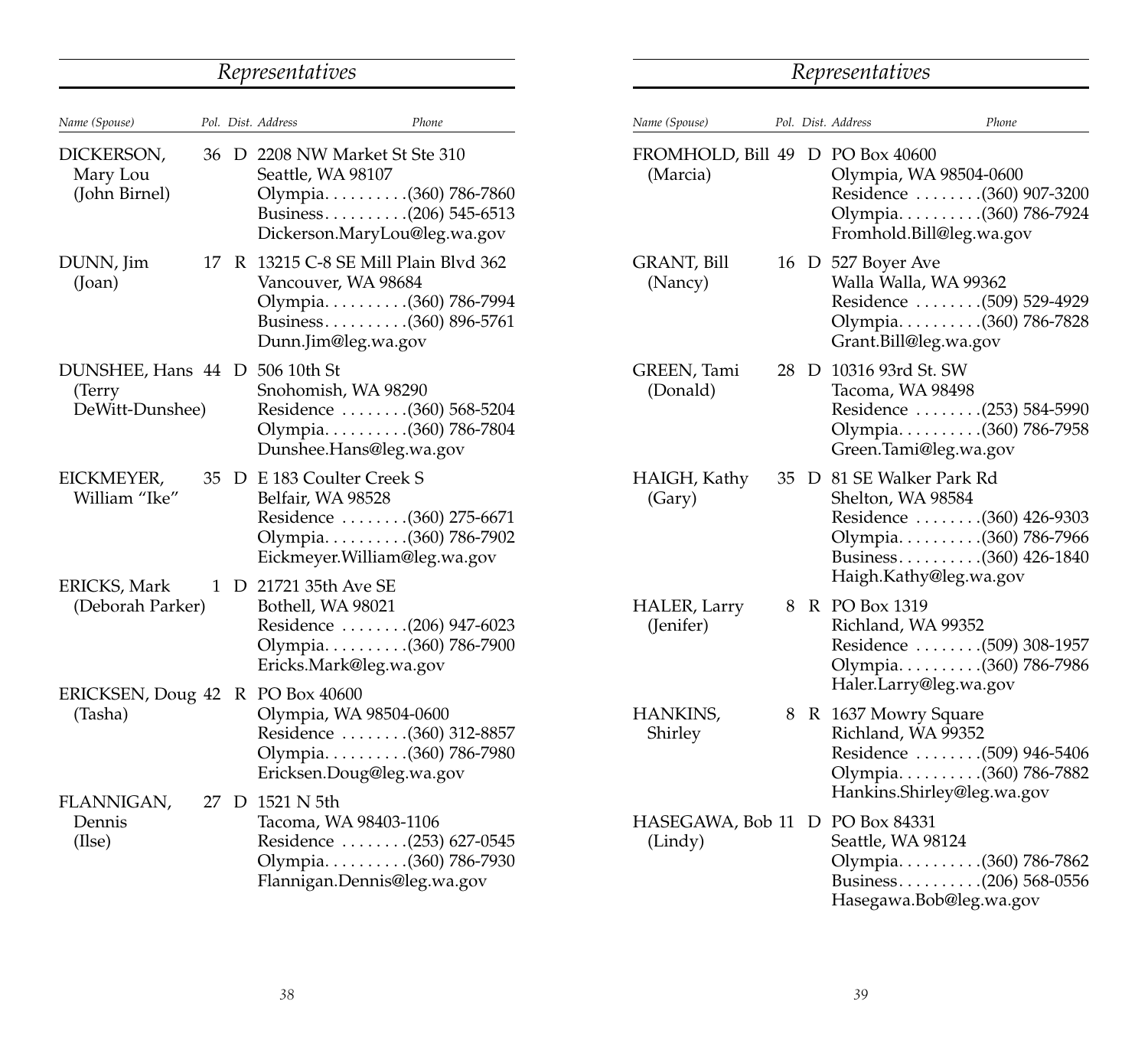#### *Representatives Name (Spouse) Pol. Dist. Address Phone* HINKLE, Bill 13 R 311 Anderson Ln (Debra Ann) Cle Elum, WA 98922 Residence . . . . . . . .(509) 674-4684 Olympia . . . . . . . . . .(360) 786-7808 Hinkle.Bill@leg.wa.gov HOLMQUIST, 13 R PO Box 40600 Janéa Olympia, WA 98504-0600 Residence . . . . . . . .(509) 762-9010 Olympia . . . . . . . . . .(360) 786-7932 Holmquist.Janea@leg.wa.gov HUDGINS, Zack 11 D PO Box 40600 Olympia, WA 98504-0600 Olympia . . . . . . . . . .(360) 786-7956 HUNT, Sam 22 D 4030 San Mar Dr NE (Charlene) Olympia, WA 98506 Residence . . . . . . . .(360) 456-0886 Olympia . . . . . . . . . .(360) 786-7992 Hunt.Sam@leg.wa.gov HUNTER, Ross 48 D PO Box 40600 (Tricie) Olympia, WA 98504-0600 Residence . . . . . . . .(425) 453-3064 Olympia . . . . . . . . . .(360) 786-7936 Hunter.Ross@leg.wa.gov JARRETT, Fred 41 R 2949-1 81st Place SE Mercer Island, WA 98040 Residence . . . . . . . .(206) 232-8304 Olympia . . . . . . . . . .(360) 786-7894 Jarrett.Fred@leg.wa.gov KAGI, Ruth 32 D PO Box 40600 (Mark) Olympia, WA 98504-0600 Olympia . . . . . . . . . .(360) 786-7910 Kagi.Ruth@leg.wa.gov KENNEY, Phyllis 46 D 12345 30th Ave NE Ste E (Larry) Seattle, WA 98125 Olympia . . . . . . . . . .(360) 786-7818 Residence . . . . . . . .(206) 526-5236 Business . . . . . . . . . .(206) 368-4491 Kenney.Phyllis@leg.wa.gov

### *Representatives*

| Name (Spouse)                    |    |   | Pol. Dist. Address                                                       | Phone                                                                        |
|----------------------------------|----|---|--------------------------------------------------------------------------|------------------------------------------------------------------------------|
| KESSLER, Lynn<br>(Keith)         |    |   | 24 D PO Box 40600<br>Olympia, WA 98504-0600<br>Kessler.Lynn@leg.wa.gov   | Residence  (360) 533-1944<br>Olympia(360) 786-7904                           |
| KILMER, Derek<br>(Jennifer)      | 26 |   | D PO Box 40600<br>Olympia, WA 98504-0600<br>Kilmer.Derek@leg.wa.gov      | Residence (253) 265-0555<br>Olympia. (360) 786-7802                          |
| KIRBY, Steve<br>(Beckie Summers) | 29 |   | D 9415 Tacoma Ave S<br>Tacoma, WA 98444<br>Kirby.Steve@leg.wa.gov        | Residence (253) 473-3663<br>Olympia(360) 786-7996                            |
| KRETZ, Joel<br>(Sara)            | 7  |   | R 1014 Toroda Creek Rd<br>Wayconda, WA 98859                             | Residence (509) 779-4105<br>Olympia(360) 786-7988<br>Business(509) 779-4105  |
| KRISTIANSEN,<br>Dan<br>(Janis)   | 39 | R | PO Box 2007<br>Snohomish, WA 98291<br>Kristiansen.Dan@leg.wa.gov         | Olympia(360) 786-7967<br>Business(360) 563-0507                              |
| LANTZ, Patricia<br>(John)        | 26 | D | PO Box 40600<br>Olympia, WA 98504-0600<br>Lantz.Patricia@leg.wa.gov      | Residence (253) 265-3665<br>Olympia(360) 786-7964<br>Business(253) 265-6441  |
| LINVILLE, Kelli<br>(Will Roehl)  | 42 |   | D 3113 Eldridge Ave<br>Bellingham, WA 98225<br>Linville.Kelli@leg.wa.gov | Residence  (360) 671-2619<br>Olympia(360) 786-7854<br>Business(360) 738-6177 |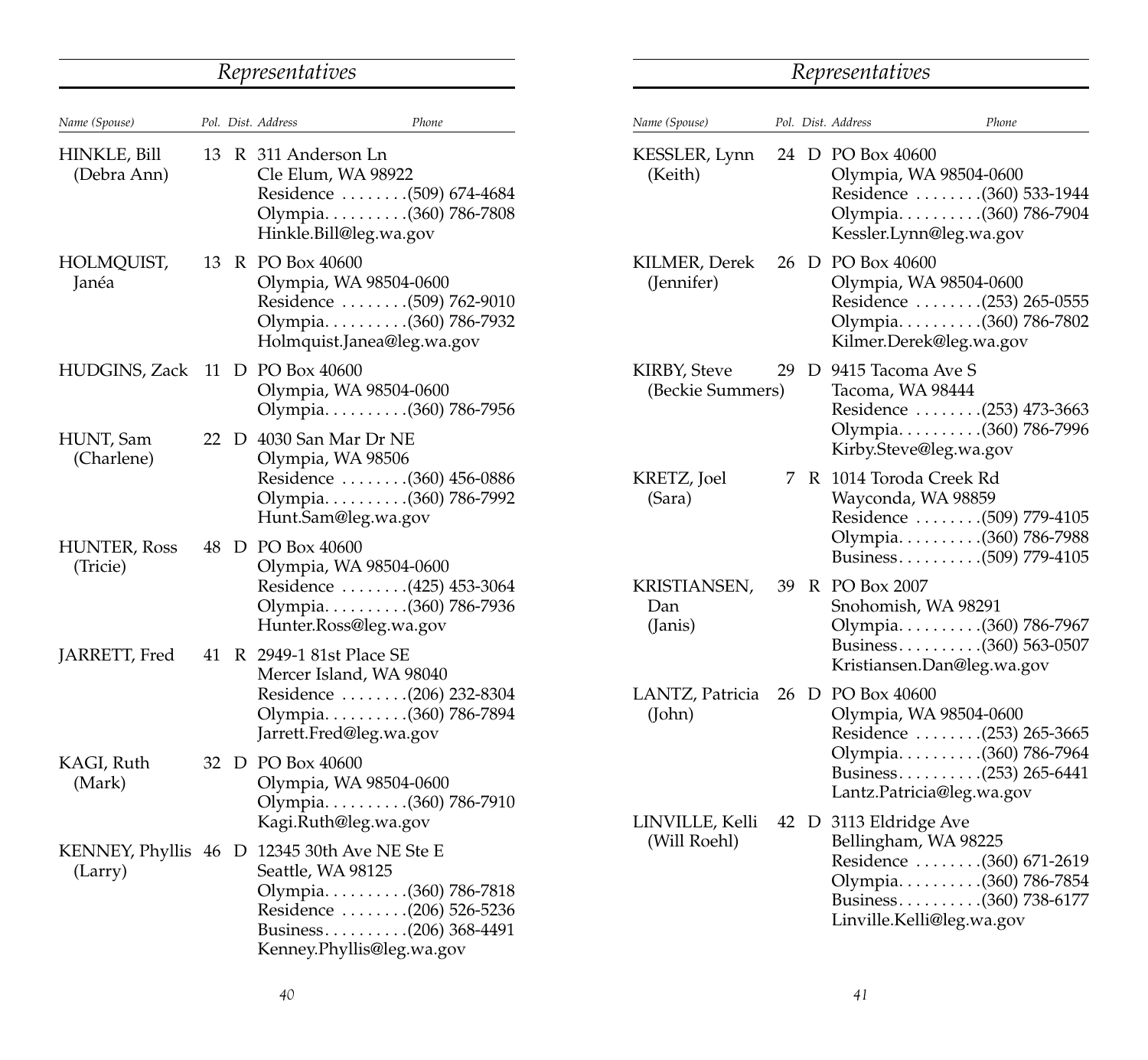#### *Representatives Name (Spouse) Pol. Dist. Address Phone Representatives Name (Spouse) Pol. Dist. Address Phone* MOELLER, Jim 49 D PO Box 40600 (Clark Crawford) Olympia, WA 98504-0600 Residence . . . . . . . .(360) 904-3377 Business . . . . . . . . . .(360) 693-0804 Olympia . . . . . . . . . .(360) 786-7872 Moeller.Jim@leg.wa.gov MORRELL, Dawn 25 D 2106 Manorwood Dr SE (James) Puyallup, WA 98374 Olympia . . . . . . . . . .(360) 786-7968 Business . . . . . . . . . .(253) 845-6767 Morrell.Dawn@leg.wa.gov MORRIS, Jeff 40 D 1004 Commercial Ave #303 Anacortes, WA 98221 Olympia . . . . . . . . . .(360) 786-7970 Business . . . . . . . . . .(360) 428-1022 Morris.Jeff@leg.wa.gov MURRAY, Ed 43 D 324 15th Ave E Ste 103 (Michael Shiosaki) Seattle, WA 98112 Olympia . . . . . . . . . .(360) 786-7826 Residence . . . . . . . .(206) 325-8294 Business . . . . . . . . . .(206) 720-3074 Murray.Ed@leg.wa.gov NEWHOUSE, 15 R 2521 S Emerald Rd Daniel Sunnyside, WA 98944 (Carol) Residence . . . . . . . .(509) 837-3807 Olympia . . . . . . . . . .(360) 786-7874 Newhouse.Daniel@leg.wa.gov NIXON, Toby 45 R 12113 NE 141st St Kirkland, WA 98034 Residence . . . . . . . .(425) 823-9779 Business . . . . . . . . . .(425) 823-9779 Olympia . . . . . . . . . .(360) 786-7878 Nixon.Toby@leg.wa.gov O'BRIEN, Al 1 D PO Box 40600 Olympia, WA 98504-0600 LOVICK, John 44 D PO Box 40600 (Karen) Olympia, WA 98504-0600 Olympia . . . . . . . . . .(360) 786-7892 Lovick.John@leg.wa.gov McCOY, John 38 D PO Box 40600 (Jeannie) Olympia, WA 98504-0600 Olympia . . . . . . . . . .(360) 786-7864 McCoy.John@leg.wa.gov McCUNE, Iim 2 R PO Box 1287 Graham, WA 98330 Olympia . . . . . . . . . .(360) 786-7824 Business . . . . . . . . . .(253) 846-5911 McCune.Jim@leg.wa.gov McDERMOTT, 34 D PO Box 16254 Joe Seattle, WA 98116 (Michael Culpepper) Residence . . . . . . . .(206) 937-4184 Olympia . . . . . . . . . .(360) 786-7952 McDermott.Joe@leg.wa.gov McDONALD, 25 R PO Box 1225<br>Iovce Puyallup, W. Puyallup, WA 98371 (Gary) Olympia..........(360) 786-7948 McDonald.Joyce@leg.wa.gov McINTIRE, Jim 46 D 7318 54th Ave NE Seattle, WA 98115 Residence . . . . . . . .(206) 985-2575 Olympia . . . . . . . . . .(360) 786-7886 Business . . . . . . . . . .(206) 368-4489 McIntire.Jim@leg.wa.gov MILOSCIA, Mark 30 D 30720 19th Ave S (Meschell) Federal Way, WA 98003 Residence . . . . . . . .(253) 839-4788 Olympia . . . . . . . . . .(360) 786-7898 Business . . . . . . . . . .(253) 839-7087 Miloscia.Mark@leg.wa.gov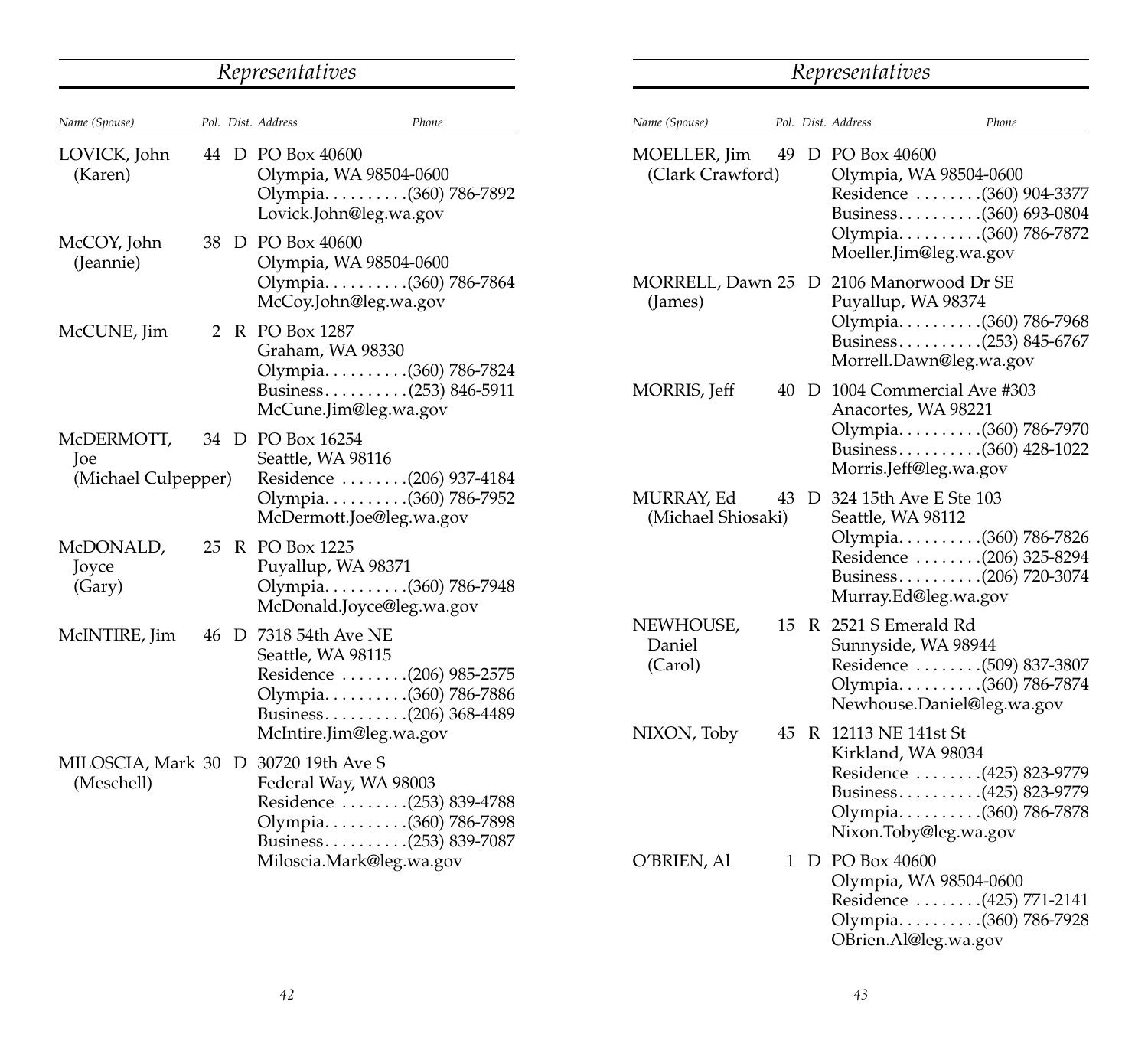#### *Representatives Name (Spouse) Pol. Dist. Address Phone* ORCUTT, Ed 18 R PO Box 1280 (Marcie) Kalama, WA 98625 Olympia . . . . . . . . . .(360) 786-7812 Business . . . . . . . . . .(360) 673-4978 Orcutt.Ed@leg.wa.gov ORMSBY, Timm 3 D PO Box 40600 (Kim) Olympia, WA 98504-0600 Residence . . . . . . . .(509) 981-2970 Olympia . . . . . . . . . .(360) 786-7946 Ormsby.Timm@leg.wa.gov PEARSON, Kirk 39 R 105 Pearson Ln (Rachel) Monroe, WA 98272 Residence . . . . . . . .(360) 794-1156 Olympia . . . . . . . . . .(360) 786-7816 Pearson.Kirk@leg.wa.gov PETTIGREW, Eric 37 D PO Box 28660 (Jada Berteaux) Seattle, WA 98118 Olympia . . . . . . . . . .(360) 786-7838 Business . . . . . . . . . .(206) 320-8683 Pettigrew.Eric@leg.wa.gov PRIEST, Skip 30 R PO Box 40600 (Trisha Bennett) Olympia, WA 98504-0600 Olympia . . . . . . . . . .(360) 786-7830 Priest.Skip@leg.wa.gov QUALL, Dave 40 D P O Box 1142 (Allene) Mount Vernon, WA 98273 Residence . . . . . . . .(360) 424-3324 Olympia . . . . . . . . . .(360) 786-7800 Business . . . . . . . . . .(360) 428-1023 Quall.Dave@leg.wa.gov ROACH, Dan 31 R 5914 Graham St Ste 101 (Melanie) Sumner, WA 98390 Olympia . . . . . . . . . .(360) 786-7846 Business . . . . . . . . . .(253) 863-0462 ROBERTS, 21 D 6710 128th St SW Mary Helen Edmonds, WA 98026 (Michael S. Katz) Residence . . . . . . . .(425) 745-9954 Olympia . . . . . . . . . .(360) 786-7950 Roberts.MaryHelen@leg.wa.gov

# *Representatives*

| Name (Spouse)                        |    |   | Pol. Dist. Address<br>Phone                                                                                                             |  |
|--------------------------------------|----|---|-----------------------------------------------------------------------------------------------------------------------------------------|--|
| RODNE, Jay<br>(Heidi)                | 5  |   | R PO Box 40600<br>Olympia, WA 98504-0600<br>Residence (425) 396-5442<br>Olympia(360) 786-7852<br>Rodne.Jay@leg.wa.gov                   |  |
| SANTOS,<br>Sharon Tomiko<br>(Bob)    | 37 |   | D PO Box 40600<br>Olympia, WA 98504-0600<br>Olympia. (360) 786-7944<br>Business(206) 587-5549<br>Santos.Sharon@leg.wa.gov               |  |
| SCHINDLER, Lynn 4<br>$(\lim)$        |    | R | 19919 E Crestwood Ln<br>Otis Orchards, WA 99027<br>Residence (509) 922-0893<br>Olympia(360) 786-7984<br>Schindler.Lynn@leg.wa.gov       |  |
| SCHUAL-BERKE, 33<br>Shay<br>(Daniel) |    |   | D PO Box 40600<br>Olympia, WA 98504-0600<br>Residence  (206) 824-6089<br>Olympia(360) 786-7834<br>Schual-Berke.Shay@leg.wa.gov          |  |
| SELLS, Mike<br>(Gayle)               | 38 |   | D 2812 Lombard Ave Rm 210<br>Everett, WA 98201<br>Olympia. (360) 786-7840<br>Sells.Mike@leg.wa.gov                                      |  |
| SERBEN, John<br>(Laci)               | 6. |   | R PO Box 684<br>Mead, WA 99021<br>Residence (509) 467-6398<br>Olympia(360) 786-7922<br>Business(509) 994-8521<br>Serben.John@leg.wa.gov |  |
| SHABRO, Jan<br>(Dick)                | 31 |   | R 3421 204th Ave Ct E<br>Sumner, WA 98390<br>Residence (253) 862-9048<br>Olympia. (360) 786-7866<br>Shabro.Jan@leg.wa.gov               |  |
| SIMPSON, Geoff<br>(Kathy)            | 47 |   | D 16624 SE 254th Pl<br>Covington, WA 98042<br>Residence (253) 630-3498<br>Olympia(360) 786-7918<br>Simpson.Geoff@leg.wa.gov             |  |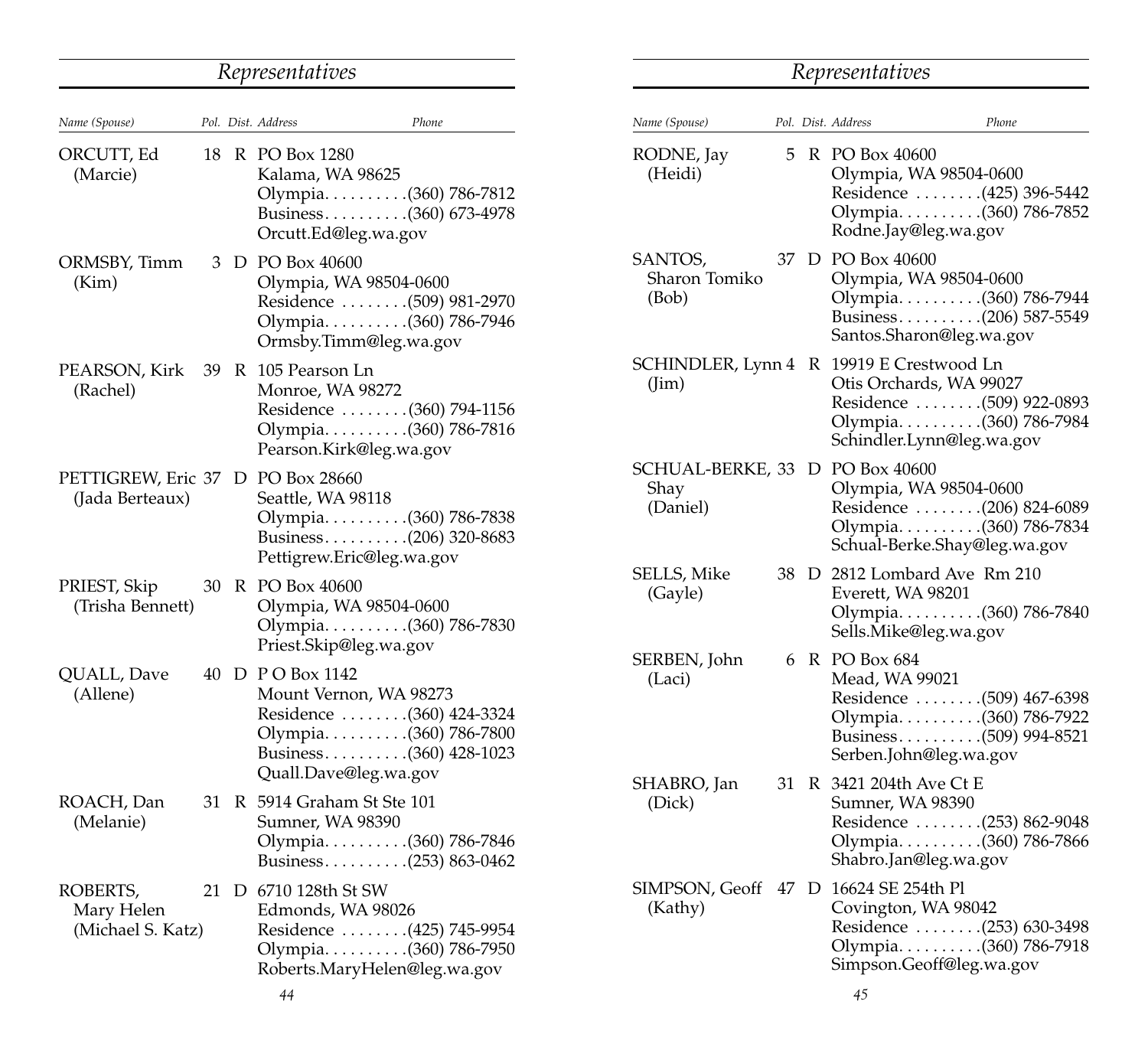#### *Representatives Name (Spouse) Pol. Dist. Address Phone Representatives Name (Spouse) Pol. Dist. Address Phone* TALCOTT, Gigi 28 R 1320 Sunset Dr S<br>(Ron) Tacoma, WA 9846 Tacoma, WA 98465 Olympia . . . . . . . . . .(360) 786-7890 Residence . . . . . . . .(253) 564-9779 Business . . . . . . . . . .(253) 589-7296 Talcott.Gigi@leg.wa.gov TOM, Rodney 48 R PO Box 594 (Deborah) Medina, WA 98039 Residence . . . . . . . .(425) 466-1030 Olympia . . . . . . . . . .(360) 786-7848 Business . . . . . . . . . . . . . . . 425) 466-1030 Tom.Rodney@leg.wa.gov UPTHEGROVE, 33 D 21925 7th Ave S #119<br>Dave Des Moines. WA 981 Des Moines, WA 98198 Residence . . . . . . . .(206) 824-7601 Olympia . . . . . . . . . .(360) 786-7868 Upthegrove.Dave@leg.wa.gov WALLACE, Deb 17 D 14010 NE 6th St (John) Vancouver, WA 98684 Olympia . . . . . . . . . .(360) 786-7976 Wallace.Deb@leg.wa.gov WALSH, Maureen 16 R 1227 Murphy Ln SE (Kelly) College Place, WA 99324 Residence . . . . . . . .(509) 525-5946 Olympia . . . . . . . . . .(360) 786-7836 Walsh.Maureen@leg.wa.gov WILLIAMS, 22 D PO Box 40600<br>Brendan Olympia, WA Brendan Olympia, WA 98504-0600 Residence . . . . . . . . . (360) 923-2233 Olympia . . . . . . . . . .(360) 786-7940 Williams.Brendan@leg.wa.gov WOOD, Alex 3 D 925 W Glass #103 Spokane, WA 99205 Residence . . . . . . . .(509) 484-7520 Olympia . . . . . . . . . .(360) 786-7888 Wood.Alex@leg.wa.gov WOODS, Beverly 23 R PO Box 2466 (Jim) Poulsbo, WA 98370 Residence . . . . . . . .(360) 638-1953 Olympia . . . . . . . . . .(360) 786-7842 Business . . . . . . . . . .(360) 598-3160 SKINNER, Mary 14 R 420 Aero View (Hal) Yakima, WA 98908 Residence . . . . . . . .(509) 965-3056 Olympia . . . . . . . . . .(360) 786-7810 Skinner.Mary@leg.wa.gov SOMMERS, 36 D PO Box 40600 Helen Olympia, WA 98504-0600 Olympia . . . . . . . . . .(360) 786-7814 Sommers.Helen@leg.wa.gov SPRINGER, Larry 45 D 700 20th Ave W (Penny Sweet) Kirkland, WA 98033 Olympia . . . . . . . . . .(360) 786-7822 Springer.Larry@leg.wa.gov STROW, Chris 10 R PO Box 40600 Olympia, WA 98504 Olympia . . . . . . . . . .(360) 786-7884 Strow.Chris@leg.wa.gov SULLIVAN, Brian 21 D PO Box 40600 (Debbie) Olympia, WA 98504-0600 Olympia . . . . . . . . . .(360) 786-7972 Business . . . . . . . . . .(425) 640-3533 Sullivan.Brian@leg.wa.gov SULLIVAN, Pat 47 D 26513 168th Pl SE (Amy) Covington, WA 98042 Residence . . . . . . . .(253) 740-6772 Olympia . . . . . . . . . .(360) 786-7858 Sullivan.Pat@leg.wa.gov SUMP, Bob 7 R PO Box 40600 (Brenda) Olympia, WA 98504-0600 Residence . . . . . . . .(509) 775-2566 Olympia . . . . . . . . . .(360) 786-7908 Sump.Bob@leg.wa.gov TAKKO, Dean 19 D PO Box 40600 (Debra) Olympia, WA 98504-0600 Olympia . . . . . . . . . .(360) 786-7806 Takko.Dean@leg.wa.gov

Woods.Beverly@leg.wa.gov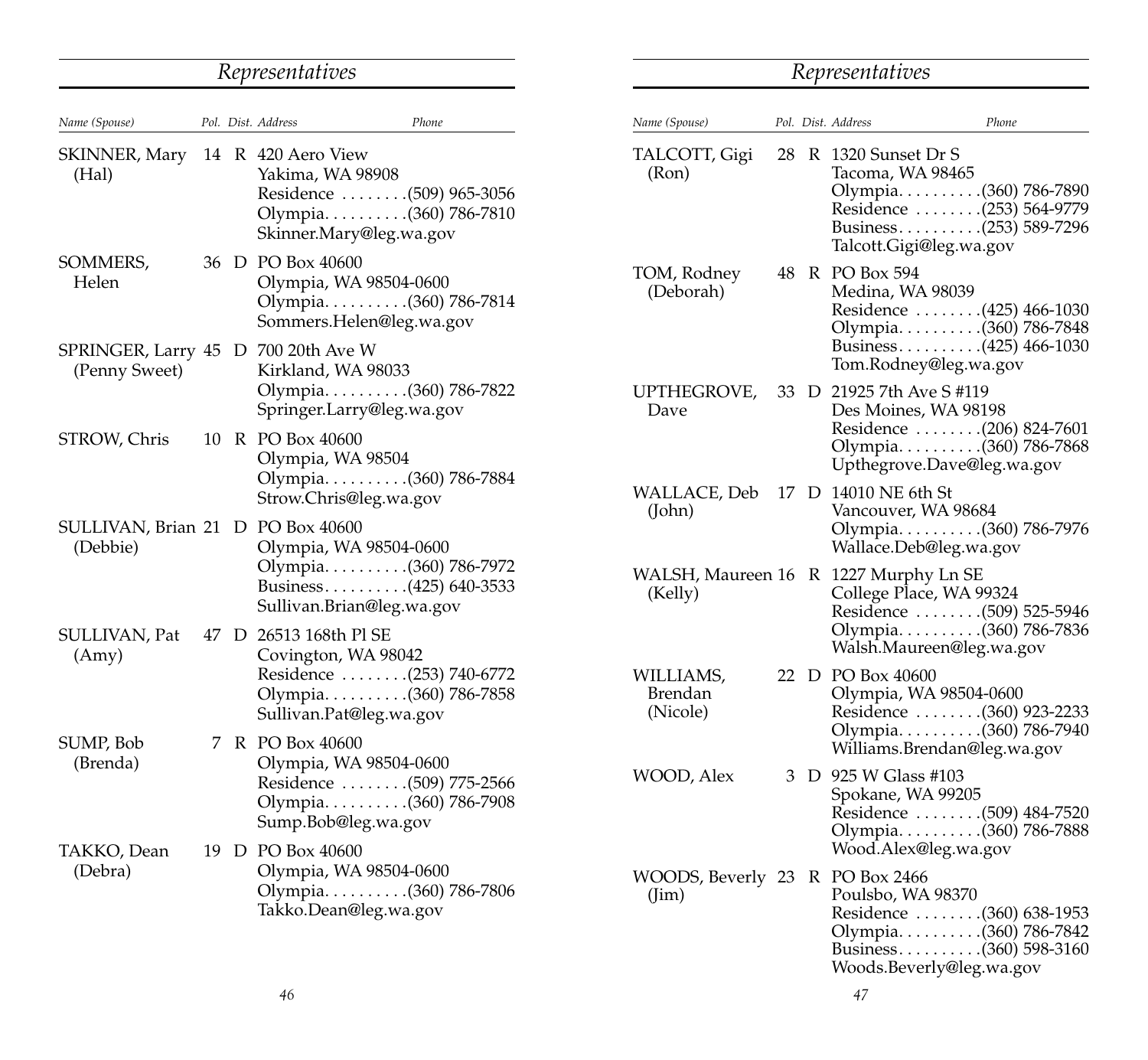**U.S. Executive and Congressional**

**State Elected Officials**

**Toll-Free Numbers**

**Legislative Hotline**

**American with Disabilities Act**

unaa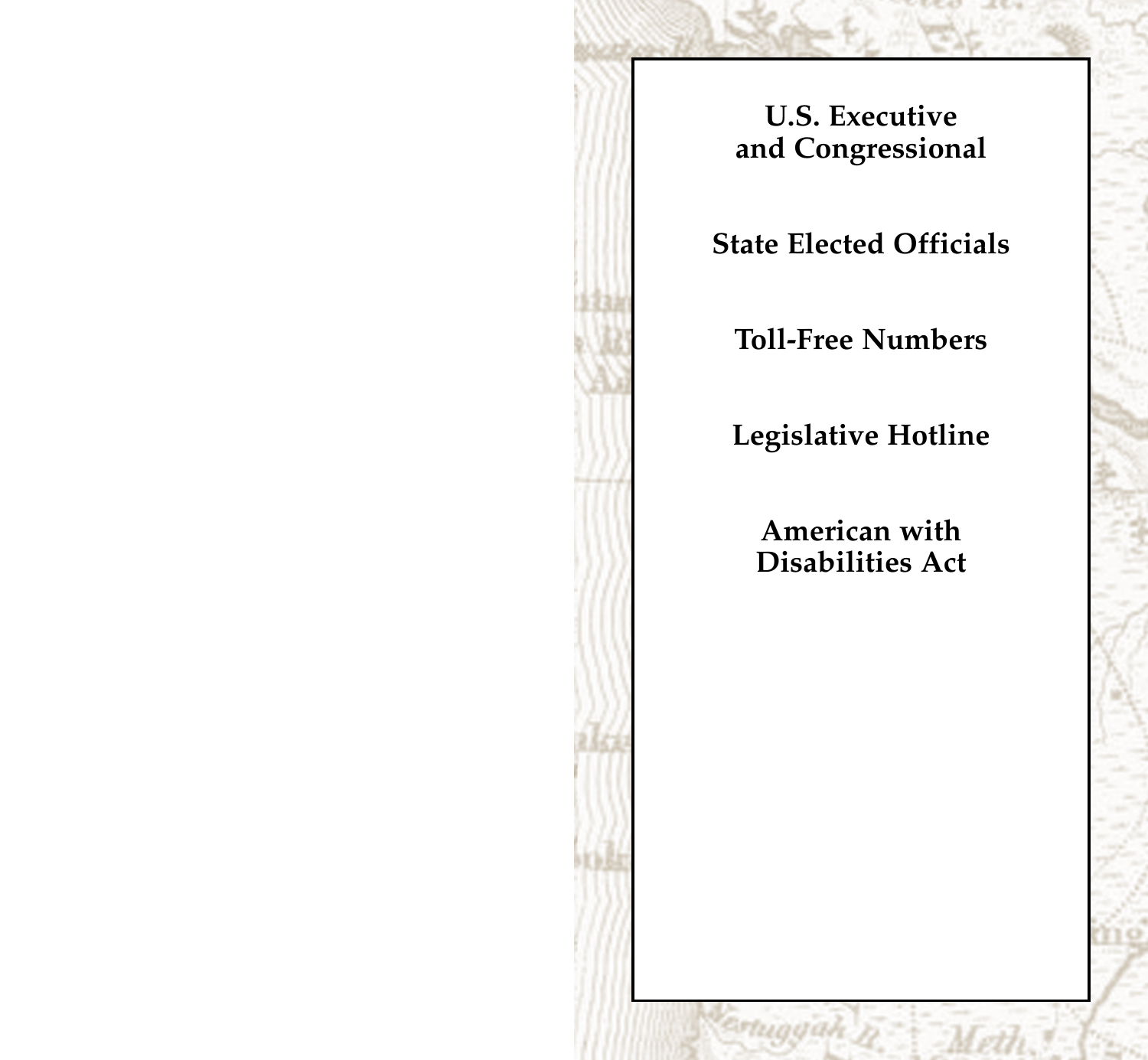# *U.S. Executive/Congressional*

| U.S. Congressional |  |
|--------------------|--|
|                    |  |

| Name/Title Address | Phone                                                                                                                                                                                                                                                            |
|--------------------|------------------------------------------------------------------------------------------------------------------------------------------------------------------------------------------------------------------------------------------------------------------|
|                    | President George W. Bush (Term expires January 2009)<br>e-mail: president@whitehouse.gov<br>web: www.whitehouse.gov/<br>The White House<br>1600 Pennsylvania Avenue<br>Washington, D.C. 20500 (202) 456-1414                                                     |
|                    | Vice President Dick Cheney (Term expires January 2009)<br>President of the Senate<br>e-mail: vice-president@whitehouse.gov<br>web: www.whitehouse.gov/vicepresident/<br>The White House<br>1600 Pennsylvania Avenue<br>Washington, D.C. 20500 (202) 456-1414     |
| J. Dennis Hastert  | Speaker, U.S. House of Representatives<br>Washington, D.C. 20515 (202) 225-5604                                                                                                                                                                                  |
|                    | Maria Cantwell (Term expires January 2007)<br>U.S. Senator (D) Seattle<br>e-mail: Maria_cantwell@cantwell.senate.gov<br>web: www.cantwell.senate.gov/<br>717 Hart Senate Office Building<br>Washington, D.C. 20510 (202) 224-3441<br>915 Second Ave., Suite 3206 |
|                    | Thomas S. Foley Courthouse<br>W. 920 Riverside, Suite 697<br>Marshall House<br>1313 Officers Row<br>Vancouver 98661 (360) 696-7838<br>825 Jadwin Avenue, Suite 204/204A<br>Richland 99352(509) 946-8106                                                          |
|                    | 950 Pacific Avenue, Suite 615<br>Tacoma 98402(253) 572-2281<br>2930 Wetmore Avenue, Suite 9B                                                                                                                                                                     |

| Name/Title Address | Phone                                                                |
|--------------------|----------------------------------------------------------------------|
|                    | Patty Murray (Term expires January 2011)<br>U.S. Senator (D) Seattle |
|                    | e-mail: senator_murray@murray.senate.gov                             |
|                    | web: murray.senate.gov                                               |
|                    | 173 Russell Senate Office Building                                   |
|                    | Fax(202) 224-0238                                                    |
|                    | 2988 Jackson Federal Building, 915 Second Ave.<br>Fax(206) 553-0891  |
|                    | 950 Pacific Ave., Suite 650                                          |
|                    | Tacoma 98402(253) 572-3636                                           |
|                    | 601 W. Main Ave., Suite 1213                                         |
|                    |                                                                      |
|                    | The Marshall House, 1323 Officer's Row                               |
|                    | Vancouver 98661 (360) 696-7797                                       |
|                    | Fax(360) 696-7798                                                    |
|                    | 402 E. Yakima Avenue, Suite 390                                      |
|                    |                                                                      |
|                    |                                                                      |
|                    | 2930 Wetmore Avenue, Suite 903                                       |
|                    |                                                                      |
|                    | Fax(425) 259-7152                                                    |
|                    | Jay Inslee (Term expires January 2007)                               |
|                    | 1st District – U.S. Representative (D) Mountlake Terrace             |
|                    | web: www.house.gov/inslee/                                           |
|                    | 403 Cannon House Office Building                                     |
|                    | Washington, D.C. 20515-4701  (202) 225 6311                          |
|                    | Fax(202) 226 1606                                                    |
|                    | 21905 64th Ave. W #101                                               |
|                    | Mountlake Terrace 98043-2278 (425) 640 0233                          |
|                    |                                                                      |
|                    | 17791 Fjord Dr. NE #112                                              |
|                    | Poulsbo 98370-8481(360) 598-2342                                     |
|                    | Fax(360) 598-3650                                                    |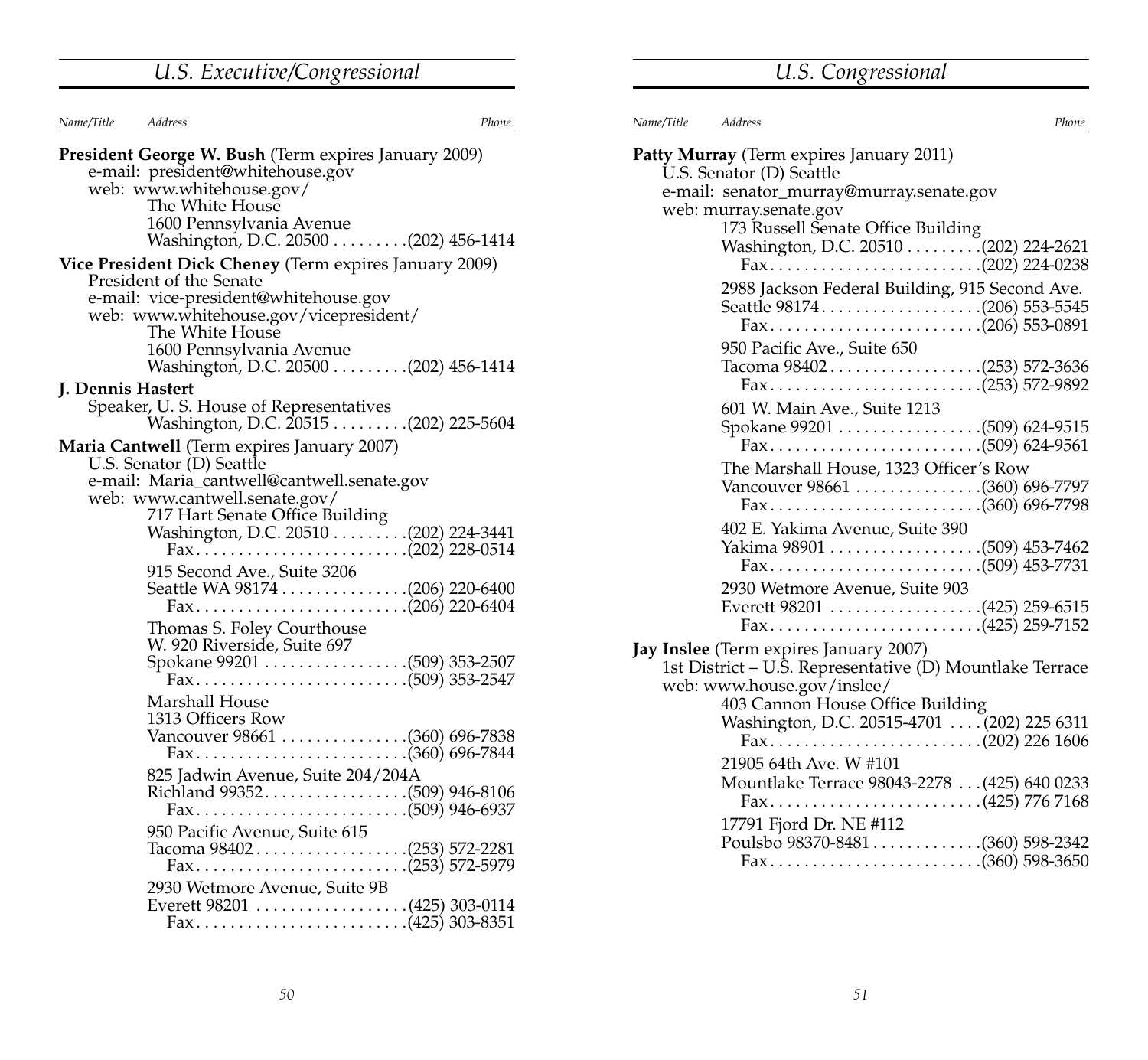|  | U.S. Congressional |
|--|--------------------|
|  |                    |

| Name/Title | Address                                                                                                                                                                                                                                        | Phone |
|------------|------------------------------------------------------------------------------------------------------------------------------------------------------------------------------------------------------------------------------------------------|-------|
|            | <b>Rick Larsen</b> (Term expires January 2007)<br>2nd District - U.S. Representative (D) Arlington<br>web: www.house.gov/larsen/<br>107 Cannon House Office Building<br>Fax(202) 225-4420                                                      |       |
|            | 104 W. Magnolia, Room 303<br>Fax(360) 733-5144                                                                                                                                                                                                 |       |
|            | 2930 Wetmore Ave., Ste. 9E<br>Fax(425) 252-6606                                                                                                                                                                                                |       |
|            | Brian Baird (Term expires January 2007)<br>3rd District - U.S. Representative (D) Olympia<br>web: www.house.gov/baird/<br>1421 Longworth House Office Building<br>Washington, D.C. 20515 (202) 225-3536<br>Fax(202) 225-3478                   |       |
|            | 1220 Main St. #360<br>Vancouver 98660 (360) 695-6292<br>Fax(360) 695-6197                                                                                                                                                                      |       |
|            | 120 Union Avenue<br>Suite 105                                                                                                                                                                                                                  |       |
|            | Richard "Doc" Hastings (Term expires January 2007)<br>4th District - U.S. Representative (R) Pasco<br>web: www.house.gov/hastings/<br>1323 Longworth House Office Building<br>Washington, D.C. 20515 4704. (202) 225-5816<br>Fax(202) 225-3251 |       |
|            | 302 E Chestnut Ave.<br>2715 St. Andrews Loop, Suite D                                                                                                                                                                                          |       |

| Name/Title | Address                                                                                                                                                                                                       | Phone |
|------------|---------------------------------------------------------------------------------------------------------------------------------------------------------------------------------------------------------------|-------|
|            | Cathy McMorris (Term expires January 2007)<br>5th District – U.S. Representative (R) Spokane<br>web: www.mcmorris.house.gov/<br>1708 Longworth House Office Building<br>Washington, DC 20515(202) 225-2006    |       |
|            | 10 North Post, 6th Floor                                                                                                                                                                                      |       |
|            | 555 South Main Street                                                                                                                                                                                         |       |
|            | 29 S. Palouse Street<br>Walla Walla 99362 509) 529-9358                                                                                                                                                       |       |
|            | Norm Dicks (Term expires January 2007)<br>6th District – U.S. Representative (D) Tacoma<br>web: www.house.gov/dicks/<br>2467 Rayburn House Office Building<br>Washington, D.C. 20515 (202) 225-5916           |       |
|            | 1717 Pacific Ave. S, Suite 2244<br>Tacoma 98402-3234 (253) 593-6536<br>Toll Free: (800) 947-NORM (947-6676)<br>Fax(253) 593-6551                                                                              |       |
|            | 345 Sixth Avenue, Suite 500<br>Bremerton 98337 (360) 479-4011<br>Fax(360) 479-2126                                                                                                                            |       |
|            | 332 East 5th Street<br>Port Angeles 98362-3207(360) 452-3370                                                                                                                                                  |       |
|            | Jim McDermott (Term expires January 2007)<br>7th District - U.S. Representative (D) Seattle<br>web: www.house.gov/mcdermott/<br>1035 Longworth House Office Building<br>Washington, D.C. 20515 (202) 225-3106 |       |
|            | 1809 7th Ave., Suite 1212<br>Seattle 98101-1399 (206) 553-7170<br>Fax(206) 553-7175                                                                                                                           |       |

*U.S. Congressional*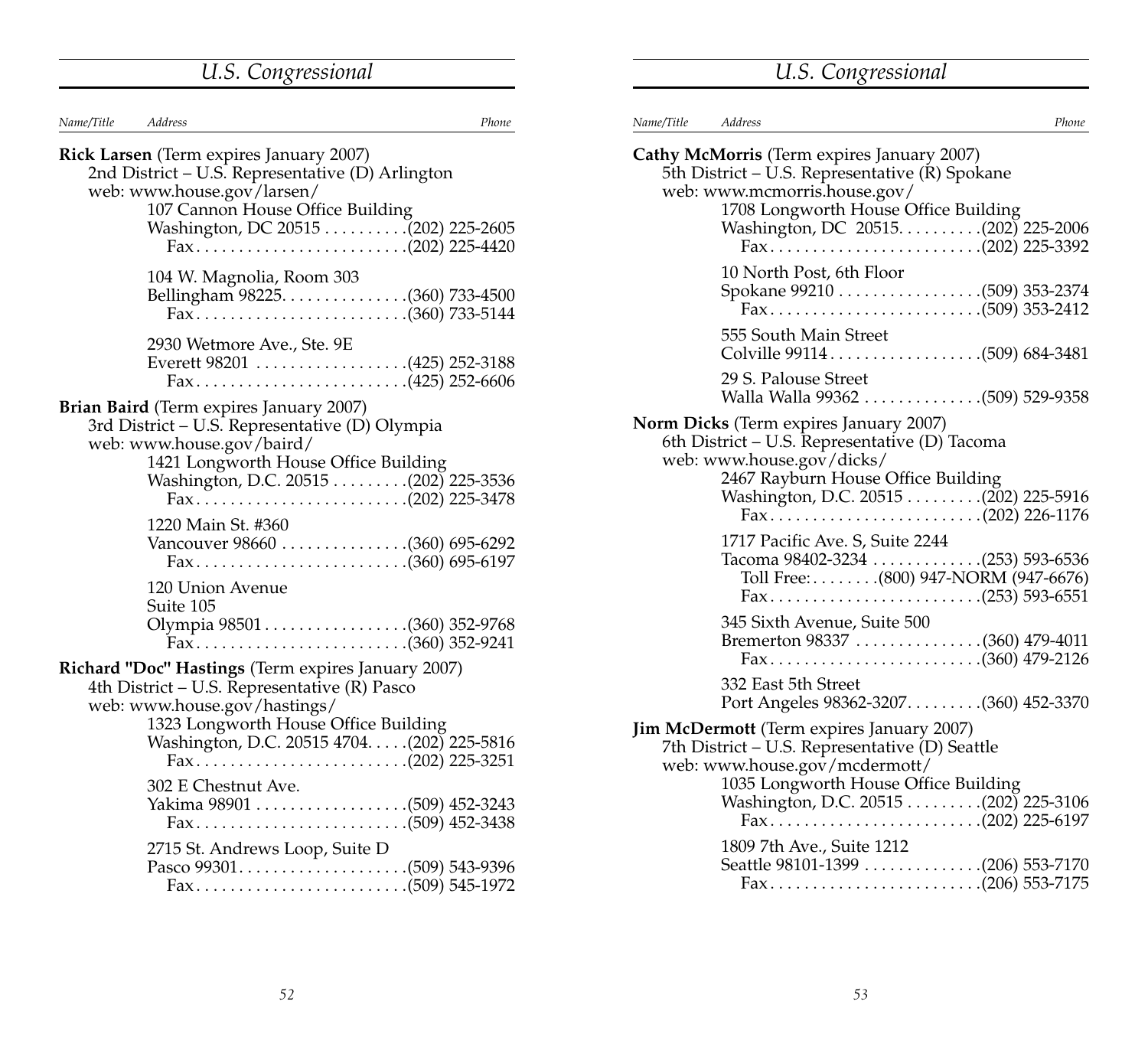# *U.S. Congressional/Judicial State Elected Officials*

| Name/Title Address |                                                                                                                                                                                                                                                                                    | Phone |
|--------------------|------------------------------------------------------------------------------------------------------------------------------------------------------------------------------------------------------------------------------------------------------------------------------------|-------|
|                    | Dave Reichert (Term expires January 2007)<br>8th District – U.S. Representative (R) Bellevue<br>web: www.house.gov/reichert/<br>1223 Longworth House Office Bldg.<br>Washington, D.C. 20515 (202) 225-7761<br>Fax(202) 225-4282                                                    |       |
|                    | 2737 78th Ave, S.E.<br>Suite 202, 2nd Floor<br>Mercer Island 98040 (206) 275-3438<br>Fax(206) 275-3437                                                                                                                                                                             |       |
|                    | Adam Smith (Term expires January 2007)<br>9th District – U.S. Representative (D) Federal Way<br>web: www.house.gov/adamsmith/<br>227 Cannon House Office Building<br>Washington, D.C. 20515 (202) 225-8901<br>Fax(202) 225-5893                                                    |       |
|                    | 1717 Pacific Avenue #2135<br>Tacoma 98402(253) 593-6600<br>Toll Free: 1-888-SMITH09 (1-888-764-8409)<br>Fax(253) 593-6776                                                                                                                                                          |       |
|                    | <b>United States Supreme Court</b><br>Chief Justice John G. Roberts, Jr.<br>Justice David Souter<br>Justice John Paul Stevens<br><b>Justice Clarence Thomas</b><br>Justice Antonin Scalia<br>Justice Ruth Bader Ginsburg<br>Justice Sandra Day O'Connor<br>Iustice Stephen Brever- |       |

Justice Stephen Breyer Justice Anthony Kennedy

Washington, D.C. 20543 . . . . . . . . . . . . . . . . . . .(202) 479-3000 web: www.supremecourtus.gov/

| Name/Title | Address<br>Phone                                                                                                                                                           |
|------------|----------------------------------------------------------------------------------------------------------------------------------------------------------------------------|
|            | Voter Information Hotline: 1800-448-4881<br>Washington state home page: access.wa.gov                                                                                      |
|            | <b>Governor Christine Gregoire</b>                                                                                                                                         |
|            | web: www.governor.wa.gov<br>200 Legislative Building<br>PO Box 40002<br>Olympia, WA 98504-0002(360) 902-4111                                                               |
|            |                                                                                                                                                                            |
|            | Lieutenant Governor Brad Owen<br>web: www.ltgov.wa.gov<br>e-mail: owen.brad@leg.wa.gov<br>220 Legislative Building<br>PO Box 40400<br>Olympia, WA 98504-0400(360) 786-7700 |
|            | <b>Secretary of State Sam Reed</b>                                                                                                                                         |
|            | TTY: 1-800-422-8683                                                                                                                                                        |
|            | web: www.secstate.wa.gov<br>250 Legislative Building<br>PO Box 40220<br>Olympia, WA 98504-0220 (360) 902-4151                                                              |
|            | <b>Treasurer Mike Murphy</b>                                                                                                                                               |
|            | e-mail: michaelj@tre.wa.gov                                                                                                                                                |
|            | web: www.tre.wa.gov<br>230 Legislative Building<br>PO Box 40200                                                                                                            |
|            | Olympia, WA 98504-0200(360) 902-9000                                                                                                                                       |
|            | <b>Auditor Brian Sonntag</b>                                                                                                                                               |
|            | e-mail: sonntagb@sao.wa.gov<br>web: www.sao.wa.gov<br>Insurance Building<br>PO Box 40021                                                                                   |
|            | Olympia, WA 98504-0021 (360) 902 0370                                                                                                                                      |
|            | <b>Attorney General Rob McKenna</b>                                                                                                                                        |
|            | web: www.atg.wa.gov<br>Highway/Licenses Building<br>PO Box 40100                                                                                                           |
|            | Olympia, WA 98504-0100(360) 753-6200                                                                                                                                       |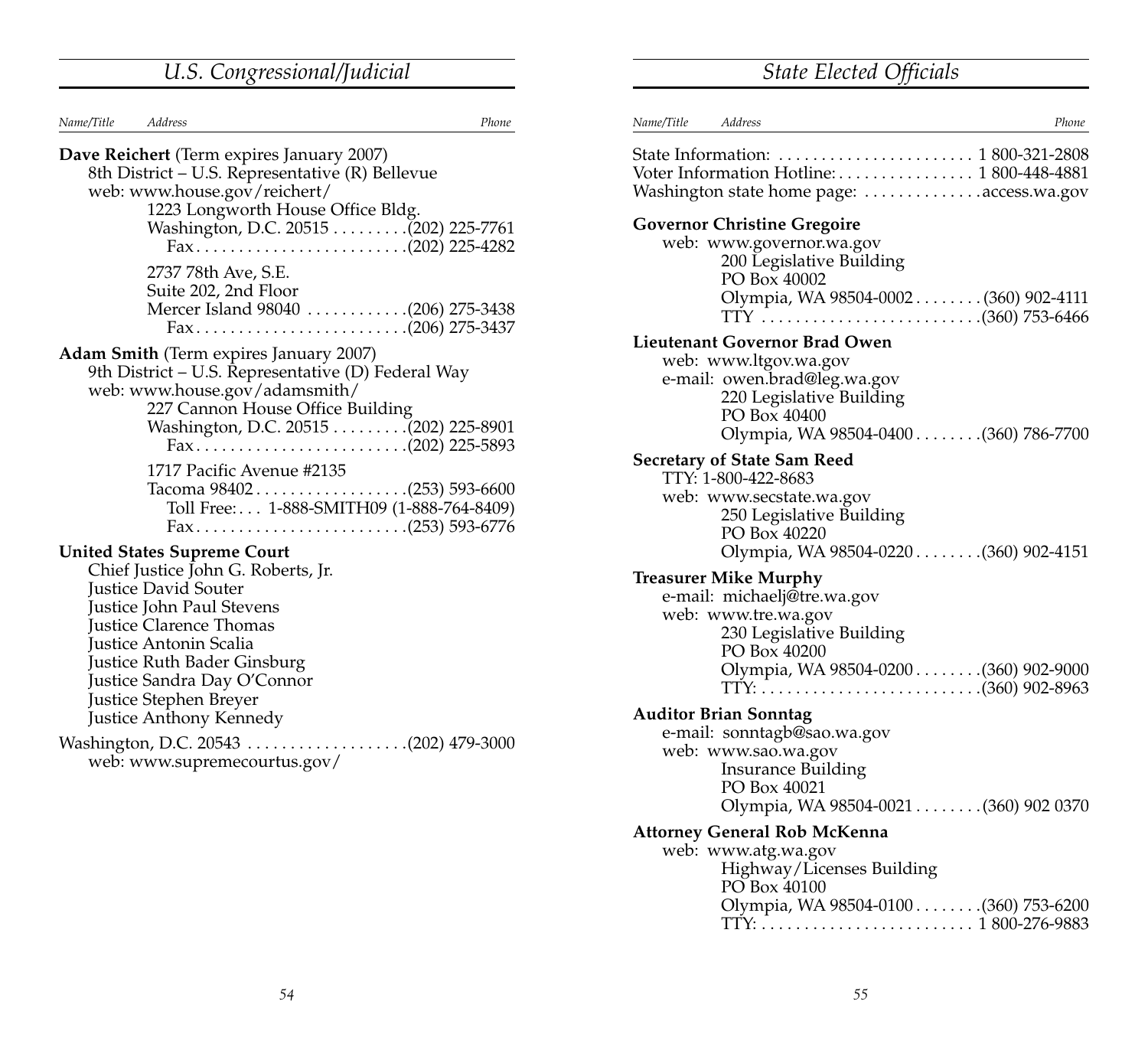|            | <b>State Elected Officials</b> |       |
|------------|--------------------------------|-------|
| Name/Title | Address                        | Phone |

| Abuse Hotline—(suspected abuse of                                              |
|--------------------------------------------------------------------------------|
| children & vulnerable adults) (DSHS) 1-866-363-4276                            |
| Address Confidentiality Program (SEC)  1-800-822-1065                          |
|                                                                                |
| Aging and Adult Services (DSHS)  1-800-422-3263                                |
| AIDS/HIV Information (DOH) 1-800-272-2437                                      |
| Air Quality Smoke Complaints 1-866-211-6284                                    |
| Alcohol and Tobacco Complaints (LCB)  1-888-838-3956                           |
| Attorney General (Consumer Protection)                                         |
|                                                                                |
|                                                                                |
|                                                                                |
| Beach Closures - Shellfish Toxins (DOH) 1-800-562-5632                         |
|                                                                                |
| Business Assistance Hotline (CTED)  1-800-237-1233                             |
| $CL$ = $1.1.1.0.11$ = $1.1.1.1.1$ = $1.6.1.1.1$ = $(CD)$ = $1.000, 222, 1.102$ |

| Charitable Solicitation Information (SEC) 1-800-332-4483 |
|----------------------------------------------------------|
| Child Support Answer Phone (DSHS)  1-877-980-9220        |
| Children or Families at Risk (OFCO)  1-800-562-5624      |
| Children's Support Enforcement (DSHS)  1-800-729-7580    |
| Children's Services (DSHS)  1-800-562-5624               |
| CLEAR 9:30am - 12:30pm                                   |
| (Low Income Legal Services)  1-888-201-1014              |
| Client Relations Hotline (L&I) 1-800-547-8367            |
| Crime Victim's Advocacy (C&T) 1-800-822-1067             |
| Consumer Check on Contractors (L&I)  1-800-647-0982      |

| Dept. of Transportation Ombudsman (DOT) 1-800-368-2559 |  |
|--------------------------------------------------------|--|
| Disability Insurance Benefits (DSHS) 1-800-562-6074    |  |
| Domestic Violence Hotline (DSHS) 1-800-562-6025        |  |

Emergency Medical & Trauma Prevention

| Emergency Services, 24-hours (EMD)  1-800-258-5990<br>Energy Ideas Clearinghouse (WSU)  1-800-872-3568<br>Family & Children's Ombudsman (GOV) 1-800-571-7321<br>Game Poaching (F&W) 1-800-477-6224 |
|----------------------------------------------------------------------------------------------------------------------------------------------------------------------------------------------------|

**Superintendent of Public Instruction Terry Bergeson**  web: www.k12.wa.us e-mail: bergeson@ospi.wednet.edu Old Capitol Building PO Box 47200 Olympia, WA 98504-7200 . . . . . . . .(360) 725-6000 TTY . . . . . . . . . . . . . . . . . . . . . . . . . .(360) 664-3631 **Insurance Commissioner Mike Kreidler**

web: www.insurance.wa.gov/ 5000 Capitol Boulevard PO Box 40255 Olympia, WA 98504-0255 . . . . . . . .(360) 725-7000

#### **Commissioner of Public Lands Doug Sutherland**

| e-mail: information@wadnr.gov         |  |
|---------------------------------------|--|
| web: www.dnr.wa.gov                   |  |
| Natural Resources Building            |  |
| PO Box 47001                          |  |
| Olympia, WA 98504-7001 (360) 902-1004 |  |
|                                       |  |
|                                       |  |

#### **Washington State Supreme Court**

| Temple of Justice<br>415 12th Avenue SW<br>PO Box 40929                          |  |
|----------------------------------------------------------------------------------|--|
| Olympia, WA 98504-0929(360) 357-2077                                             |  |
| <b>Nonpartisan JudiciarySupreme Court</b> Term Expires                           |  |
| Chief Justice Gerry L. Alexander  January 2007<br><b>Associate Chief Justice</b> |  |
|                                                                                  |  |
| Justice Bobbe J. Bridge January 2009                                             |  |
| Justice Tom Chambers January 2007                                                |  |
| Justice Mary Fairhurst January 2009                                              |  |
| Justice James M. Johnson January 2011                                            |  |
| Justice Barbara A. MadsenJanuary 2011                                            |  |
| Justice Susan J. Owens January 2007                                              |  |
| Justice Richard B. Sanders January 2011                                          |  |

*Toll-free "800" Numbers*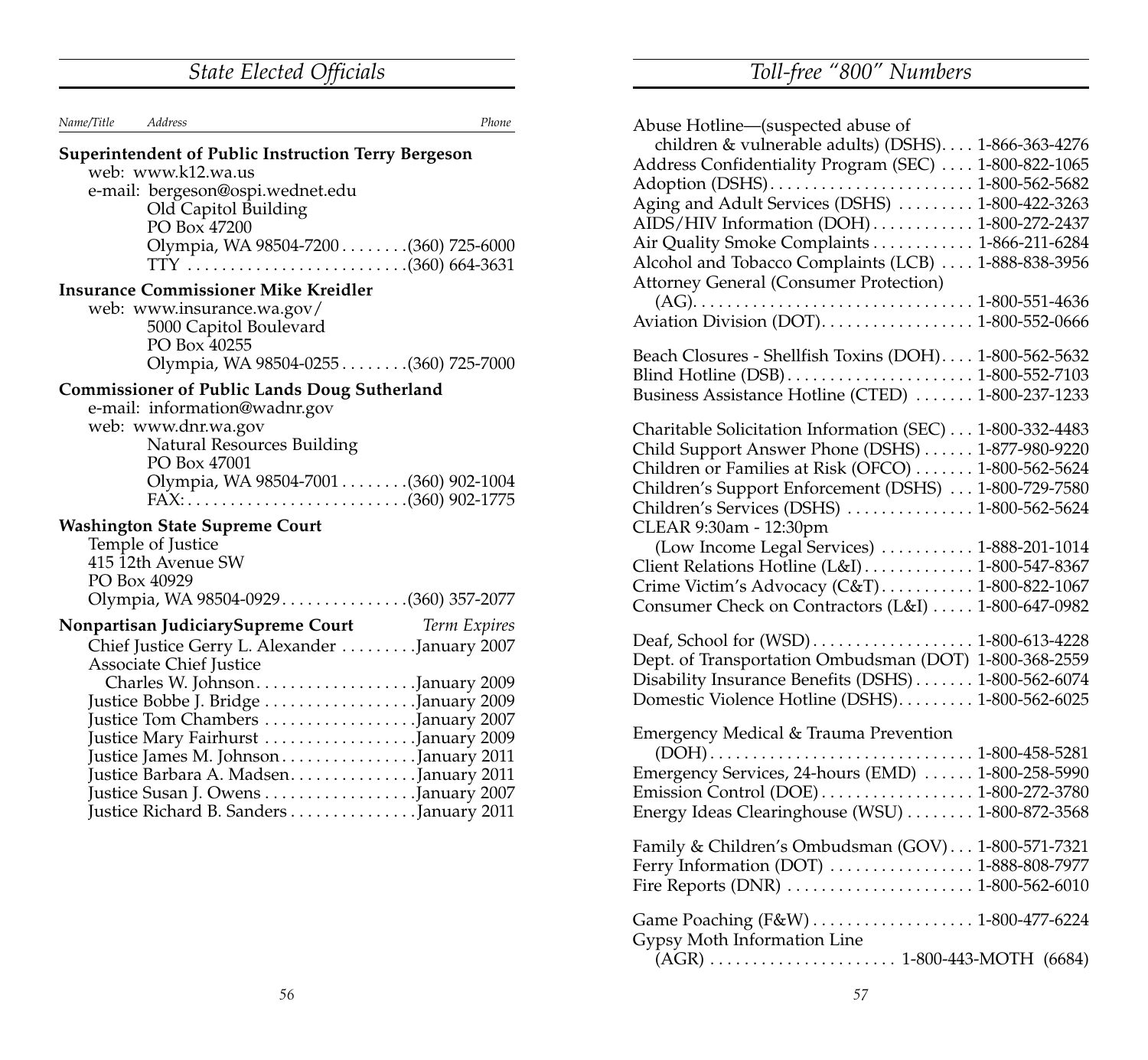# *Toll-free "800" Numbers*

| Hazardous Substances (DOE) 1-800-633-7585                                                                  |
|------------------------------------------------------------------------------------------------------------|
| Hazardous Waste Spills Hotline (EMD) 1-800-258-5990                                                        |
| Health Consumer Assistance (DOH)  1-800-525-0127                                                           |
| Health Insurance Benefits (SHIBA) 1-800-397-4422                                                           |
| Health Facilities & Services Complaints                                                                    |
|                                                                                                            |
| Health Plan, Basic (HCA) 1-800-660-9840                                                                    |
| Hospital/Home Health Care Agency                                                                           |
|                                                                                                            |
| Complaints (DOH) 1-800-633-6828<br>Human Rights Commission (HRC) 1-800-233-3247                            |
|                                                                                                            |
| Independent Living Council (DSHS)  1-800-624-4105                                                          |
| Industrial Insurance Fraud (L&I)  1-800-547-8367                                                           |
|                                                                                                            |
| Insurance Claims (INS)                                                                                     |
|                                                                                                            |
|                                                                                                            |
| Legislative Hotline (LEG) 1-800-562-6000                                                                   |
| Legislative Hotline Telecommunications                                                                     |
| Device for the Deaf (TTY)  1-800-635-9993                                                                  |
| Long-Term Care Ombudsman (DSHS) 1-800-562-6028                                                             |
| Lottery Winning Numbers (LOT)  1-800-545-7510                                                              |
| Low Interest Home Loans (HFC)  1-800-767-4663                                                              |
| Medicaid Information (DSHS) 1-800-562-3022                                                                 |
| Missing Children Clearinghouse (WSP) 1-800-543-5678                                                        |
|                                                                                                            |
| Natural Resources (DNR) 1-800-527-3305                                                                     |
| Nursing Home Complaints (DSHS)  1-800-562-6078                                                             |
| Nursing Home Information (GOV)  1-800-562-6028                                                             |
|                                                                                                            |
| Park Reservations, Washington (P&R) 1-888-CAMPOUT<br>Pass Reports/Travel Information (DOT)  1-800-695-7623 |
| Provider Billing (DSHS) 1-800-562-3022                                                                     |
| Public Disclosure Commission  1-877-601-2828                                                               |
|                                                                                                            |
| Puget Sound Clean Air Agency (DOE) 1-800-552-3565                                                          |
| Puget Sound Action Team (formerly Puget<br>Sound Water Quality (WQA)  1-800-547-6863                       |
|                                                                                                            |
| Recycling Hotline (DOE)  1-800-732-9253                                                                    |
| Red Tide/Marine Biotoxin Hotline (DOH) 1-800-562-5632                                                      |
| Retirement Planning (DRS)  1-888-711-6676                                                                  |
|                                                                                                            |
|                                                                                                            |

# *Toll-free "800" Numbers*

| Social Security (DSHS)  1-800-772-1213<br>Statewide Health Insurance Benefits                                                                                                                                                                                          |  |
|------------------------------------------------------------------------------------------------------------------------------------------------------------------------------------------------------------------------------------------------------------------------|--|
| Third Party Liability (DSHS)  1-800-562-3022<br>Tourist Information Hotline (CTED) 1-800-544-1800<br>Toxic Chemical and Oil Spills (EMD) 1-800-258-5990                                                                                                                |  |
| Unclaimed Property (DOR)  1-800-435-2429<br>Underground Storage Tanks (DOE)  1-800-826-7716<br>Utilities & Transportation Commission                                                                                                                                   |  |
| Voter Information (SEC)  1-800-448-4881                                                                                                                                                                                                                                |  |
| Water Works Certification Program (DOH). . 1-800-525-2536<br>Welfare Fraud Hotline (DSHS)  1-800-562-6906<br>W.I.C. (Women/Infant/Child) (DOH)  1-800-841-1410<br>Woodcutting, Slash Fire Permits (DNR) 1-800-527-3305<br>Wood Smoke Information (DOE)  1-866-211-6284 |  |
| Workers' Compensation Claims (L&I) 1-800-547-8367                                                                                                                                                                                                                      |  |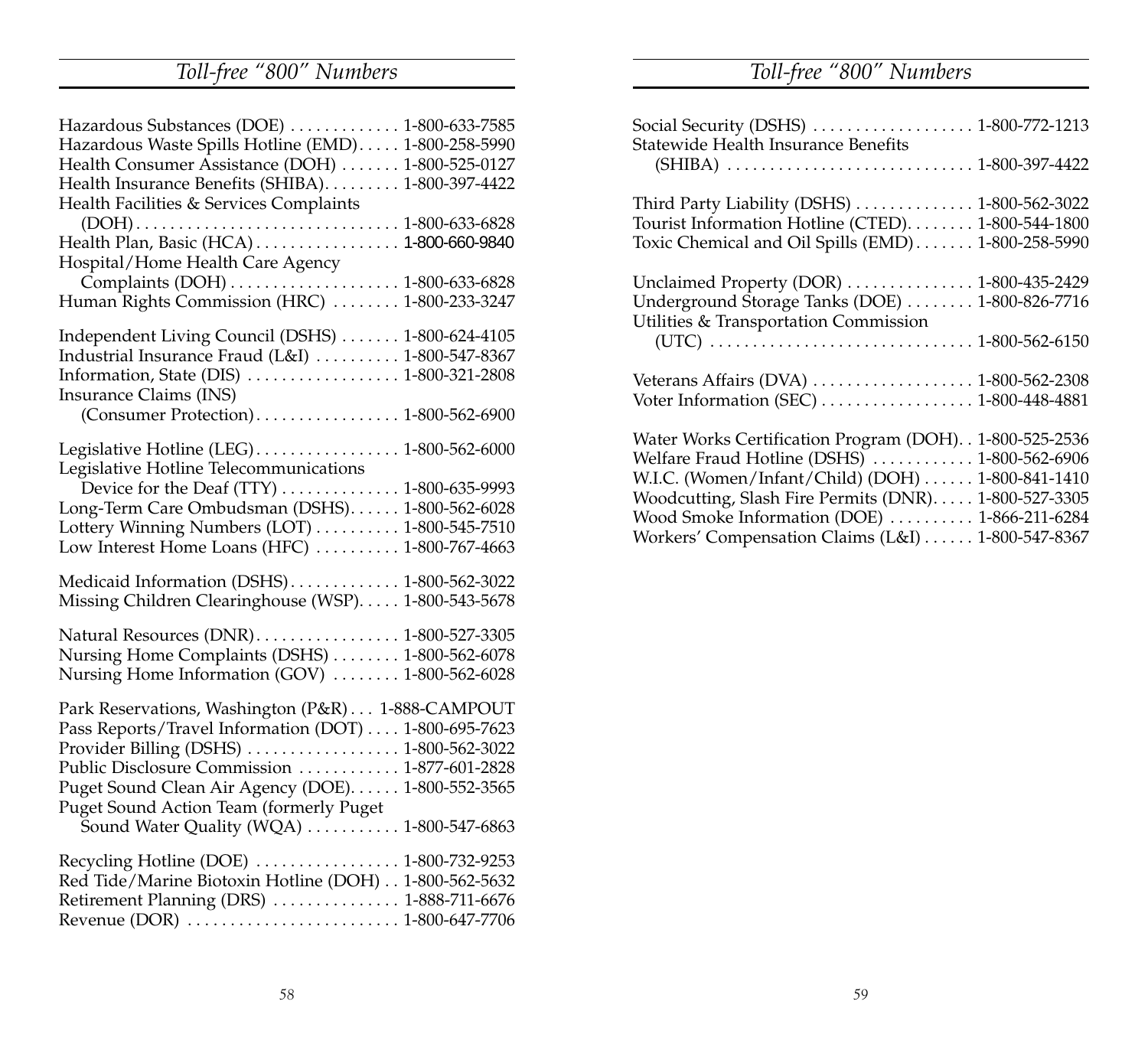*Legislative Hotline & ADA Information*

*Notes*

### **Legislative Hotline**

A toll-free "hotline" number is provided so that constituents across the state can leave a message for their legislator. Hotline hours are from 8 a.m. to 8 p.m., Monday through Friday (during session only). If either house is in session on Saturday or Sunday, the hotline office will be open for several hours during the time they are in session. Hotline operators respond to inquiries about the status of bills, bill requests and committee meetings. They also have access to common terminals. The messages which are taken by the hotline operators are delivered to the members' offices immediately by computer electronic mail.

| Hearing impaired toll-free (TTY)  1-800-635-9993 |  |
|--------------------------------------------------|--|

### **Americans With Disabilities Act**

The Washington State Legislature is committed to making legislative activities and facilities accessible to all people. Persons with disabilities needing auxiliary aids or services for purposes of attending hearings or participating in other legislative activities should call:

| House hearings and activities (360) 786-7101                                |  |
|-----------------------------------------------------------------------------|--|
| Senate hearings and activities $\ldots \ldots \ldots \ldots (360)$ 786-7400 |  |